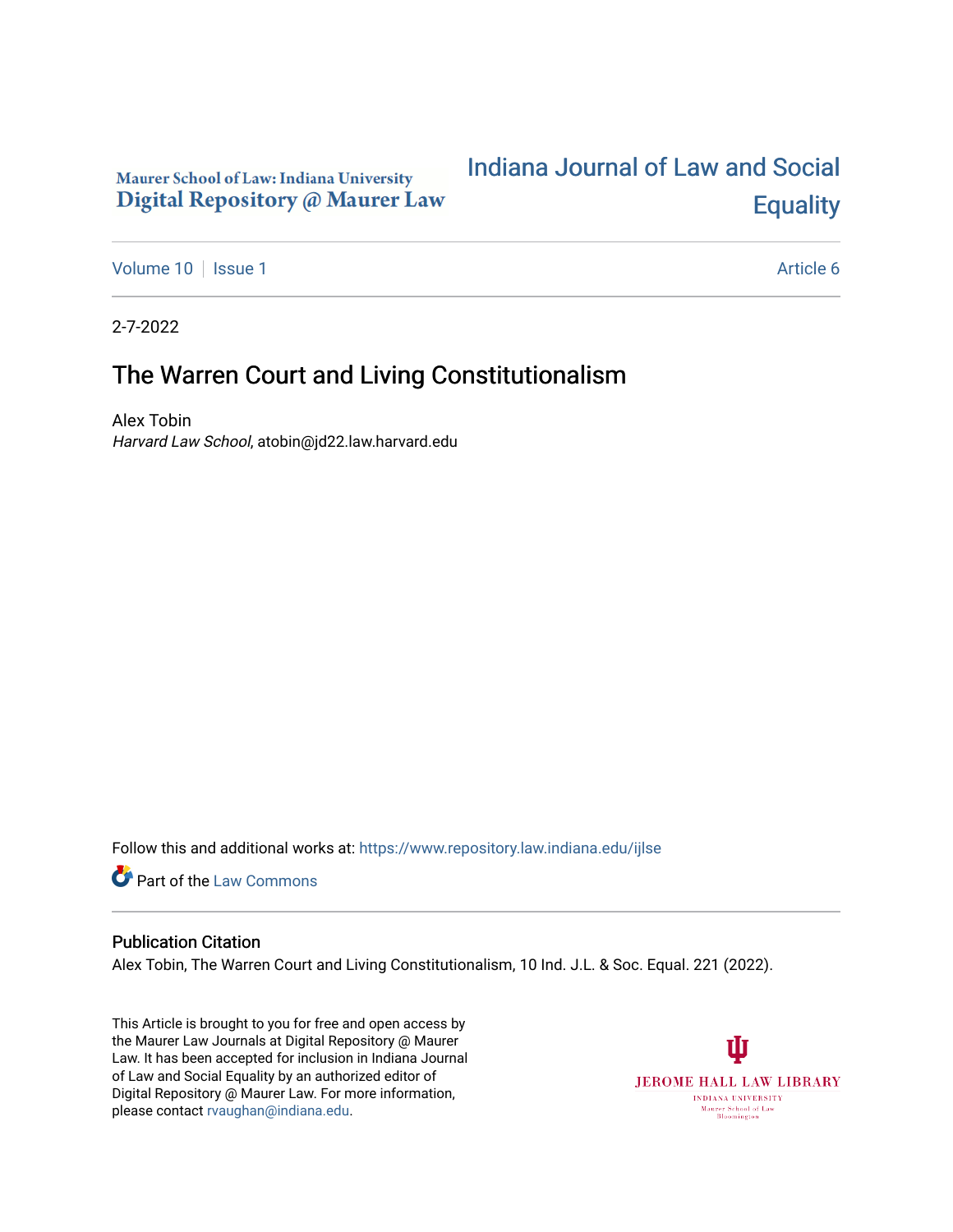# **The Warren Court and Living Constitutionalism**

# Alex Tobin\*

*Scholars and judges have described living constitutionalism as a theory with no substance—simply a substitute for the political whims of judges. While not disputing that politics and values play an important role in all interpretive theories, this Article argues that living constitutionalism provides a robust framework for understanding the Constitution and the role that values should play in constitutional interpretation. The Warren Court's application of living constitutionalism addressed two major and, perhaps, conflicting questions: (1) how do we include voices excluded during discussions at the country's founding to make the Constitution a legitimate dignity document that is more reflective of our current society; and (2) how do we understand the Court's role in protecting the rights of the minority from the majority, and how do these rights evolve with the times? This*  Article argues that the Warren Court operationalized living constitutionalist theory. *An examination of Warren Court decisions uncovers patterns and themes that can be applied as an interpretive theory. Without this framework of living constitutionalism, many of the great societal victories of the Warren Court, such as desegregation, voting rights, criminal justice, and death penalty abolition for juveniles, may not have happened. Further, with a new administration looking to appoint judges with an interest in social justice, this paper can serve as a resource for new judges looking to adopt an alternative theory to originalism. Thus, this Article articulates a clear vision for how the Warren Court used living constitutionalism, explains why the Warren Court's approach was necessary, and suggests that this theory could be adopted as an alternative to originalism.*

#### **INTRODUCTION**

Justice Antonin Scalia exuded intellect and personality. Addressing the University of Cincinnati,<sup>1</sup> Justice Scalia spoke about the interpretive theory of originalism—a constitutional theory that holds that constitutional meaning comes from the intent of the Founding Fathers, the original understanding of the people at the time of the founding, or the original construction of the Constitution.2 This

<sup>\*</sup> (Co) Editor-in-Chief of the *Harvard Law & Policy Review*. J.D. Candidate, 2022, Harvard Law School. I owe a special thank you to Professor Nikolas Bowie for his feedback and guidance and Professor Michael Klarman for his advice and archival support. I also wish to express gratitude for the mentorship given to me by Professor Michael Spivey. Thank you to Professor Donald B. Tobin, Leigh Tobin, Anne Tobin, and Sarah Sadlier for their love and support. Lastly, thank you to the editors of the *Indiana Journal for Law and Social Equality* for their excellent assistance.

<sup>1</sup> Antonin Scalia, *Originalism: The Lesser Evil*, 57 U. CIN. L. REV. 849, 849 (1989).

<sup>2</sup> *See* Jack M. Balkin, *The New Originalism and the Uses of History*, 82 FORDHAM L. REV. 641, 645 (2013); John O. McGinnis & Michael B. Rappaport, *Original Methods Originalism: A New Theory of Interpretation and the Case Against Construction*, 103 NW. U.L. REV. 751, 753 (2009); Scalia, *supra* note 1, at 851–52; *see, e.g.*, Thomas R. Lee & James C. Phillips, *Data-Driven Originalism*, 167 U. PA. L. REV. 261, 261 (2019) ("The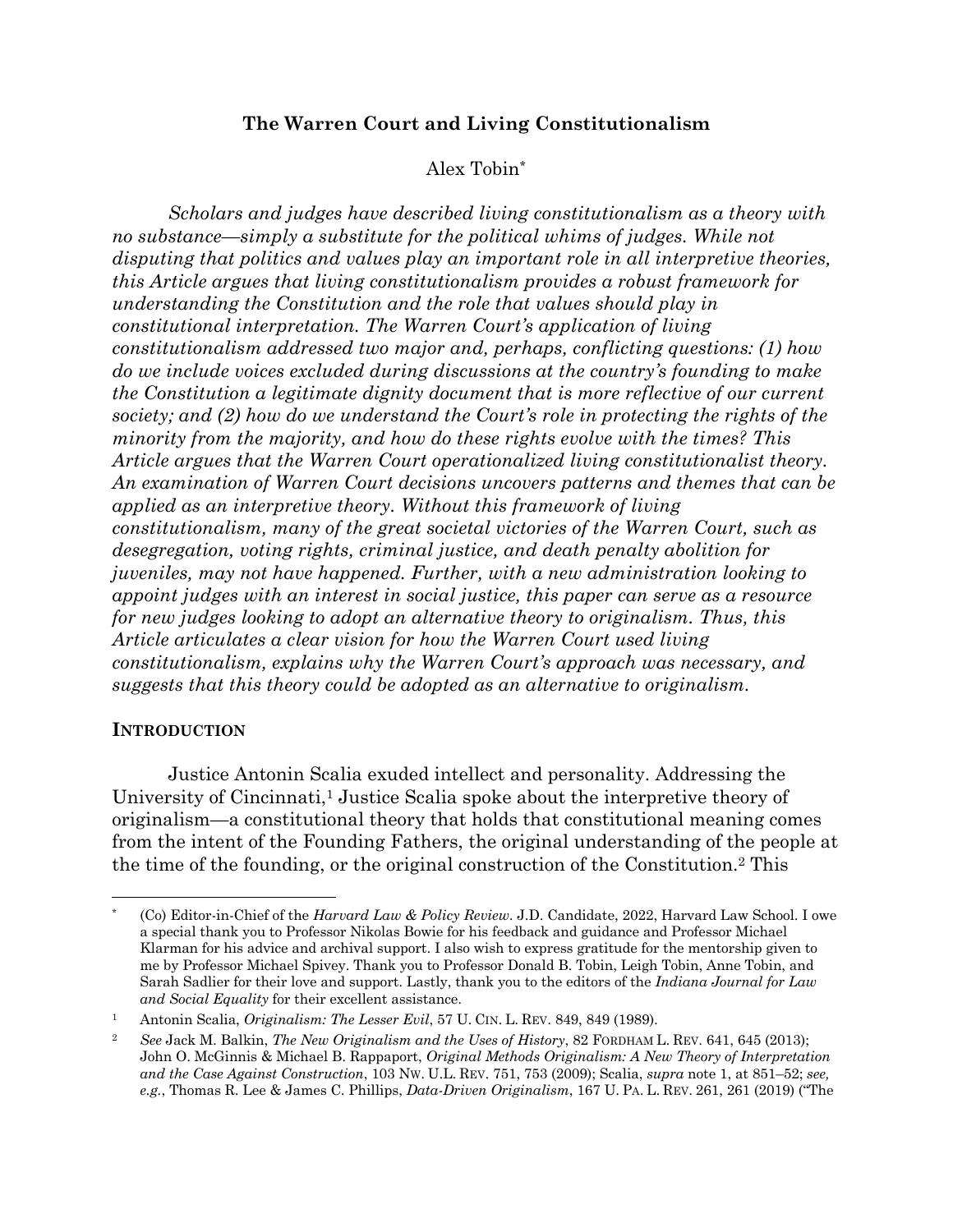speech was turned into an essay titled "*Originalism: The Lesser Evil*,"3 but the essay was not conciliatory. Justice Scalia wrote with thunder, extolling the advantages of originalism while downplaying its flaws.4 Despite his conviction, Justice Scalia's words carried with them a nonchalance that accompanies assured victory. For him, originalism was destined to win because "[y]ou can't beat somebody with nobody."5 Justice Scalia asserted that "[i]f the law is to make any attempt at consistency and predictability, surely there must be general agreement not only that judges reject one exegetical approach (originalism), but that they adopt another. And it is hard to discern any emerging consensus among the nonoriginalists as to what this might be."6

One can almost hear the shallow murmurs of agreement by the attendees, and if agreement cannot be heard, it can certainly be read. Professors Nelson Tebbe and Robert Tsai, writing in 2010, suggested that "[l]iving constitutionalism is difficult to define; it is often described simply in opposition to originalism."7 Professors Martin H. Redish and Matthew B. Arnould argue that continual affirmation—a form of living constitutionalism that this Article will refer to as contemporary ratification—is a theory that "amounts more to a result-oriented rhetorical device than a coherent theory of constitutional interpretation."8 Justice Stephen Breyer, a living constitutionalist Justice,<sup>9</sup> wrote a book on interpretation called *Active Liberty*.10 Professor James E. Ryan, discussing Justice Breyer's nonoriginalist interpretive theory, wrote that "[Justice Breyer's] approach seems quite abstract and at times only loosely connected to the text of the Constitution."11 Recently, political scientist Calvin TerBeek proposed that living constitutionalism gained its dominance not because of a robust and persuasive intellectual theory but rather because it made progressive legal preferences "make constitutional sense."12 TerBeek put this bluntly when he argued that "[d]uring the 1960s height of the Warren Court, living constitutionalists praised its major decisions, but the lack of a

<sup>6</sup> *Id.*

threshold question for all originalist methodologies concerns the original communicative content of the words of the Constitution.").

<sup>3</sup> Scalia, *supra* note 1, at 849.

<sup>4</sup> *See*, *e.g.*, *id.* at 852 ("But in the past, nonoriginalist opinions have almost always had the decency to lie, or at least to dissemble, about what they were doing—either ignoring strong evidence of original intent that contradicted the minimal recited evidence of an original intent congenial to the court's desires, or else not discussing original intent at all, speaking in terms of broad constitutional generalities with no pretense of historical support."); *id.* at 862–63.

<sup>5</sup> *Id.* at 855.

<sup>7</sup> Nelson Tebbe & Robert L. Tsai, *Constitutional Borrowing*, 108 MICH. L. REV. 459, 514 n.240 (2010).

<sup>8</sup> Martin H. Redish & Matthew B. Arnould, *Judicial Review, Constitutional Interpretation, and the Democratic Dilemma: Proposing a "Controlled Activism" Alternative*, 64 FLA. L. REV. 1485, 1517 (2012).

<sup>9</sup> *See* Andrea Seabrook, *Justices Get Candid About the Constitution*, NPR (Oct. 9, 2011, 12:58 AM), https://www.npr.org/2011/10/09/141188564/a-matter-of-interpretation-justices-open-up.

<sup>10</sup> STEPHEN BREYER, ACTIVE LIBERTY: INTERPRETING OUR DEMOCRATIC CONSTITUTION (2005).

<sup>11</sup> James E. Ryan, *Does It Take a Theory? Originalism, Active Liberty, and Minimalism*, 58 STAN. L. REV. 1623, 1654 (2006) (book review).

<sup>12</sup> Calvin TerBeek, *The Search for an Anchor: Living Constitutionalism from the Progressives to Trump*, 46 L. & SOC. INQUIRY 860, 884 (2021).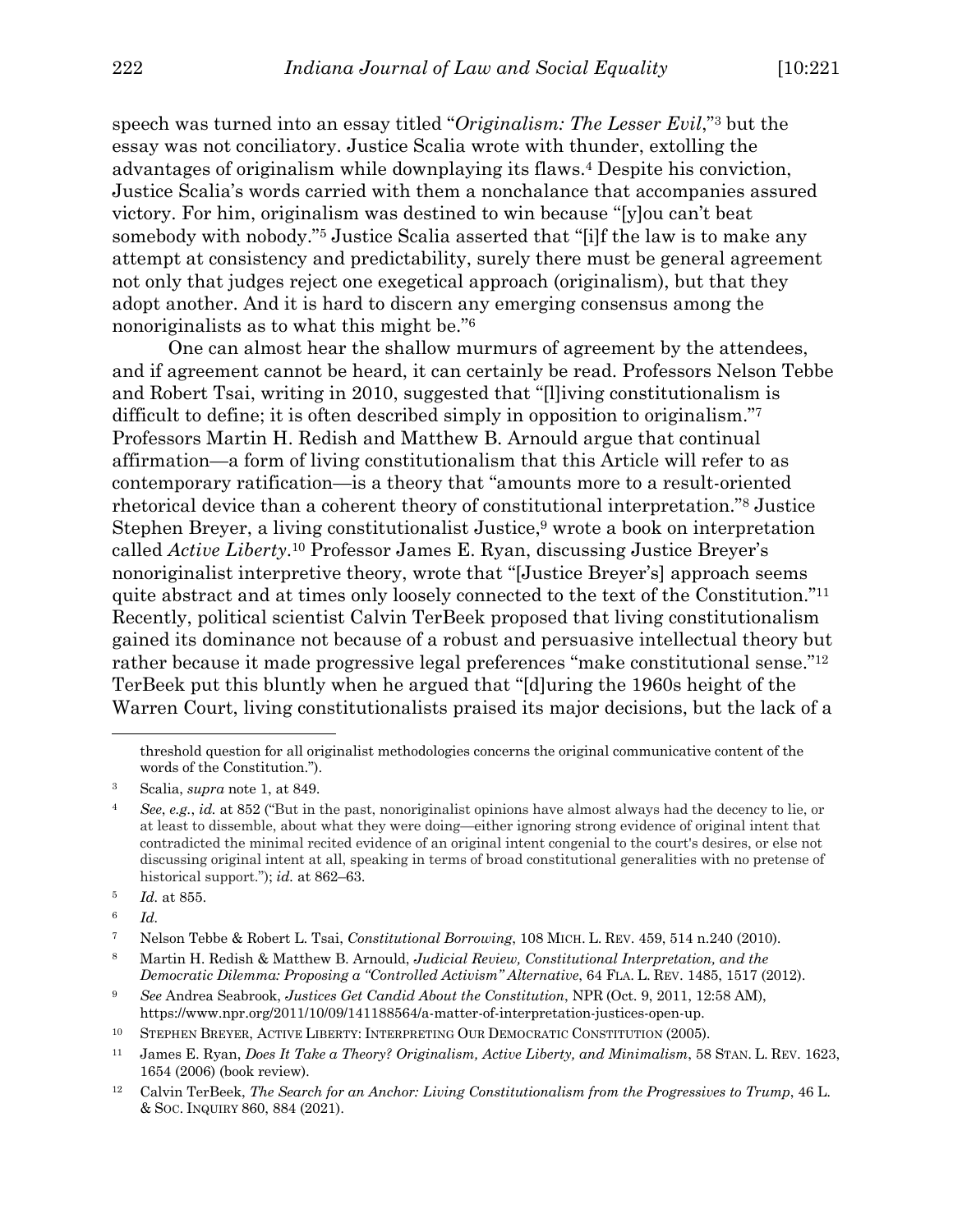forward-looking blueprint left them open to creditable conservative charges that this theorizing was simply academic cover for politically desirable results."13 To many politicians, scholars, and judges, living constitutionalism, the idea that the Constitution evolves with the values and contexts of contemporary society and the preeminent nonoriginalist theory, was a meaningless phrase—a cover for judicial intervention and lawmaking.14 To cut through conceptual differences and focus on substance, Professor Lawrence B. Solum, an originalist, attempted to define living constitutionalism.15 He discussed numerous variants and applications of both originalism and living constitutionalism.16 Most of the living constitutionalist theory Solum discusses was put forth by professors or legislators.17 The Warren Court was mentioned twice and its contribution to living constitutionalism not thoroughly explored.18

The Warren Court may be the preeminent example of a living constitutionalist Supreme Court in United States history.19 The Warren Court did not invent the idea of reading the Constitution as a living document.<sup>20</sup> It did, however, operationalize it as a mode of interpretation with relative success. While there was no one approach that all the Justices would agree on, there are themes and structures the Court embraced when engaging in interpretive theory. These are themes of interpretation actively and consistently used during the Warren Court era, not simply academic justifications offered by legal progressives after the fact. Living constitutionalism should (1) interpret constitutional values and provisions, (2) apply these values and provisions to modern contexts and meanings, and (3) reflect a diverse America that was unable to take part in the founding project. Living constitutionalism is not a rigid theory that perfectly guides a judge to the one true answer. To suggest perfection would make living constitutionalism fall into the same mistake as originalism. No judge can be free of their values, and any theory purporting to interpret law completely objectively is hiding this key fact.21

<sup>13</sup> *Id.* at 861.

<sup>14</sup> *See*, *e*.*g.*, J. HARVIE WILKINSON III, COSMIC CONSTITUTIONAL THEORY: WHY AMERICANS ARE LOSING THEIR INALIENABLE RIGHTS TO SELF-GOVERNANCE 19 (2012) ("Perhaps more than any other cosmic constitutional theory, living constitutionalism, both in theory and in practice, has elevated judicial hubris over humility, boldness over modesty, and intervention over restraint."); *see generally* Antonin Scalia, *Common Law Courts in a Civil Law System*, TANNER LECTURE ON HUMAN VALUES 46 (1995) (suggesting that living constitutionalism allows justices to decide for themselves, under no standard, when the Constitution evolves).

<sup>15</sup> *See* Lawrence B. Solum, *Originalism Versus Living Constitutionalism: The Conceptual Structure of the Great Debate*, 113 NW. U.L. REV. 1243, 1261 (2019).

<sup>16</sup> *See id.*

<sup>17</sup> *See id.* at 1260–61.

<sup>18</sup> *See generally id.* 

<sup>19</sup> *See, e.g.*, Morton J. Horwitz, *The Warren Court and the Pursuit of Justice*, 50 WASH. & LEE L. REV. 5, 8–9 (1993) (describing how the Warren Court "was the basis for" and "sprouted" the themes of living constitutionalism).

<sup>20</sup> *See id.* at 6.

<sup>&</sup>lt;sup>21</sup> Living constitutionalists generally admit that the values of judges play an inevitable role in all interpretation; the real question concerns what those values are and what is the appropriate level of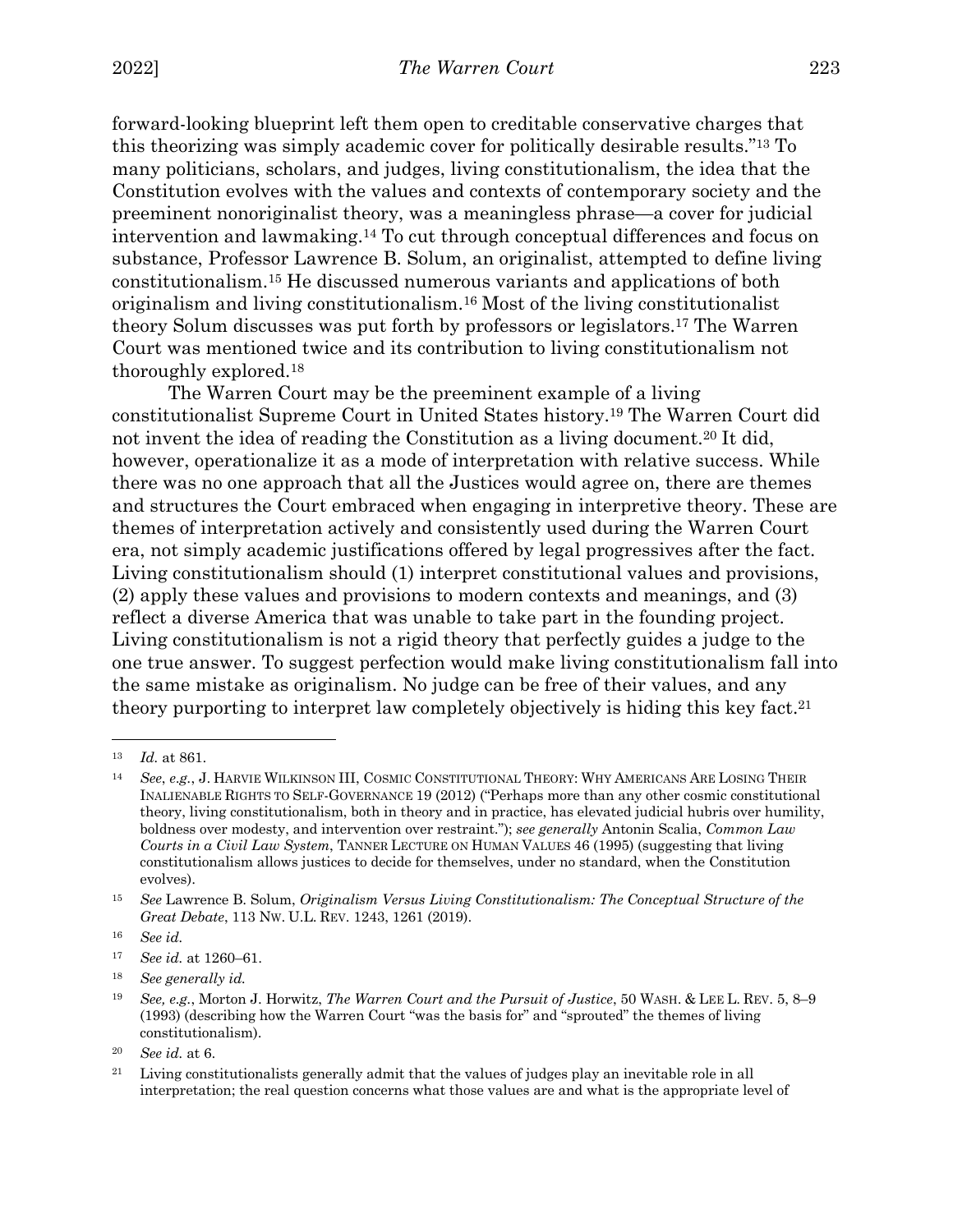The work living constitutionalism does is not proscriptive: conservative and progressives justices alike could use the theory and come to two completely different answers. Rather, living constitutionalism works as a structure for approaching the law, understanding the Constitution as a dignity document, addressing the dead hand problem, and making our republic operate within the contemporary world it finds itself in. It is a theory that has been doing work in this regard for centuries.<sup>22</sup> This Article argues that an understanding of how the Warren Court utilized living constitutionalism will allow new judges and scholars to develop an alternative to originalism. Further, by examining how living constitutionalism works, we begin to understand how necessary living constitutionalism is and how without it the Court would have struggled to recognize some of the fundamental rights that it did. The Warren Court was the Court of *Brown v. Board of Education*<sup>23</sup> the sit-in cases<sup>24</sup> "one person, one vote,"25 and criminal justice.26 And even in areas where the Court played a complimentary role, the Court encouraged other institutions to expand rights.27

#### **I. THE INTERPRETIVE BEGINNING: THE WARREN COURT AND** *BROWN*

Segregation and the movement to eliminate it defined the Warren Court. While the Thirteenth Amendment ended the wide practice of slavery, racial segregation persisted in schools, public facilities, restaurants, shops, buses, and other facets of society.28 The separate but equal doctrine—found permissible by the Supreme Court in *Plessy v. Ferguson*29—inherently and systematically discriminated against Black people. Potential federal legislative fixes were complicated: in the *Civil Rights Cases* decided in the late nineteenth century, federal attempts to regulate discriminatory practices of private organizations were

judicial review. *See generally* Eric J. Segall, *The Concession That Dooms Originalism: A Response to Professor Lawrence Solum*, 88 GEO. WASH. L. REV. ARGUENDO 33 (2020) (analyzing the role value judgments play in both living constitutionalism and originalism). For an analysis on implicit judicial biases; see generally Catie Wheatley, *Honesty is the Best Policy: Addressing Implicit Bias in the Judiciary*, 9 IND. J.L. & SOC. EQUAL. 94 (2021).

<sup>22</sup> *See*, *e.g.*, TerBeek, *supra* note 12, at 860–63 (describing the history of living constitutionalism); McCulloch v. Maryland, 17 U.S. 316, 415 (1819) ("This provision is made in a constitution intended to endure for ages to come, and, consequently, to be adapted to the various crises of human affairs. To have prescribed the means by which government should, in all future time, execute its powers, would have been to change, entirely, the character of the instrument, and give it the properties of a legal code.").

<sup>23</sup> Brown v. Bd. of Educ., 347 U.S. 483 (1954).

<sup>24</sup> McKenzie Webster, *The Warren Court's Struggle With the Sit-In Cases and the Constitutionality of Segregation in Places of Public Accommodations*, 17 J.L. & POL. 373, 373–76, 406–07 (2001).

<sup>25</sup> Reynolds v. Sims, 377 U.S. 533, 558 (1963).

<sup>26</sup> *See* A. Kenneth Pye, *The Warren Court and Criminal Procedure*, 67 MICH. L. REV. 249, 256 (1968).

<sup>27</sup> *See, e.g.*, WILKINSON, *supra* note 14, at 17.

<sup>28</sup> *See* Burt Neuborne, *The Gravitational Pull of Race on the Warren Court*, 10 THE SUPREME COURT REV. 59, 62 –63 (2010).

<sup>29</sup> Plessy v. Ferguson, 163 U.S. 537, 550–51 (1896).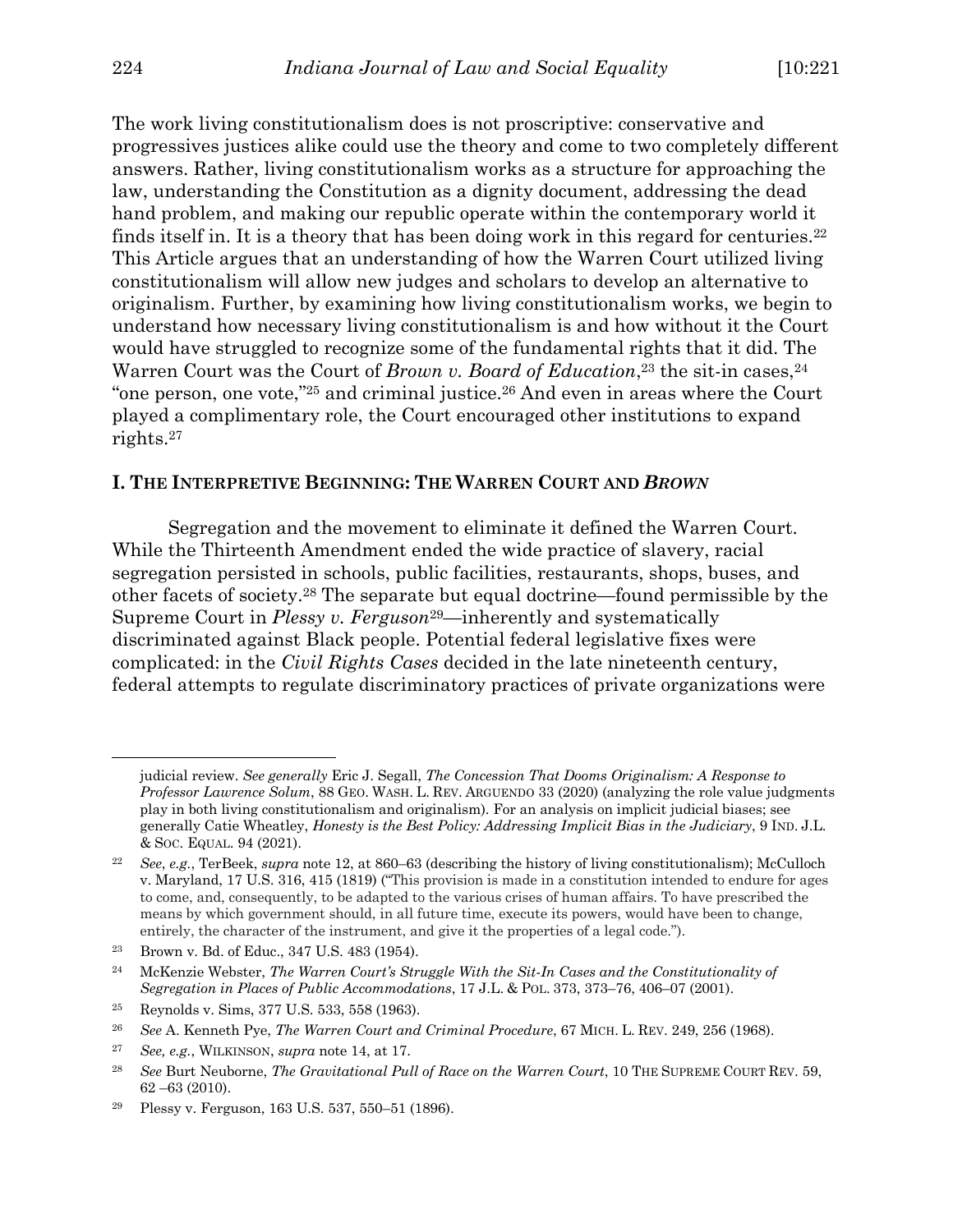cast aside as unconstitutional.30 During the mid-twentieth century, there was little appetite in Congress to redress any form of segregation.31 Southern senators were able to block most civil rights legislation and continued to be reelected because of their opposition.32 As for the states, many of them were even more racist. The segregation laws themselves had been passed by the states as part of a larger strategy to uphold white supremacy.33 Southern states continued to hold separate but equal as fundamental constitutional law. When a Kansas resident, Oliver Brown, attempted to enroll his child in a white school but was rejected because of segregation, the case, along with other similar cases that were consolidated with *Brown*, made its way to the U.S. Supreme Court.<sup>34</sup> The question before the Court concerned challenging long-standing Court precedent and even longer-standing cultural rage.35

Justice Felix Frankfurter was rarely of two minds. Born in Vienna, Austria, to Jewish parents, Justice Frankfurter arrived in the United States in 1894 at the age of twelve.36 He received top grades from Harvard Law School and was a member of the *Harvard Law Review*.37 He became politically involved and advocated for labor rights, civil liberties, and the Zionist movement of the early twentieth century.38 Justice Frankfurter helped start the American Civil Liberties Union (ACLU) and held all the general bona fides and beliefs attributable to most

<sup>36</sup> *See* Nomi M. Stolzenberg, *Un-Covering the Tradition of Jewish "Dissimilation": Frankfurter, Bickel, and Cover on Judicial Review*, 3 S. CAL. INTERDIS. L.J. 809, 819–821 (1994).

<sup>30</sup> *See* Marianne L. Engelman Lado, *A Question of Justice: African-American Legal Perspectives on the 1883*  Civil Rights Cases, 70 CHI.-KENT L. REV. 1123, 1126 (1995). The *Civil Rights Cases* consisted of five cases that looked to challenge the Civil Rights Act of 1875. These five cases were consolidated for Supreme Court argument. United States v. Stanley (The Civil Rights Cases), 109 U.S. 3 (1883).

<sup>31</sup> *See* Anthony Badger, *The South Confronts the Court: The Southern Manifesto of 1956*, 20 J. POL'Y HIST. 126, 138 (2008); MICHAEL J. KLARMAN, FROM JIM CROW TO CIVIL RIGHTS: THE SUPREME COURT AND THE STRUGGLE FOR RACIAL EQUALITY 366–67 (2007)

Without *Brown*, Congress most likely would not have enacted civil rights legislation when it did. No such bill had been passed since 1875, and since the 1920s many proposed measures had succumbed to the threat or reality of Senate filibuster. After *Brown* raised the salience of race, many northerners—white and black—demanded civil rights legislation. Liberals in both parties endorsed the concept as the 1956 elections approached.

<sup>32</sup> *See, e.g.*, KEITH M. FINLEY, DELAYING THE DREAM: SOUTHERN SENATORS AND THE FIGHT AGAINST CIVIL RIGHTS, 126 (2008); Ira Katznelson, Kim Geiger, & Daniel Kryder, *Limiting Liberalism: The Southern Veto in Congress, 1933-1950*, 108 POL. SCI, Q. 283, 285 (1993) ("Liberal initiatives, in short, could not pass without southern congressional support."). *See generally* EARL BLACK & MERLE BLACK, POLITICS AND SOCIETY IN THE SOUTH 201 (1987) (describing the political conditions in the South that lead to the reelection of segregationist senators).

<sup>33</sup> *See, e.g.*, Reginald Oh, *Interracial Marriage in the Shadows of Jim Crow: Racial Segregation as a System of Racial and Gender Subordination*, 39 U.C. DAVIS L. REV. 1321, 1337 (2006) ("[T]he California state legislature passed a law which prohibited racial minority groups from attending school with white children. A California newspaper printed an editorial piece supporting the segregation law, praising the law's ability to 'keep our public schools free from the intrusion of the inferior races.'" (citations omitted)).

<sup>34</sup> Brown v. Bd. of Educ*.*, 347 U.S. 483 (1954).

<sup>35</sup> *See id.* at 488.

<sup>37</sup> *See* James R. Belpedio, *Felix Frankfurter*, FIRST AM. ENCYCLOPEDIA (2009) https://www.mtsu.edu/firstamendment/article/1330/felix-frankfurter.

<sup>38</sup> *See* Benjamin Akzin, *Felix Frankfurter—In Memoriam*, 2 ISR. L. REV. 299, 300–01 (1967).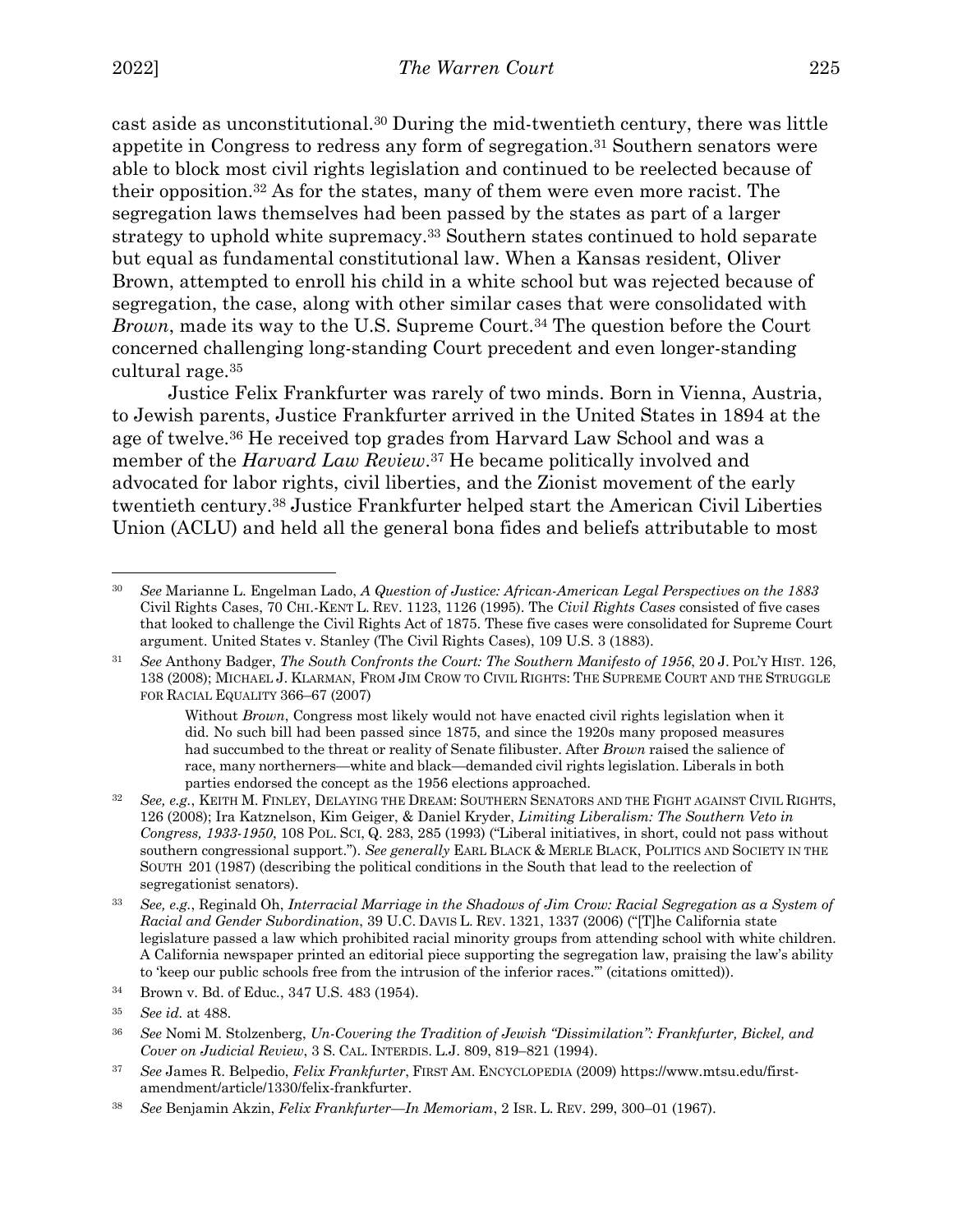liberals growing up in the New Deal Era.39 In the courtroom, Justice Frankfurter advocated for judicial restraint—the idea that judges should leave most issues to the legislature and decide the cases they do take narrowly.40 Liberals from the *Lochner* and New Deal eras, like Justice Frankfurter, could easily recall the aggressively conservative Supreme Court striking down liberal legislation and believed such overreach was antidemocratic.<sup>41</sup>

Once he was on the Supreme Court, Justice Frankfurter was quick to talk occasionally condescendingly—about the law to colleagues. There are many examples of Justice Frankfurter "terribly misread[ing]" situations with other justices.42 Justice Frankfurter once told fellow Justice Stanley Reed that he had taught Harvard Law School students to read statutes multiple times and that Reed should follow that advice as well.43 To some, Justice Frankfurter had an incredible mind with a unique appreciation for government and liberty.44 To others, he was always seconds away from tripping into a lecture: the cloakroom was his classroom, and the annoyed Justices were his students.45

Yet, as Justice Frankfurter mulled over the case of *Brown*, the great minds of the Court did not know what to think.46 The old liberal training required the Court to move slowly and with Congress. *Brown* was a potentially unparalleled move by the Court where it would mandate broad and sweeping social change, far ahead of the legislature.47 Justice Frankfurter himself was a supporter of civil rights.48 His personal views on race and rights were ahead of his time, and he was a supporter of desegregation.49 However, Justice Frankfurter was an avid institutionalist.50 He cared deeply about the Court and wished to preserve its legitimacy. He had judicial

<sup>39</sup> *See* John Fox, *Biographies of the Robes*, THIRTEEN (PBS affiliate) https://www.thirteen.org/wnet/supremecourt/rights/robes\_frankfurter.html.

<sup>40</sup> *See* Trop v. Dulles, 356 U.S. 86, 120 (1958) (Frankfurter, J., dissenting). Both liberals and conservatives have throughout history shifted between advocating for judicial restraint and supporting judicial review. *See* Jack M. Balkin, *Why Liberals and Conservatives Flipped on Judicial Restraint: Judicial Review in the Cycles of Constitutional Time*, 98 TEX. L. REV. 215, 215 (2019).

<sup>41</sup> *See* David A. Strauss, *Why Was Lochner Wrong?*, 70, UNIV. CHI. L. REV. 373, 373 (2003) (describing liberal policies that the Supreme Court struck down).

<sup>42</sup> Melvin I. Urofsky, *William O. Douglas and Felix Frankfurter: Ideology and Personality on the Supreme Court***,** 24 HIST. TCHR. 7, 8 (1990).

<sup>43</sup> *Id.* at 9.

<sup>44</sup> *See* Peter B. Edelman, *Justice Scalia's Jurisprudence and the Good Society: Shades of Felix Frankfurter and the Harvard Hit Parade of the 1950s*, 12 CARDOZO L. REV. 1799, 1799–1800 (1990) (describing the influence Frankfurter had in shaping judicial restraint on students).

<sup>45</sup> *See* Urofsky, *supra* note 42, at 8.

<sup>46</sup> *See* Letter from Felix Frankfurter, Just., U.S. Sup. Ct., to the Conference (May 23, 1953) (discussing possible questions to ask the lawyers, written just before the case was put to reargument).

<sup>47</sup> Michael J. Klarman, Brown *at 50*, 90 VA. L. REV. 1613, 1618–19 (2004).

<sup>48</sup> *See id.* at 1615.

<sup>49</sup> *See id* ("Justice Frankfurter abhorred racial segregation, and his personal behavior clearly demonstrated his egalitarian commitments.").

<sup>50</sup> *See id.* at 68; Tom C. Clark, *My Brother Frankfurter*, 51 VA. L. REV. 549, 549–51 (1965); Erwin Chemerinsky, *The Supreme Court, Public Opinion, and the Role of the Academic Commentator*, 40 S. TEX. L. REV. 943, 947–48 (1990).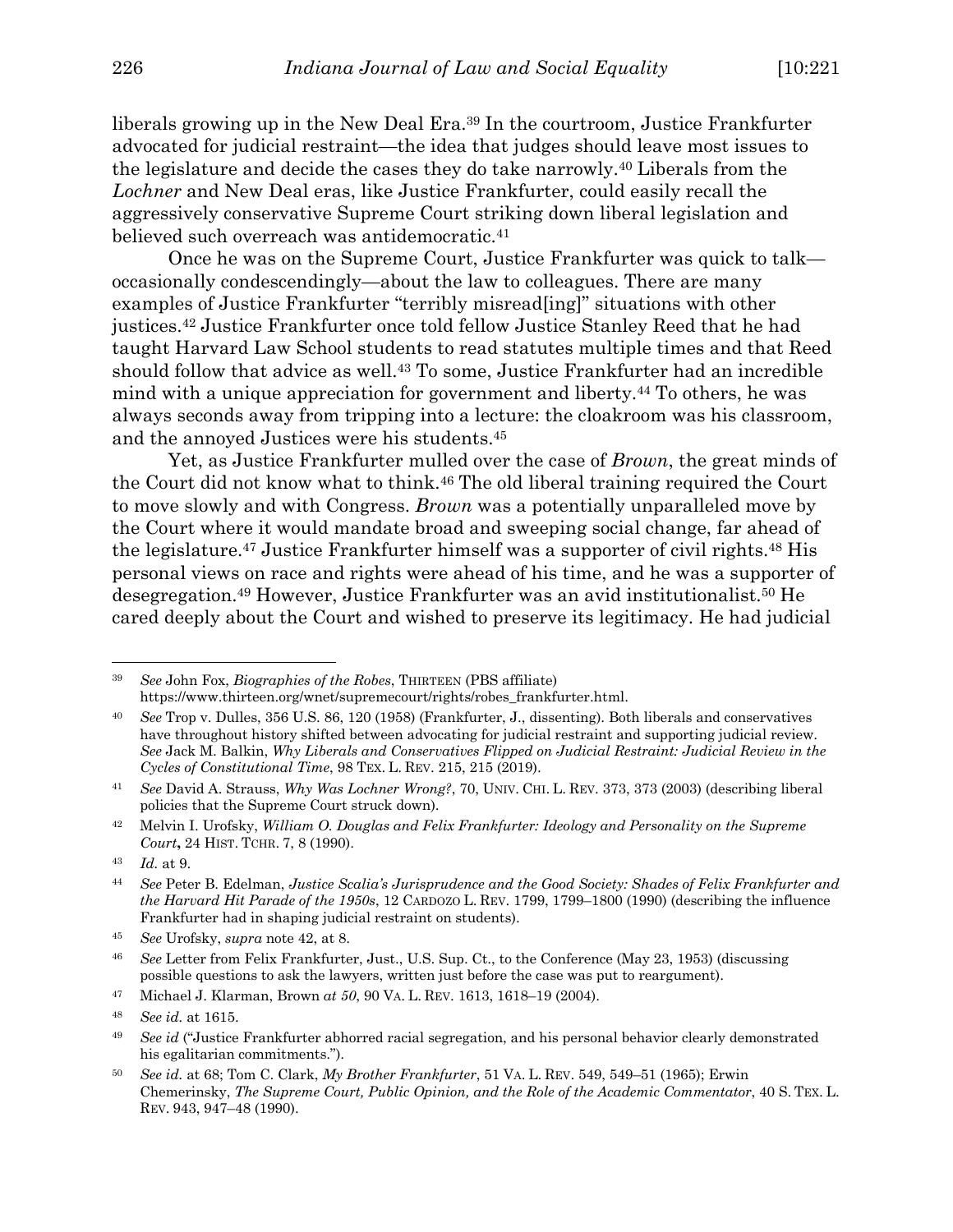restraint on one hand, the soul of the country on the other, and no escape route to get the Court out of deciding the case.51

It is appropriate that Justice William O. Douglas began his autobiography by discussing Justice Frankfurter: their differences often defined the Warren Court.52 In personality and judicial philosophy, Justices Douglas and Frankfurter were opposites.53 Justice Douglas served on the Court from 1939 to 1975 and was the author of many Warren Court opinions.54 As one scholar put it, Justice Douglas was a person "whom one would never nominate for a pleasing personality award."55 Justice Douglas would get bored during Frankfurter's long cloakroom lectures and leave the table in favor of the sofa.<sup>56</sup> He would torment Justice Frankfurter by making little comments and digs incessantly.57 The attacks were often personal, and they were examples of Justice Douglas's view that Justice Frankfurter had "deep inside him a feeling of inadequacy."58 It is important to note that the rivalry was not one sided. Justice Frankfurter called Justice Douglas "evil,"59 treated Justice Douglas as a simpleton or a political hack,<sup>60</sup> and lambasted Justice Douglas for his belief in an active judiciary.<sup>61</sup> Justice Douglas represented the new left: keen to seek progressive victories through litigation.62 As much as Justice Frankfurter saw *Brown* as an impending threat to the Court's credibility, Justice Douglas saw it as an opportunity.

In 1952, Chief Justice Vinson led the Court as the justices heard oral argument in *Brown* for the first time.63 Desegregation had four votes: Justices William Douglas, Hugo Black, Harold Burton, and Sherman Minton.<sup>64</sup> Segregation had three votes with Justices Stanley Reed, Tom Clark, and Chief Justice Vinson.<sup>65</sup> Justices Jackson and Frankfurter remained as swing votes, both frozen in place by

<sup>60</sup> *See* H. N. HIRSCH, THE ENIGMA OF FELIX FRANKFURTER 45, 128 (1981).

*<sup>61</sup>*Urofsky, *supra* note 42, at 10.

*See* Balkin, *supra* note 40, at 246

<sup>64</sup> *Id.*

<sup>51</sup> *See* Felix Frankfurter, Unpublished Draft from the Frankfurter Papers (1954) ("[I]t is not our duty to express our personal attitudes toward these issues however deep our individual convictions may be. The opposite is true.").

<sup>52</sup> *See* WILLIAM O. DOUGLAS, THE COURT YEARS 1937–1975, at 7–8 (1980).

<sup>53</sup> *See* Melvin I. Urofsky, *Conflict Among the Brethren: Felix Frankfurter, William O. Douglas and the Clash of Personalities and Philosophies on the United States*, 1988 DUKE L.J. 71, 113 (1988).

<sup>54</sup> *See* Michael I. Sovern, *Mr. Justice Douglas*, 74 COLUM. L. REV. 342, 345–46 (1974).

<sup>55</sup> Urofsky, *supra* note 42, at 9.

<sup>56</sup> *Id.*

<sup>57</sup> *See id.*

<sup>58</sup> DOUGLAS, *supra* note 52, at 23.

<sup>59</sup> Urofsky, *supra* note 42, at 9.

<sup>62</sup> Justice Frankfurter and his followers continued to advance the idea of living constitutionalism as a theory of judicial restraint. Eventually, however, legal intellectuals allied with the New Deal/Civil Rights regime began to employ the idea of a living Constitution in a different way. Now living constitutionalism became an argument for active judicial protection of civil rights and civil liberties.

<sup>63</sup> *See* Klarman, *supra* note 47, at 1613.

<sup>65</sup> *Id.*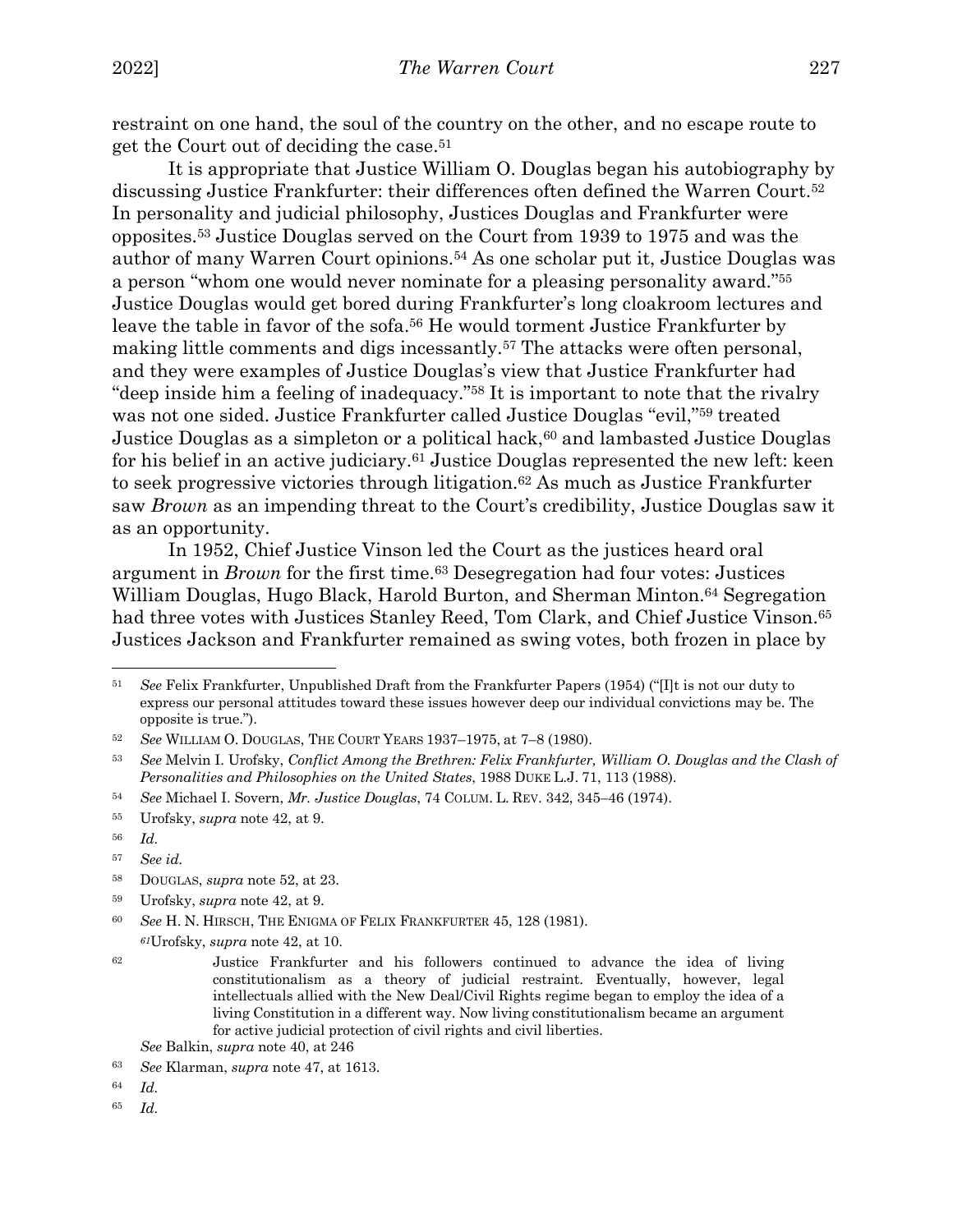a swirling cocktail of judicial norms, societal values, and personal beliefs.66 It appeared that desegregation did not have the required five votes. Frankfurter wanted more time to build a consensus within the Court and was able to maneuver the case into reargument the next year.67 A year made all the difference. In the intervening year, Chief Justice Vinson died of a heart attack, and Chief Justice Earl Warren was appointed to the Court.<sup>68</sup> The desegregation bloc had its fifth vote,<sup>69</sup> and the Warren Court was born.

While there were now five votes for desegregation, almost all the members of the Court wished for a unanimous decision.70 With five votes came nine, although Justice Reed was briefly a holdout.71 The matter of judicial interpretation, however, was less settled. Justice Frankfurter strived to unearth the intent and meaning of the Fourteenth Amendment.72 Justice Douglas's conference notes show Justice Frankfurter suggested that legislation passed by Congress assumed that segregation was valid.73 Justice Jackson wrote a memorandum that was a lackluster, almost embarrassed defense of *Brown*.74 This prompted a response from one of his clerks who wrote candidly, "[i]f segregation is no longer legal, of course the country will not tolerate it -- that would be a much better tone in your opinion. . . . How can you expect them to be convinced if you are not yourself?"75 Ultimately, Chief Justice Warren wrote the opinion of the unanimous Court and did so using living constitutionalism.76

<sup>66</sup> *See* William O. Douglas, Unpublished *Brown* Conference Notes (Dec. 13, 1952) (on file with Douglas Papers); Tom Clark, Unpublished *Brown* Conference Notes, (1952) (on file at Tarton Law Library, University of Texas, Box 27A); Klarman, *supra* note 47, at 1616.

<sup>67</sup> *See* Mark Tushnet & Katya Lezin, *What Really Happened in* Brown v. Board of Education, 91 COLUM. L. REV. 1867, 1873, 1906 (1991); KLARMAN, *supra* note 31, at 67.

<sup>68</sup> In September of 1953, just before Brown was to be reargued, Vinson died of a heart attack, and everything changed… President Eisenhower replaced Vinson with Earl Warren…Through a combination of determination, compromise, charm, and intense work with the other justices... Warren engineered something that might have seemed impossible the year before: a unanimous opinion overruling Plessy. https://www.newyorker.com/magazine/2004/05/03/did-brown-matter. *See* Cass Sunstein, *Did Brown Matter?*, THE NEW YORKER (2004)

<sup>69</sup> *See* Brown v. Bd. of Educ., 347 U.S. 483, 486 (1954).

<sup>70</sup> *See* Memorandum from William O. Douglas, Just., U.S. Sup. Ct. (May 17, 1954); Letter from Felix Frankfurter, Just., U.S. Sup. Ct., to Grenny Clark, Att'y (Apr. 15, 1957) (on file with author) (explaining that it was not Chief Justice Warren alone that created a unanimous Court).

<sup>71</sup> *See* Tushnet & Lezin, *supra* note 67, at 1907.

<sup>72</sup> *See* Letter from Alexander Bickel, L. Clerk, U.S. Sup. Ct., to Felix Frankfurter, Just., U.S. Sup. Ct. (Aug. 22, 1953) (on file with author); Klarman, *supra* note 47, at 1615; *cf.* Jeffrey M. Shaman, *The End of Originalism*, 47 SAN DIEGO L. REV. 83, 97 (2010) ("*Brown* vividly illustrates that history cannot always resolve the problems of today, and in fact, too literal a quest for past intentions may be counterproductive.").

<sup>73</sup> *See* Douglas, *supra* note 70.

<sup>74</sup> Memorandum from Robert H. Jackson, Just., U.S. Sup. Ct. (Mar. 15, 1954).

<sup>75</sup> Letter from E. Barrett Prettyman Jr., L. Clerk, U.S. Sup. Ct., , to Robert H. Jackson, Just., U.S. Sup. Ct. (on file with Library of Congress Box 184) (emphasis in original).

<sup>76</sup> *See* Brown v. Bd. of Educ., 347 U.S. 483, 492–93 (1954); GEOFFREY R. STONE & DAVID A. STRAUSS, DEMOCRACY AND EQUALITY: THE ENDURING CONSTITUTIONAL VISION OF THE WARREN COURT 21–22 (2020).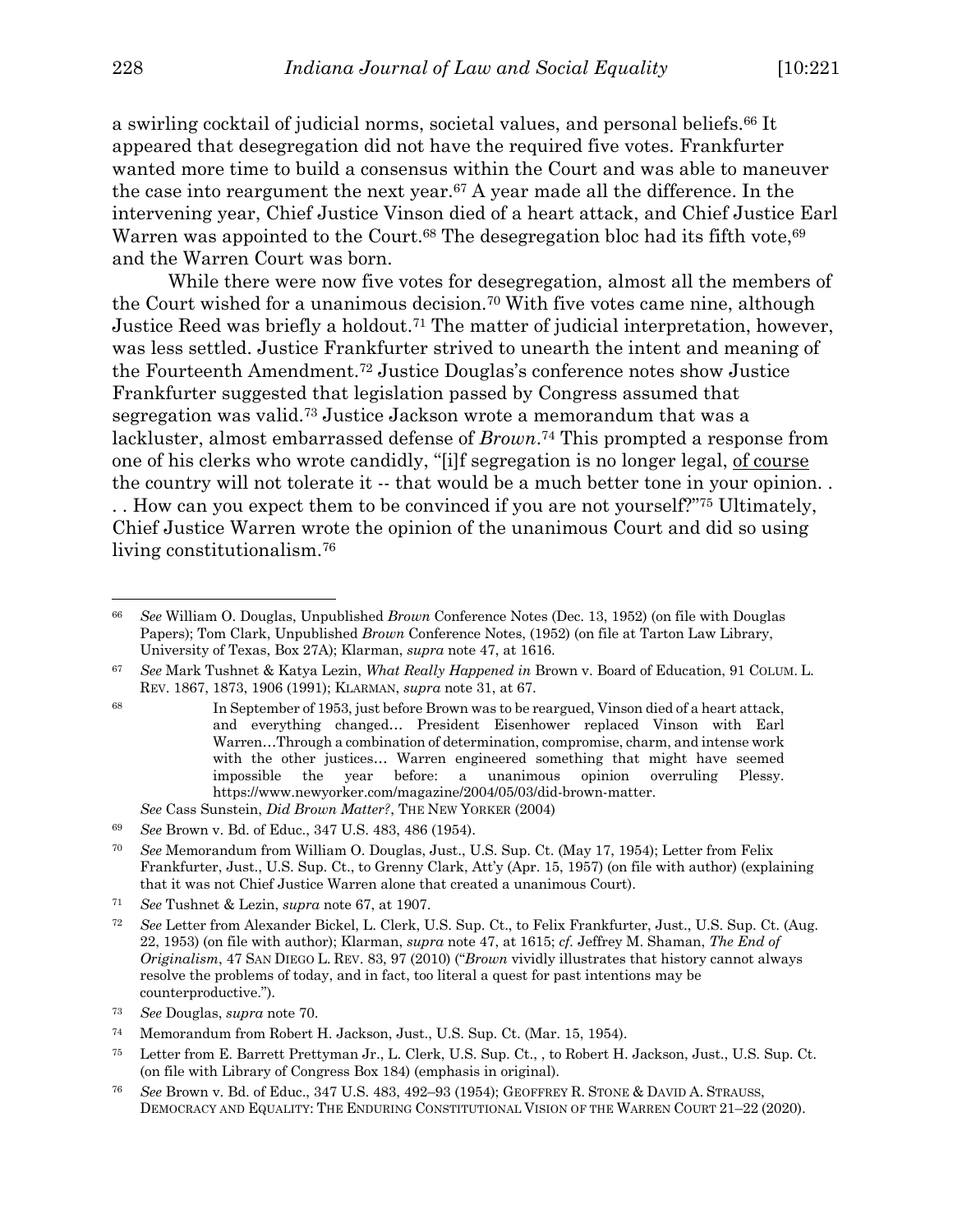The Court declared that it could not "turn the clock back to 1868 when the Amendment was adopted, or even to 1896 when *Plessy v. Ferguson* was written."77 It continued by saying,"[w]e must consider public education in light of its full development and its present place in American life throughout the Nation. Only in this way can it be determined if segregation in public schools deprives these plaintiffs of the equal protection of the laws."78 In full transparency and with adequate vigor, the Court established that it was going to look at the context of American life, the place education has in the contemporary period, and modern understandings and values.79

Further, the Court reiterated that this approach is the *only* way to interpret the law on this issue.80 The writers of the Fourteenth Amendment did not anticipate that they were banning segregation.81 In fact, far from being a help to *Brown*, early forms of originalism were manifested with the purpose of defeating *Brown*.82 We might expect an originalist Court to prioritize the intent of the Fourteenth Amendment writers over the dignity of education in modern society. Professor Frank B. Cross noted that "[v]arious commentators have agreed that originalism could not support the outcome, and there is a widespread belief that the decision was inconsistent with the original understanding of the Fourteenth Amendment."<sup>83</sup>

The Warren Court itself looked into the history of the Fourteenth Amendment and found it, in the nicest light, inconclusive. Living constitutionalism, however, is less bound by the specific intent of the writers and more persuaded by context, constitutional themes, and contemporary understandings. It is living constitutionalism that allows the *Brown* Court to assess the role race and education play in modern society.84 Professor Morton J. Horwitz wrote on living constitutionalism and *Brown* that, "[o]ut of this seed in *Brown v. Board of Education* there sprouted, during the Warren Court's tenure, a very powerful view held among several of the Justices that constitutions cannot be static, but are designed to change."85 Yet, while the Warren Court understood living constitutionalism as necessary, it was unclear how to operationalize and use it in a way that acknowledges subjectivity, judicial values, lived experiences, and judicial bias without reducing living constitutionalism to purely politics by another name.

<sup>77</sup> *Brown*, 347 U.S. at 492.

<sup>78</sup> *Id.* at 492–93.

<sup>79</sup> *See id.* at 493 ("Today, education is perhaps the most important function of state and local governments.").

<sup>80</sup> *See id.*

<sup>81</sup> *See* FRANK B. CROSS, THE FAILED PROMISE OF ORIGINALISM 92 (2013); Ronald Turner, *The Problematics of the*  Brown*-is-Originalist Project*, 23 J. OF L. & POL'Y 591, 595 (2015).

<sup>82</sup> *See* Calvin TerBeek,*"Clocks Must Always Be Turned Back":* Brown v. Board of Education *and the Racial Origins of Constitutional Originalism*, 115 AM. POL. SCI. REV. 821, 832 (2021) ("[T]he modern GOP's constitutional 'originalism' grew directly out of resistance to *Brown*.").

<sup>83</sup> CROSS, *supra* note 81, at 92; *see also* GEOFFREY R. STONE & DAVID A. STRAUSS, *supra* note 76, at 21–22 ("The most important stumbling block was the strong evidence that when the Fourteenth Amendment was adopted in 1868, it was not understood—by its proponents or opponents or the public at large—to outlaw school segregation.").

<sup>84</sup> *See* Brown, 347 U.S. at 492–93; *see also* WILKINSON, *supra* note 14, at 16.

<sup>85</sup> Morton J. Horwitz, *The Warren Court and the Pursuit of Justice*, 50 WASH. & LEE L. REV. 5, 8 (1993).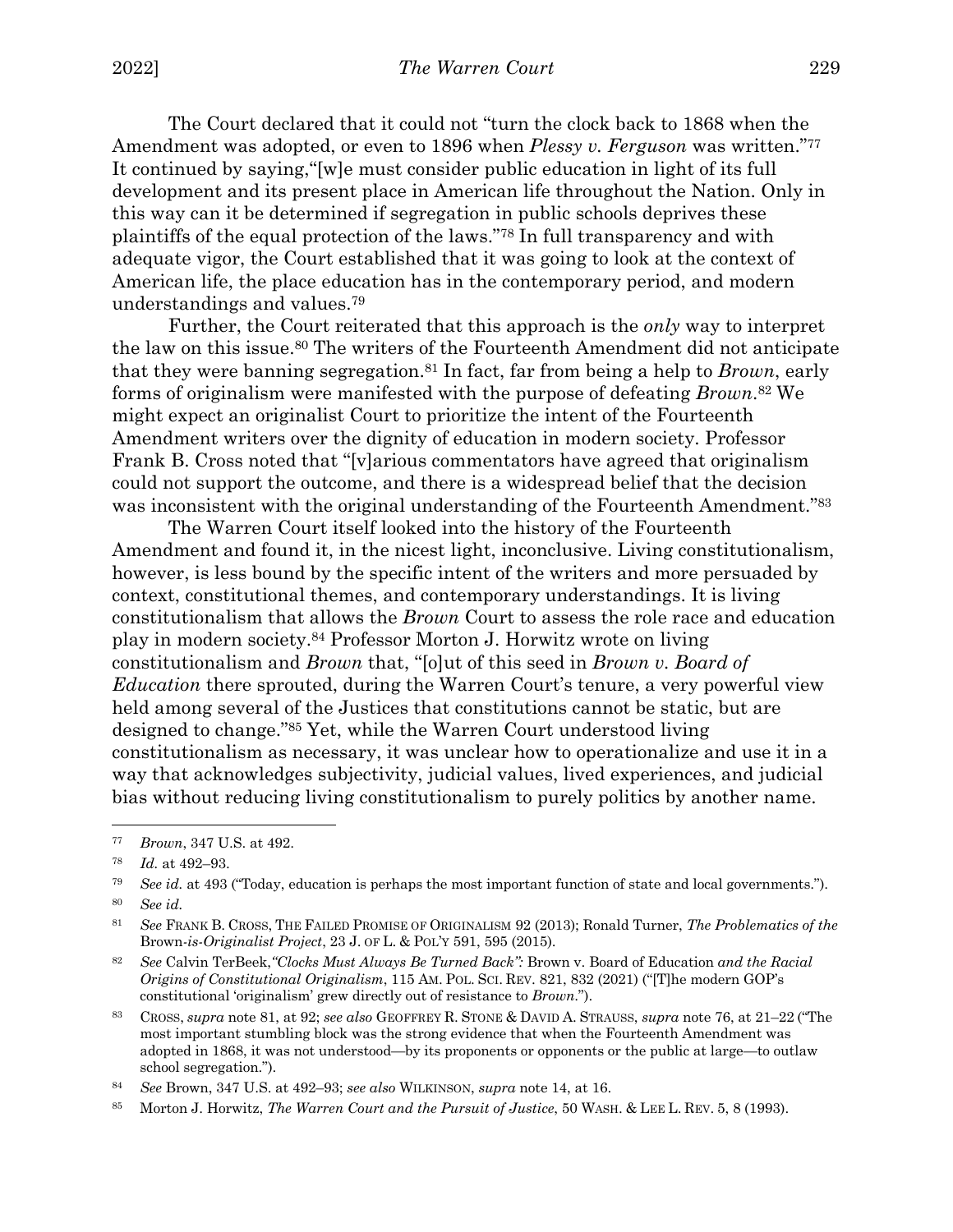How and why does living constitutionalism allow the Court to look at education and modern society? *Brown* was a short opinion and did not expand vigorously on living constitutionalism. It would set the tone, however, for the entire Warren Court, both in legacy and substance.

And what of the balance between contemporary values and the Court's role as a counter-majoritarian force? Justice Douglas wrote a memo in 1960 reflecting on the *Brown* decision.86 He recalled that Justice Frankfurter got heated in conference, saying that if Justice Douglas got his way, the segregation cases would have arrived at the Court too soon.87 Justice Frankfurter could not have ruled against it because "public opinion had not then crystallized against it."88 With Chief Justice Warren, Justice Frankfurter maintained that public opinion had since changed, and thus it was good that the Court had waited.89 Justice Douglas quoted Justice Brennan as responding: "God almighty."<sup>90</sup>

#### **II. IT'S ALIVE! JUSTICE BRENNAN, LIVING CONSTITUTIONALISM, AND CONTEMPORARY RATIFICATION**

*Brown* is instructive, as it demonstrates the beginning of living constitutionalism in the Warren Court; living constitutionalism was a burgeoning idea without full development. Justice William Brennan Jr.'s 1986 article, *The Constitution of the United States: Contemporary Ratification*,<sup>91</sup> provides a more comprehensive view of the Court's theory in retrospect. Earl Warren was the Chief Justice, but many have suggested the Court could have been named the Brennan Court.92 Chief Justice Warren frequently assigned important opinions to Justice Brennan and considered him to be the "most capable lieutenant."93 Justice Scalia, a Justice who is often compared with Justice Brennan in their respective roles, <sup>94</sup> said that Justice Brennan was "probably the most influential justice of the century."95

<sup>86</sup> Suggested citation: Memorandum from William O. Douglas, Douglass Papers Box 1149, Library of Congress (Jan. 20, 1960) (on file with author).

<sup>87</sup> *Id.*

<sup>88</sup> Memorandum from William O. Douglas, Just., U.S. Sup. Ct. (Jan. 20, 1960) (on file with Douglas Papers Box 1149, Library of Congress).

<sup>89</sup> Klarman, *supra* note 47, at 1621).

<sup>90</sup> Douglas, *supra* note 70.

<sup>91</sup> William J. Brennan, Jr., *The Constitution of the United States: Contemporary Ratification*, 27 S. TEX. L. REV. 433 (1986) (internal quotations omitted).

<sup>92</sup> *See, e.g.*, Daniel J. O'Hern, *Tribute to Justice William J. Brennan, Jr.*, 15 NOVA L. REV. 11, 11 (1991); Dawn Johnson, *Justice Brennan: Legacy of a Champion*, 111, MICH. L. REV. 1151, 1164 (2013).

<sup>93</sup> *Id.*

<sup>94</sup> *See, e.g.*, Daniel A. Farber, *Statutory Interpretation and Legislative Supremacy*, 78 GEO. L.J. 281, 311–14 (1989); Earl M. Maltz, *Personal Jurisdiction and Constitutional Theory–A Comment on* Burnham v. Superior Court, 22, RUTGERS L.J. 689, 690 – 91 (1991); Travis A Knobbe, *Brennan v. Scalia, Justice or Jurisprudence? A Moderate Proposal*, 110 W. VA. L. REV. 1265, 1265–67 (2008).

<sup>95</sup> *See* Dawn Johnsen, *Justice Brennan: Legacy of a Champion*, 111 MICH. L. REV. 1151, 1157 (2013).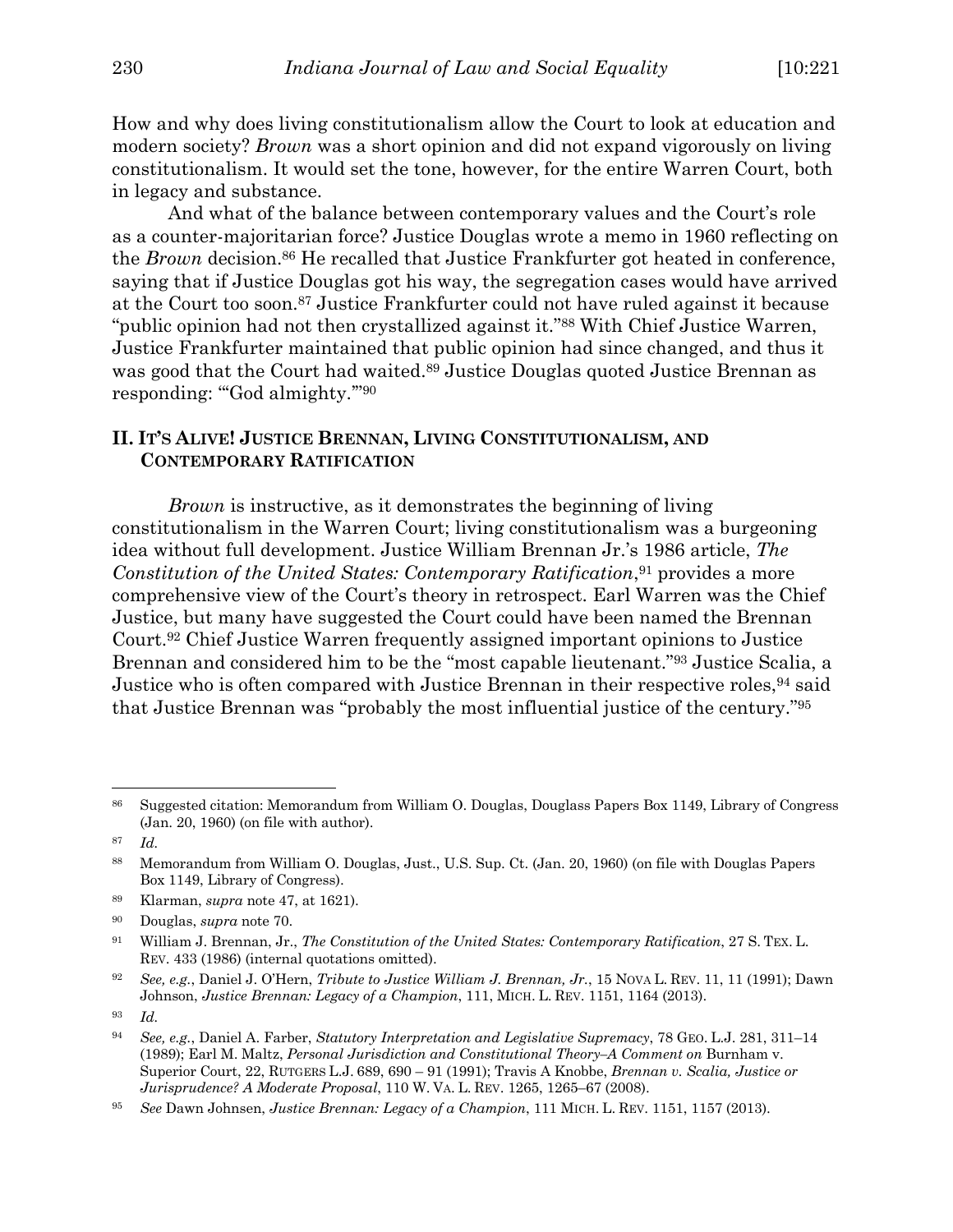Appointed in 1956 by President Dwight D. Eisenhower, <sup>96</sup> Justice Brennan arrived at the Court with considerable import. Justice Brennan graduated from Wharton School of Business and Harvard Law School, <sup>97</sup> served in the military, <sup>98</sup> and eventually made his way to the New Jersey Supreme Court.99 Once on the United States Supreme Court, he wasted little time in becoming the intellectual leader of the Court's progressive wing.

Justice Brennan advocated for an interpretive theory called contemporary ratification. In 1985, he looked back at his time on the Court and wrote a defense of his theory in his article on contemporary ratification.<sup>100</sup> His article not only highlighted his interpretive approach, but it also tied together numerous interpretive strategies used by the Warren Court.101 Justice Brennan understood the Constitution as a document that is about dignity and the rights of all people.102 He acknowledged that we have not lived up to this purpose in all ways, but wrote that "we are an aspiring people, a people with faith in progress."103 It is with this understanding—that the Constitution is concerned with human dignity and progress—that Justice Brennan began his analysis.

The Constitution is vague; its text is "broad and the limitations of its provisions are not clearly marked,"104 giving rise to the need for interpretation. This interpretation is not a private affair; interpretation cannot be a "haven for private moral reflection."105 Rather, interpretation is "inescapably public."106 By this, Justice Brennan meant that the interpretation of the Court is open to critical scrutiny and done in the public context. The Court resolves public controversies by interpreting a public text, often on public issues with surrounding controversy. Justice Brennan did not spend too much time expanding on the ramifications of this assertion.107 His assertion likely suggests two things: (1) that judges should not "hide the ball" of interpretive theory and (2) that there is some level of public accountability for Court decisions.

In addition to the public character of the Court's constitutional analysis, Justice Brennan was interested in the finality of Supreme Court decisions on constitutional law.108 Such decisions hold the force of law and power of the State.

<sup>100</sup> Brennan, *supra* note 91.

- <sup>102</sup> *See id.* at 442.
- <sup>103</sup> *Id.* at 433.
- <sup>104</sup> *Id.*
- <sup>105</sup> *Id.*
- <sup>106</sup> *Id.*
- <sup>107</sup> *See id.*

<sup>96</sup> Stephen J. Wermiel, *Law and Human Dignity: The Judicial Soul of Justice Brennan*, 7 WM. & MARY BILL OF RTS. J. 223, 228 (1998).

<sup>97</sup> Rodney A Grunes & Jon Veen, *Justice Brennan, Catholicism, and the Establishment Clause*, 35 U.S.F. L. REV. 527, 532 (2001).

<sup>98</sup> *See* SETH STERN & STEPHEN WERMIEL, JUSTICE BRENNAN: LIBERAL CHAMPION 37 (2010).

<sup>99</sup> Grunes & Veen, *supra* note 97, at 535.

<sup>101</sup> *See id.*

<sup>108</sup> *See id.* at 434.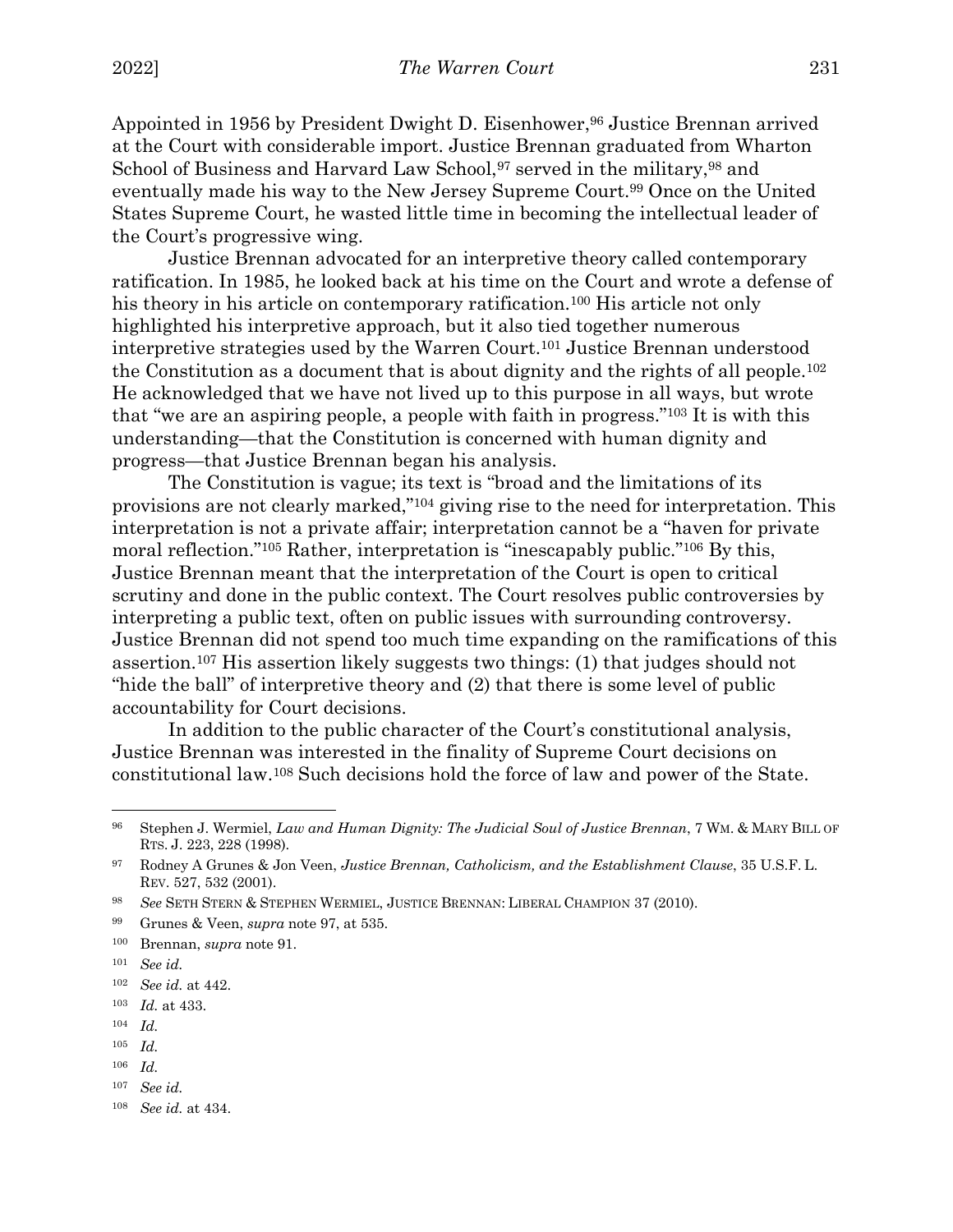The Court cannot avoid ruling on important social, economic, and political matters, and a justice's role in a decision is often obligatory. Justice Brennan wrote that, "[t]hese three defining characteristics of my relation to the constitutional text––its public nature, obligatory character, and consequentialist aspect––––cannot help but influence the way I read that text."109 Yet, Justice Brennan's interpretation is not about his conscience but that of the community. He understood that it is the "community's interpretation that is sought."110 This is not to say that there is one singular interpretation that the community supports. Rather, Justice Brennan theorized that interpretation could neither be based on his personal political preferences, nor the personal preferences of founders long gone.111 Community interpretation required legitimacy of interpretation within a free society. The Court had to reconcile self-government with the need to invalidate the people's laws for violating a higher law, the Constitution.112

Justice Brennan acknowledged the rising tide of originalism. He criticized originalism for "feign[ing] self-effacing deference" in the name of original intent.<sup>113</sup> In reality, he claimed, it was "little more than arrogance cloaked as humility."114 Justice Brennan asserted that finding the intent of the Founders is an impossible exercise, with sources often conflicting.115 He argued that it is unclear whose intent we should care about or whether the historical records could come up with anything conclusive.116 More importantly, however, he attacked originalism not simply for its flaws in practice but also in principle. Justice Brennan charged originalism as having "political underpinnings" as it is slanted toward having a "passive approach" to interpretation.117 For Justice Brennan, originalism established a presumption against the claim of a constitutional right.118 This is a political decision because it "expresses antipathy to claims of the minority rights against the majority."119 Such a theory ignores the "social progress and eschew[s] adaptation of overarching principles to changes of social circumstance."120 In critiquing originalism, Justice Brennan's living constitutionalism comes into focus. He theorized that interpretation should not be blind to the values behind the Constitution's words (overarching principles).121 Further, it is the role of the Court to protect the

<sup>109</sup> *Id.*

- <sup>110</sup> *Id.*
- <sup>111</sup> *See id.* at 438.
- <sup>112</sup> *See id.* at 435.
- <sup>113</sup> *Id.*
- <sup>114</sup> *Id.*
- <sup>115</sup> *See id.*
- <sup>116</sup> *See id.*
- <sup>117</sup> *See id.* at 436.
- <sup>118</sup> *See id.*
- <sup>119</sup> *Id.*
- <sup>120</sup> *Id.*

<sup>121</sup> *See id.* at 437.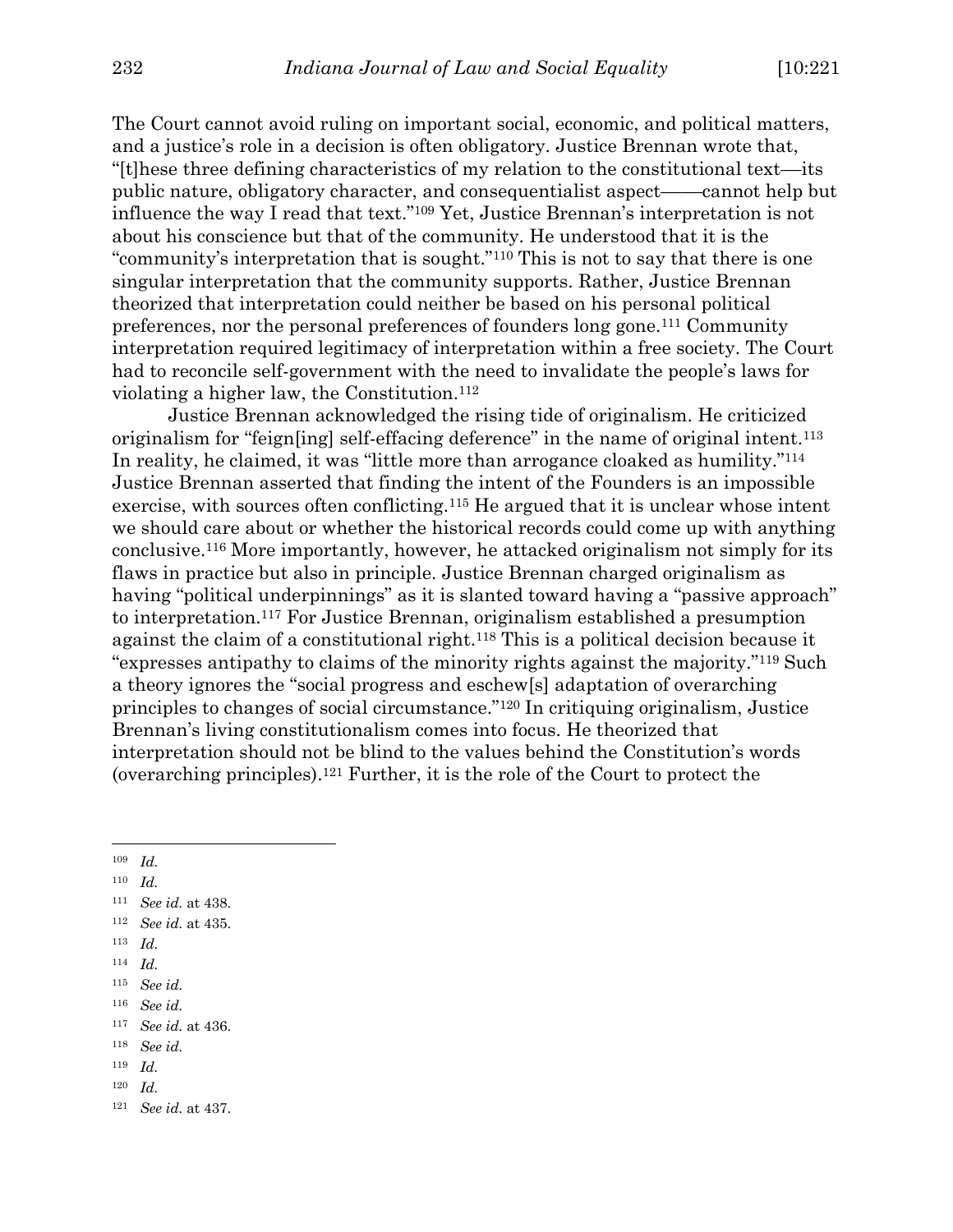minority from the majority, and the Court's interpretation should reflect this understanding.122

Justice Brennan believed that an "[u]nabashed enshrinement" of the majority would lead to the possibility of a social caste system.<sup>123</sup> He argued that we cannot expect the majority to look after minority rights.124 This approach is relevant to Justice Brennan's living constitutionalism because it is a response to one of originalism's major critiques of the theory: that living constitutionalism is undemocratic because it takes important societal questions out of the political realm.125 Justice Brennan was adamant that the Constitution's text embodies social value choices—choices that are partly outside the realm of the legislature and subject to judicial review.126 The need for judicial review may be especially salient when considering the period during which Justice Brennan sat on the Court. Southern state legislatures attempted to protect white supremacy at every opportunity.127 Racist southern senators could bring the national government to a standstill on matters concerning racial progress.128 This context does not render concerns over institutional capture<sup>129</sup> a thing of the past. There continues to be democratic imbalance in the institutions of today: gerrymandering, the makeup of the Senate (Wyoming and California getting equal representation despite large difference in population size), the electoral college, and legislative capture, among other factors, suggest that these institutions are not perfect. When our—often flawed—democracy collides with human dignity, democracy does not always win. Just like there are times when the constitutional dignity is best judged by the legislatures, so, too, there are times when the Court must choose dignity over democracy because the purpose of the Constitution is to "declare certain values transcendent, beyond the reach of temporary political majorities."130

Having recognized the above values—that interpretation is public, that there are serious consequences that flow from decisions, that values can be seen as generalities, and that interpretation must be used to protect minority rights—we come to Justice Brennan's interpretive conclusion. He wrote:

> But the ultimate question must be: What do the words of the text mean in our time? . . . Interpretation must account for the transformative purpose of the text. Our Constitution was not intended to preserve a preexisting society but to make a new one, to put in place

<sup>122</sup> *See id.*

<sup>123</sup> *Id.*

<sup>124</sup> *See id.* at 435.

<sup>125</sup> *See* William H. Rehnquist, *The Notion of a Living Constitution*, 54 TEX. L. REV. 693, 704–06 (1976).

<sup>126</sup> *See* Brennan, *supra* note 91, at 436–37.

<sup>127</sup> *See* Badger, *supra* note 31, at 130.

<sup>128</sup> *See, e.g.*, FINLEY, *supra* note 32, at 126 (2008).

<sup>129</sup> This term is used to mean the ability to control an elected branch of government despite "the will of the voters." *See* Chesterley & Roberti, *Populism and institutional Capture*, 53 EUROPEAN J. OF POL. ECON. 1, 2 (2018).

<sup>130</sup> Brennan, *supra* note 91, at 436.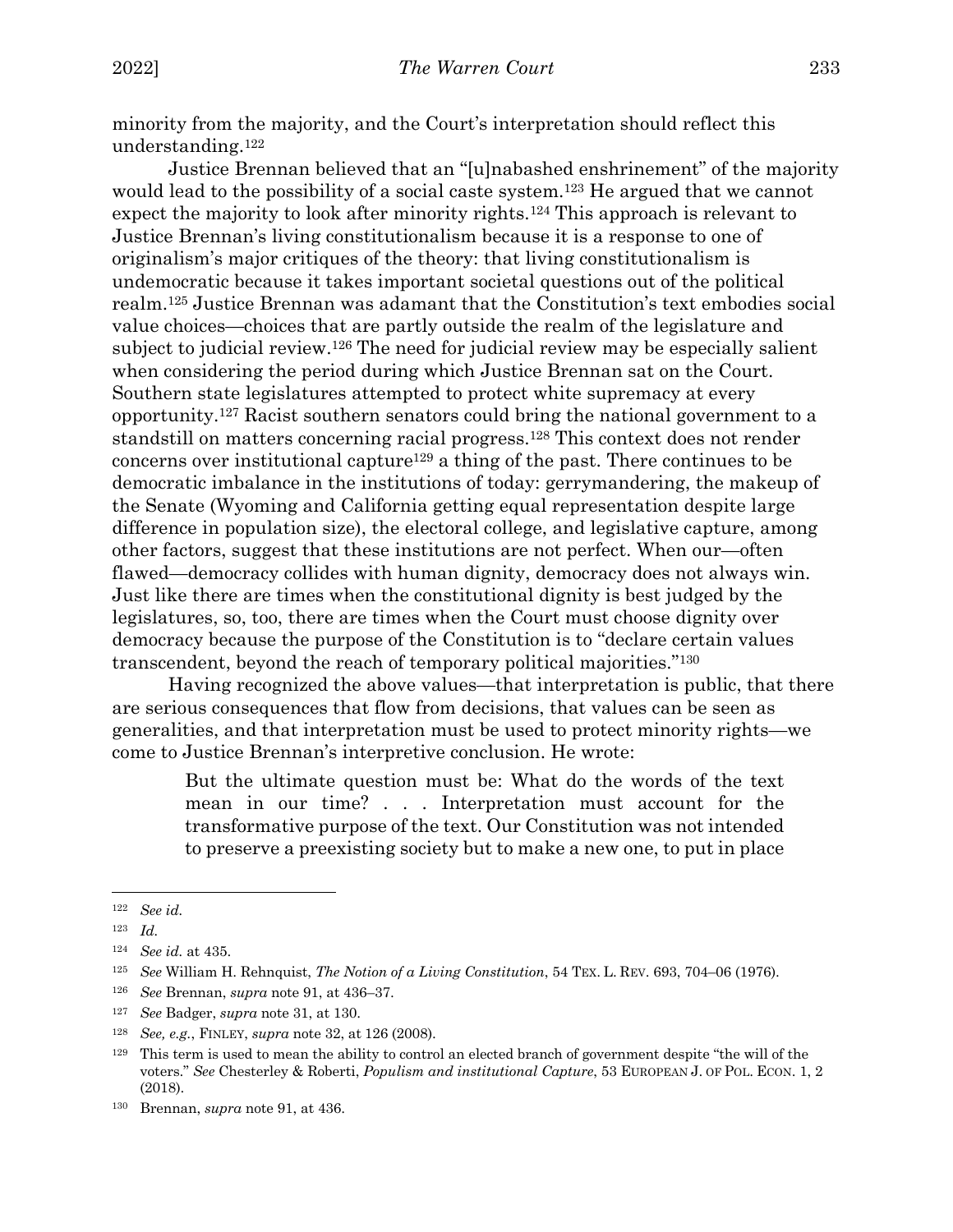new principles that the prior political community had not sufficiently recognized. Thus, for example, when we interpret the Civil War amendments—abolishing slavery, guaranteeing blacks equality under law, and guaranteeing blacks the right to vote—we must remember that those who put them in place had no desire to enshrine the status quo. Their goal was to make over their world, to eliminate all vestige of the slave caste.131

Contemporary ratification is the legitimization of this vision of the Constitution: one where the Constitution was intended to evolve with the society it governed. With every vote for president or city clerk, with every jury duty summons, with every op-ed and every sit-in, we constantly amend and ratify our Constitution. In fact, this is what gives the Constitution its legitimacy. Naturally, there is no one alive today who was involved with the ratification process. Nor did we inherit a democratic moment. Much of the population at the time of founding was unable to have their voice heard, let alone vote.<sup>132</sup> Many were enslaved.<sup>133</sup> Thus, by understanding that the Constitution is constantly evolving and being reratified by every generation—in its image (its values, concerns, and positionalities)—we are including those who were previously voiceless. We are making the Constitution stronger by making it more workable and more democratic. Further, Justice Brennan understood the Constitution as being a document of dignity. Justice Brennan left us with the following passage:

As we adapt our institutions to the ever-changing conditions of national and international life, those ideals of human dignity—liberty and justice for all individuals—will continue to inspire and guide us because they are entrenched in our Constitution. The Constitution with its Bill of Rights thus has a bright future, as well as a glorious past, for its spirit is inherent in the aspirations of our people.134

While Justice Brennan offered the Warren Court numerous ways to legitimize living constitutionalism and a few things to consider in its interpretation, more needs to be done to operationalize the theory. How do we know what the aspirations of our people are? How do we know what dignity means? When do we know the Constitution has been reratified in the new generation's image? The Warren Court grappled with these questions in a variety of ways: one of these was creating the "evolving standards of decency" test.135

<sup>131</sup> *Id.* at 438.

<sup>132</sup> *See*, *e.g.*, *id* at 436.

<sup>133</sup> *See* Thurgood Marshall, *The Bicentennial Speech*, THURGOOD MARSHALL: SUP. CT. JUST. AND C.R. ADVOC., http://thurgoodmarshall.com/the-bicentennial-speech/; *see also* Brennan, *supra* note 91, at 438.

<sup>134</sup> *Id.* at 445.

<sup>135</sup> Trop v. Dulles, 356 U.S. 86 (1958).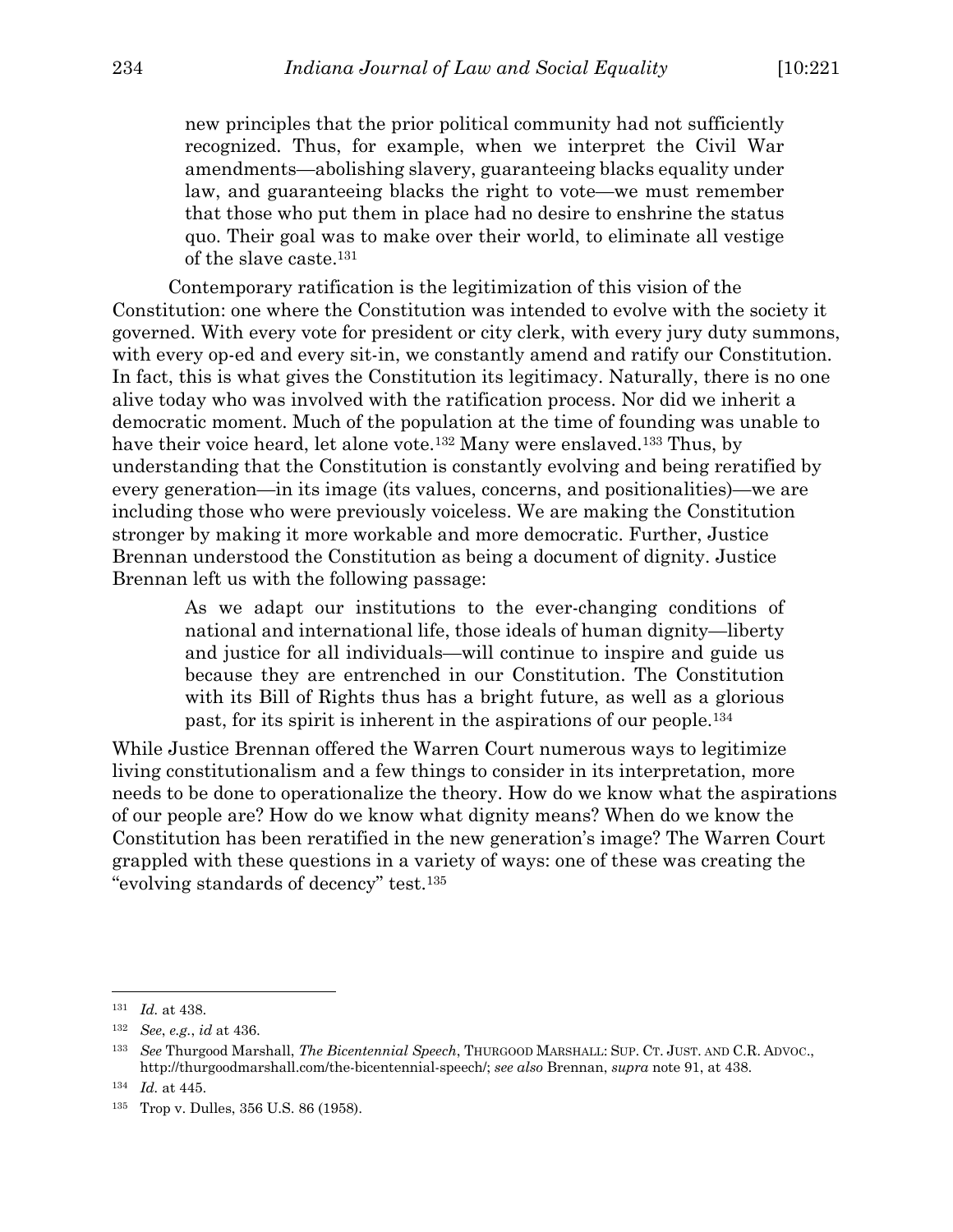# **III. EVOLVING STANDARDS OF DECENCY—HOW TO KNOW WHEN SOCIETY HAS MOVED ON**

Chief Justice Warren's influence on the Court was profound. *Brown* was not an inevitable conclusion until Justice Warren arrived on the Court. Justice Warren went on to author *Brown*,<sup>136</sup> *Reynolds v. Sims* (one person, one vote),<sup>137</sup> and *Loving v. Virginia* (interracial marriage)138, among others.139 Justice Warren, the former Governor of California turned Justice,<sup>140</sup> was admired by his colleagues regardless of their interpretive philosophy. Justice Abe Fortas wrote of Warren: "in presenting the case and discussing the case, [Chief Justice Warren] proceeded immediately and very calmly and graciously to the ultimate values involved—the ultimate constitutional values, the ultimate human values."141 While the "evolving standards of decency" test coming out of the Chief Justice's opinion in *Trop v. Dulles* concerned only the Eighth Amendment,142 the test is representative of Chief Justice Warren's general interpretive theory. The test also highlights (1) how to turn Justice Brennan's contemporary ratification theory into a rule and (2) the consequences on our jurisprudence were it not for living constitutionalism.

*Trop v. Dulles* asked the Court to interpret the Eighth Amendment and decide whether the expatriation of a citizen convicted of wartime desertion was cruel and unusual.143 The Court declared that the Eighth Amendment "must draw its meaning from the evolving standards of decency that mark the progress of a maturing society."144 For the Court in *Trop*, this meant evaluating the harm done by the punishment: the expatriated person effectively "lost the right to have rights."145 The Court looked to other "civilized nations" to find that "statelessness is not . . . imposed as a punishment."146 Justice Brennan's concurrence in *Furman v. Georgia*<sup>147</sup> later expanded on this interpretation. When tasked with identifying when new standards of decency had emerged, Justice Brennan highlighted the existence of standards in other state jurisdictions as proof of new standards<sup>148</sup> and cited *Trop*.149 In doing so, Justice Brennan wrote that "[r]ejection by society, of

<sup>142</sup> *See* White, *supra* note 139, at 480–81.

<sup>136</sup> Brown v. Bd. of Educ., 347 U.S. 483, 486 (1954).

<sup>137</sup> Reynolds v. Sims, 377 U.S. 533, 536 (1963).

<sup>138</sup> Loving v. Virginia, 388 U.S. 1, 2 (1967).

<sup>139</sup> *See generally* G. Edward White, *Earl Warren as a Jurist*, 67 VA L. REV. 461 (1981) (analyzing Warren's opinions on a variety of legal topics).

<sup>140</sup> *See id.* at 485.

<sup>141</sup> Bernard Schwartz, *Chief Justice Earl Warren: Super Chief in Action*, 33 TULSA L.J. 477, 480 (1997).

<sup>143</sup> Trop v. Dulles, 356 U.S. 86, 87 (1958).

<sup>144</sup> *Id.* at 101. The Court cites *Weems v. United States*, 217 U.S. 349 (1910), for this proposition, *id.* at 100–01, one of the only cases also mentioned by Brennan in his article. Brennan, *supra* note 91, at 438.

<sup>145</sup> *Trop*, 356 U.S. at 102.

<sup>146</sup> *See id.* at 102–03.

<sup>147</sup> Furman v. Ga, 408 U.S. 238, 257 (1972) (Brennan, J., concurring).

<sup>148</sup> *See id.* at 277–78.

<sup>149</sup> *See id.* at 269, 277–78.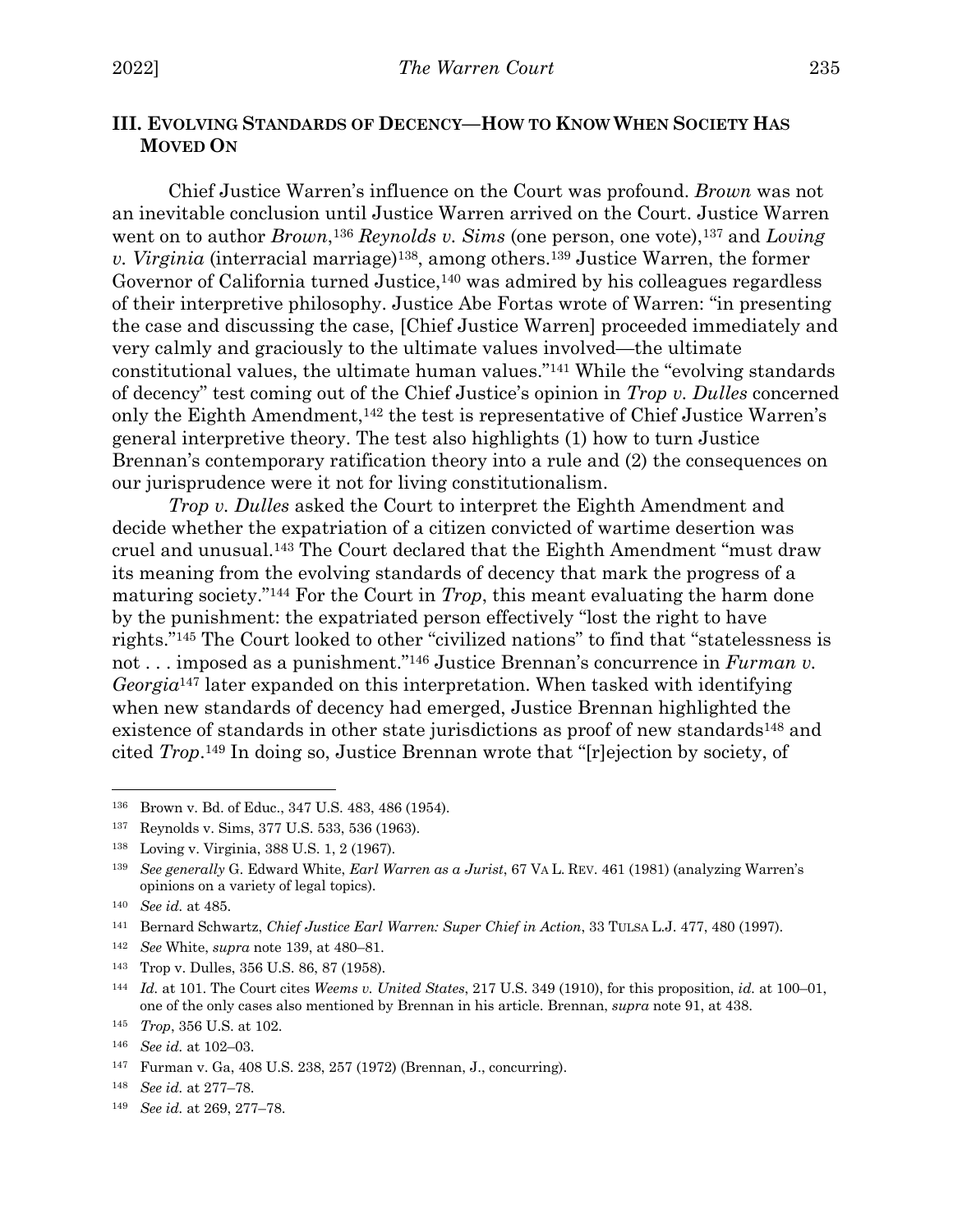course, is a strong indication that a severe punishment does not comport with human dignity."150 Justice Brennan went further to say that historical and modern acceptance factor significantly in such determinations.151 In reading Chief Justice Warren's opinion in *Trop* and Justice Brennan's concurrence in *Furman* together, a process emerges. The Court cared about (1) the nature of the right taken away, (2) the existence of the standard (form of punishment) in surrounding countries or states, and (3) the trends and changes of the punishment in question (is death penalty use going up or down?).152 No one factor is sufficient to determine the evolving standard of decency. Rather, the Eighth Amendment "seriously implicated several of the[se] principles, and it was the application of the principles in combination that supported the judgment."153

Justice Thurgood Marshall, an avid living constitutionalist,154 arrived at the Court in 1967.155 Justice Marshall was a renowned lawyer; he successfully argued *Brown* as Chief Counsel for the NAACP Legal Defense and Education Fund.156 He was a judge on the Second Circuit and the United States Solicitor General before becoming the first Black American to sit on the nation's highest court.157 Justice Marshall wrote a concurrence in *Furman* adding teeth to the "evolving standards of decency" test. He believed that certain constitutional questions forever remain open, ready to be interpreted by various "given moment[s]."158

Justices Marshall and Brennan both believed that certain punishments involve so much pain and indignity that "civilized people cannot tolerate them."159 Such penalties "shock[] the conscience and sense of justice of the people."160 Justice Marshall, however, suggested that the Constitution may prohibit such a punishment regardless of public sentiment on a particular case.161 Public unanimity on a particular case is not needed in order to find a punishment offensive to contemporary society.162 Further, the standard for whether a society has evolved does not rely on opinion polls. Justice Marshall wrote, it "is not whether a substantial proportion of American citizens would today, if polled, opine that capital punishment is barbarously cruel, but whether they would find it to be so in the light

- <sup>157</sup> *See* Greene, *supra* note 154, at 28.
- <sup>158</sup> *Id.* at 330 (Marshall, J., concurring).
- <sup>159</sup> *Id.*; *see id.* at 305 (Brennan, J., concurring).

<sup>150</sup> *Id.* at 277.

<sup>151</sup> *See id.* at 280–82.

<sup>152</sup> *Id.* at 277–78.

<sup>153</sup> *Id.* at 282.

<sup>154</sup> *See* Linda S. Greene, *The Confirmation of Thurgood Marshall to the United States Supreme Court,* 6 HARV. BLACKLETTER J. 27, 34 (1989).

<sup>155</sup> *See id.* at 45, 48.

<sup>156</sup> *See* TIM MCNEESE, BROWN V. BOARD OF EDUCATION: INTEGRATING AMERICA'S SCHOOLS 54 (2007).

<sup>160</sup> *Id.* at 360 (Marshall, J., concurring) (quoting United States v. Rosenberg, 195 F.2d 583, 608 (2d Cir. 1952), *reh'g denied*) (internal quotations omitted).

<sup>161</sup> *Id.* at 361.

<sup>162</sup> *See id.*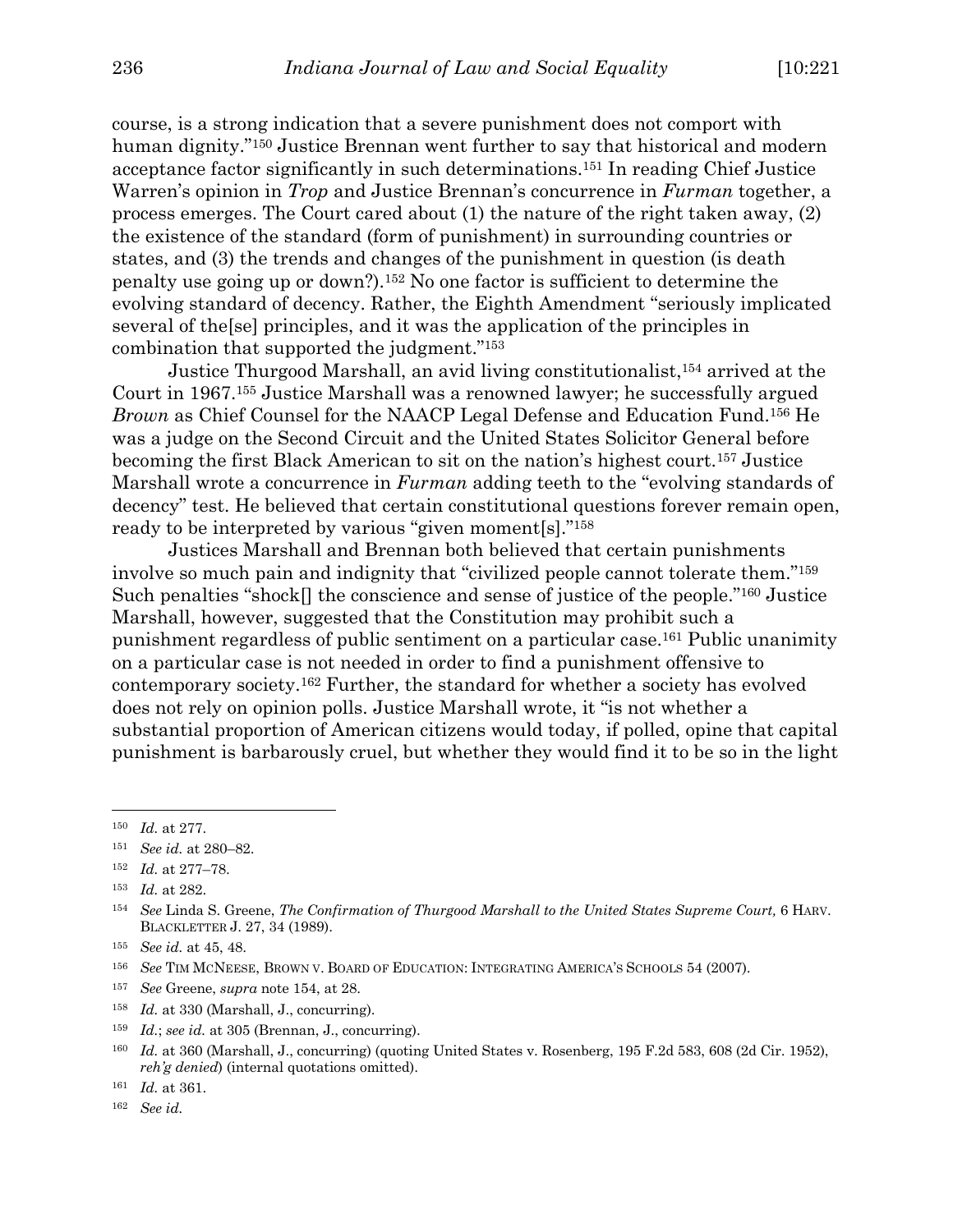2022] *The Warren Court* 237

of all information presently available."163 He also believed such information should be contextualized. Justice Marshall observed that the death penalty is a tool of white supremacy and an arm of racism, and racism should shock the conscience.<sup>164</sup> Thus, the vague idea of contemporary ratification has been whittled into a workable standard. The Eighth Amendment prohibits punishment that shocks the conscience of our society and disregards the dignity of the afflicted individual. We can determine whether a punishment shocks the conscience of our society by looking at its use, the trend of its use in other jurisdictions, the nature of the right being infringed upon, and the surrounding inequalities that give the punishment context.165 We do not need to poll the citizenry but rather we adopt a standard similar to that of a "reasonable person" standard: what would a citizen think if they

<sup>163</sup> *Id.* at 362. After *Furman*, support for the death penalty rose. By statute and practice, the death penalty saw a resurgence in the 1980s. *See A Continuing Conflict: A History of Capital Punishment in the United States*, GALE (2016). And while support for the death penalty does decrease when respondents are given more information, the shift was not substantial. Robert M. Bohm & Ronald E. Vogel, *A Comparison of Factors Associated with Uninformed and Informed Death Penalty Opinions*, 22 J. OF CRIM. JUST. 125, 126 (1994), and Americans preferred life in prison over the death penalty, many respondents still wanted the death penalty as an option. *See* JOHN HANLEY, PUBLIC OPINION AND CONSTITUTIONAL CONTROVERSY: THE DEATH PENALTY 110, 124 (2008) (chapter). Does this negate the persuasiveness of *Furman* as a living constitutionalist opinion? Justice Goldberg would argue against such a suggestion. Writing to the Court in a memorandum, Justice Goldberg argued that "[i]n certain matters . . . this Court traditionally has guided rather than followed public opinion in the process of articulating and establishing progressively civilized standards of decency." Arthur Goldberg, *Memorandum to the Conference Re: Capital Punishment October Term, 1963*, TEX. L. REV. 493, 500 (1986). He made the counter-majoritarian argument that if the people overwhelmingly supported the proposition, then it would be reflected in the legislature. This can be disputed, of course, as there are many issues that enjoy widespread support but no legislative movement. However, even if this was not so, Justice Goldberg understood evolving standards of decency to be a task of the judiciary. He cited *Weems v. United States* to say that "[o]ur contemplation cannot be only of what has been but of what may be." *Id.* at 501 (quoting Weems v. United States, 217 U.S. 438, 373 (1909). It should not be lost that this seems to contradict Justice Brennan's approach. In fact, the three justices can be seen on a spectrum: Justice Brennan is interested in public opinion, Justice Marshall is interested in the opinion of a hypothetical informed citizen, and Justice Goldberg believes the evolving standards of dignity are areas in which the Court can lead.

<sup>164</sup> *See Furman*, 408 U.S. at 364–66 (Marshall, J., concurring).

<sup>165</sup> Chief Justice Warren, Justice Brennan, and Justice Marshall all stressed that the personal predilection of the justices should be ignored. Further, while the evolving standards of decency test came from the Warren Court, scholars and justices from the Burger Court also looked to operationalize the standard. *See* Andrew Leon Hanna, Note, *Solitary Confinement as Per Se Unconstitutional*, 21 J. CONST. L. ONLINE 1, 2 (2019). In 1988, the Court looked to professional consensus as another way of understanding the standard. *See id.* at 7. While the justices stressed that personal predilections should be ignored, the reality is that values frequently play a role in all interpretive theories. Thus, the question of what makes a workable standard is not whether it invites judicial values but rather how legitimate is the theory given the premise that a judge's predilections inevitably influence decision making. Justice John Paul Stevens, a justice that often utilized living constitutionalism wrote on this topic in his dissent in *McDonald v. Chicago*, writing:

Justice Cardozo's test undeniably requires judges to apply their own reasoned judgment, but that does not mean it involves an exercise in abstract philosophy. . . . [H]istorical and empirical data of various kinds ground the analysis. Textual commitments laid down elsewhere in the Constitution, judicial precedents, English common law, legislative and social facts, scientific and professional developments, practices of other civilized societies, and, above all else, the 'traditions and conscience of our people,' are critical variables. They can provide evidence about which rights really are vital to ordered liberty, as well as a spur to judicial action.

McDonald v. City of Chicago, 561 U.S. 742, 872 (2010) (Stevens, J., dissenting) (citations omitted),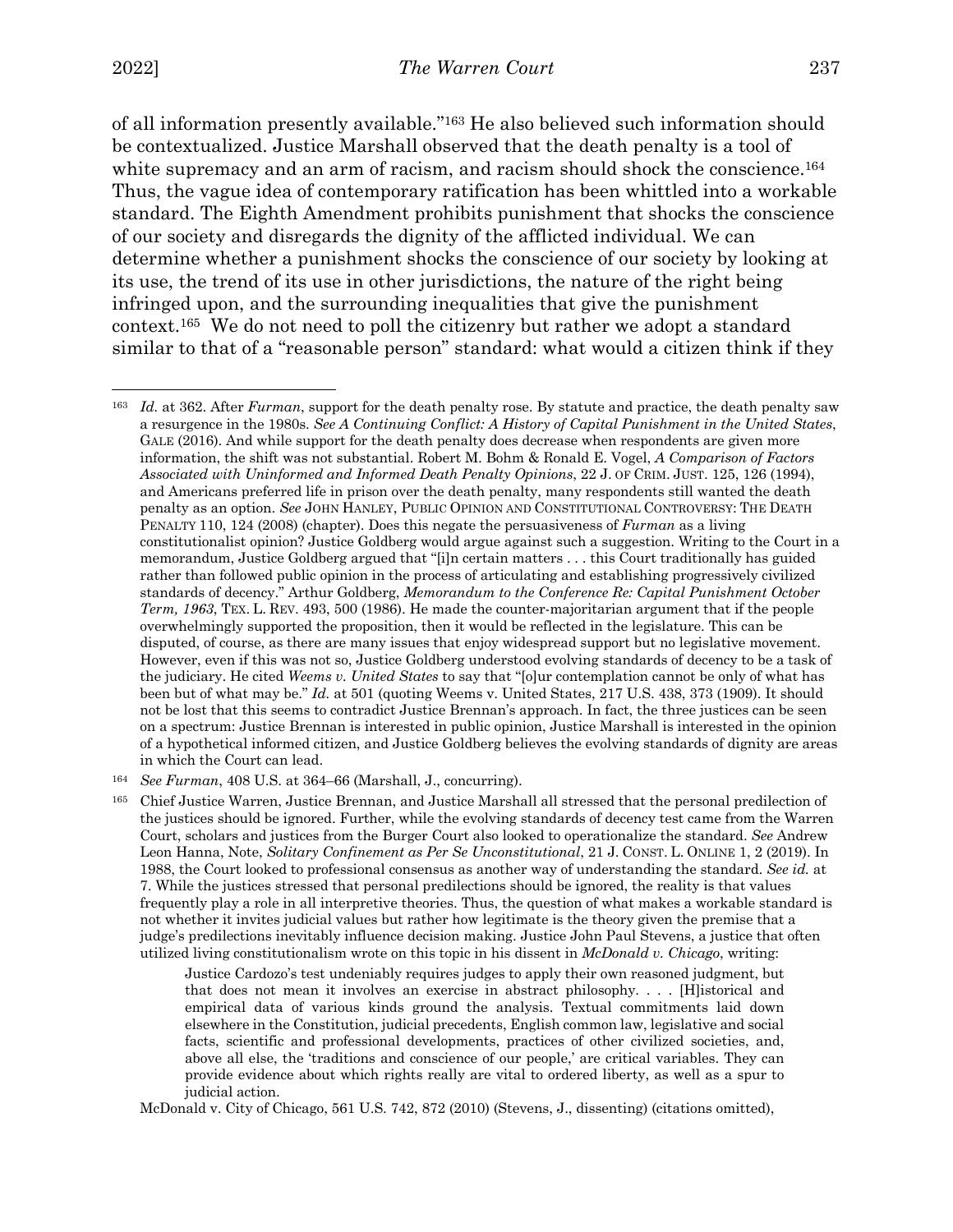knew all the facts? In this way, contemporary society speaks out against a law passed by a majority in a legislature, often a law from a previous era or a renegade state.166

This approach to living constitutionalism was applied by the Warren Court for years. The Warren Court's use of trends in state jurisdictions was prevalent in criminal procedure cases such as *Mapp v. Ohio*. There, the Court commented on the trends in state legislatures and judiciaries in adopting the exclusionary rule.167 There is little evidence that the Founders believed in an exclusionary rule,<sup>168</sup> but the changes in society—coupled with pragmatic necessities—demanded that the exclusionary rule be part and parcel of the Fourth Amendment.169 There are also themes of an evolving-need test in the voting rights cases of *Baker v. Carr*<sup>170</sup> and *Reynolds*.171

#### **IV. THE PENUMBRA OF JUSTICE DOUGLAS**

Justice Douglas's living constitutionalism is harder to pinpoint. Little scholarship is dedicated to his interpretive theory despite the fact that Justice Douglas served on the Court for thirty-six years. Professor Ronald Dworkin offered some analysis, noting that Justice Douglas often championed a theory of individual rights that both preexisted the Constitution and that the Founders enshrined into the Constitution.172 Dworkin too, however, appears to give up in searching for immutable principles.173 This behavior is understandable as Justice Douglas largely shunned such approaches.174 In many ways, Justice Douglas was a legal realist who believed a large portion of all judicial opinions were centered around one's "gut."175

Despite professing to be against lawmaking through judicial whim (and claiming that this was what the Burger Court was doing),176 Justice Douglas was quick to find new liberties within the text of the Constitution. Justice Douglas found rights for the poor, disadvantaged, and downtrodden in the name of the Founding

<sup>176</sup> *See* DOUGLAS, *supra* note 26, at 47.

<sup>166</sup> States are allowed experimentation and to be a laboratory of democracy. They may not do so, however, when constitutional rights are at stake. U.S. Const. art. VI, cl. 2.

<sup>167</sup> Mapp v. Ohio, 367 U.S. 643, 651–53 (1961).

<sup>168</sup> *See, e.g.*, *The Jury and the Search for Truth: The Case Against Excluding Relevant Evidence at Trial: Hearing on S. 3 Before the S. Comm. on the Judiciary*, 104th Cong. 8 (1995) (statement of Akhil R. Amar, Southmayd Professor of Law, Yale Law School). *But see* Roger Roots, *The Framers' Fourth Amendment Exclusionary Rule: The Mounting Evidence*, 15 NEV. L.J. 42, 42 (2014).

<sup>169</sup> *See, e.g.*, Richard M. Re, *The Due Process Exclusionary Rule*, 127 HARV. L. REV. 1886, 1925 (2014).

<sup>170</sup> Baker v. Carr, 369 U.S. 186 (1962); *see* Abner J. Mikva, *Justice Brennan, and the Political Process: Assessing the Legacy of* Baker v. Carr, 1995 U. Ill. L. Rev. 683, 685–87.

<sup>171</sup> Reynolds v. Sims, 377 U.S. 533 (1964); *see* Edward M. Goldberg, *Mr. Justice Harlan, the Uses of History, and the Congressional Globe*, 15 J. OF PUB. L. 181, 185–86 (1966).

<sup>172</sup> *See* Ronald Dworkin, *Dissent on Douglas*, N.Y. REV., Feb. 19, 1981, at 3–8.

<sup>173</sup> *See id.*

<sup>174</sup> *See* DOUGLAS, *supra* note 52, at 47.

<sup>175</sup> *See* DOUGLAS, *supra* note 52, at 8; *see*, *e.g.*, Raoul Berger, *The Role of the Supreme Court in Democratic Society*, 26 VILL. L. REV. 414, 414 (1981).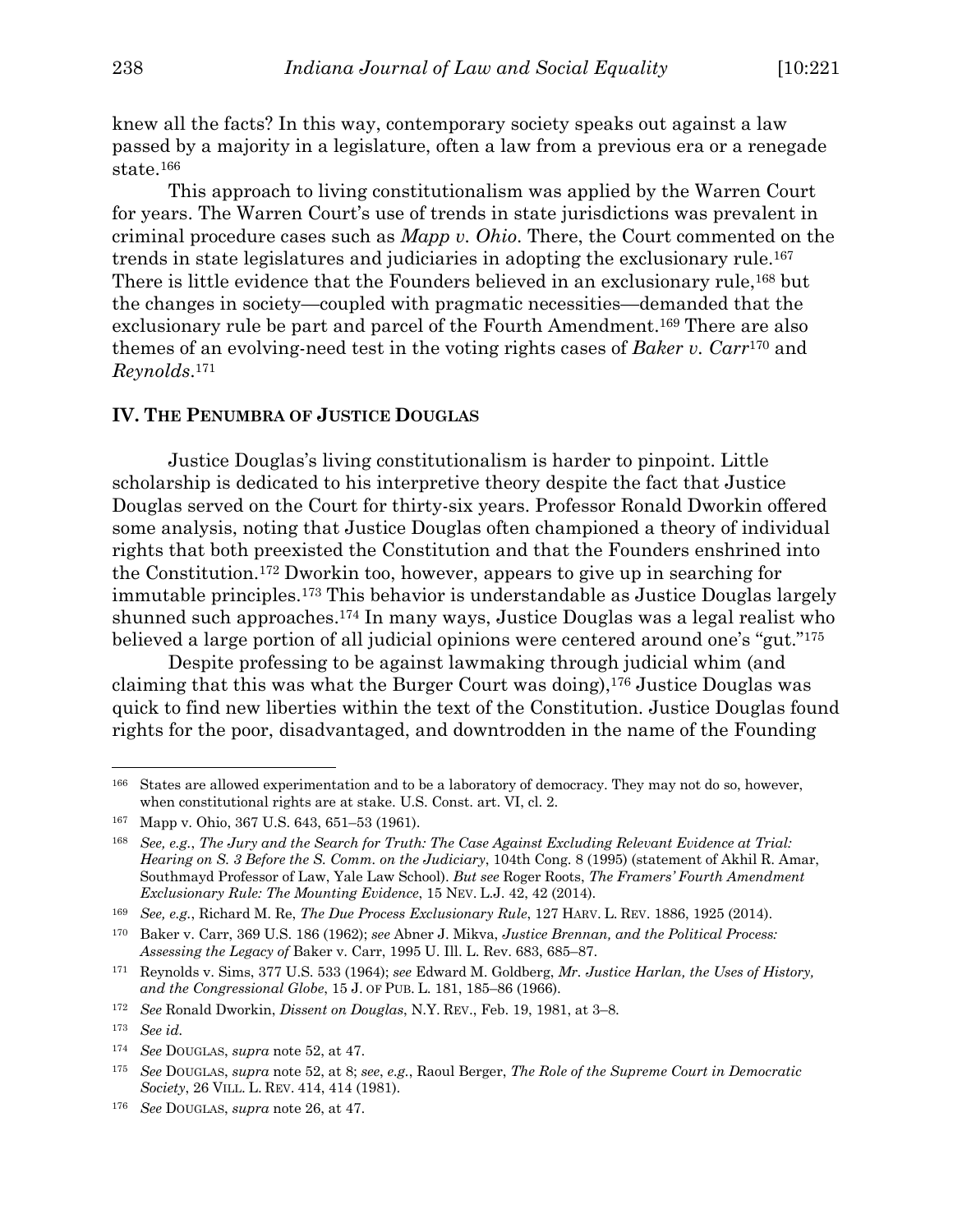Fathers for ideas that even modern society did not support, let alone the Founding Era.177 While Justice Douglas called out the "balancing" of the "Frankfurter school,"178 it was Justice Douglas himself who often engaged in judicial balancing.179 When reading Justice Douglas's autobiography, one could easily conclude that he was sympathetic to textualism and originalism.180 Yet, upon reading his conference notes, few aspects of his approach mirror those he professed.181 Certainly, many of the opinions he wrote or joined have received criticism from originalists.182 It would seem that, on the surface, Justice Douglas was a man of interpretive contradiction. He was born into the legal realist school only to say that his opinions did not reflect his personal predilections.<sup>183</sup> He was one of the greatest advocates for expanding and innovating civil liberties, only to claim that these rights were not innovative at all.184 Further, the Warren Court's liberals loved judicial balancing and used it frequently to the horror of Justice Harlan, Justice Frankfurter, and Chief Justice Burger, even if Justice Douglas asserted otherwise.

Justice Douglas was an influential figure in the Warren Court's living constitutionalist jurisprudence. This seems at odds with the above analysis. In some ways, the narrative of Douglas's inconsistency is true: his interpretive theory in practice does not perfectly align with the theory he professed to use. Justice Douglas accused Justice Frankfurter of using judicial balancing while he (Justice Douglas) just focused on the text.185 The opposite is likely more accurate. In fact, Douglas contributed two major parts of the Warren Court's living constitutionalism: (1) the penumbras of rights186 and (2) interpretive scope.187 In doing so, he tied the Founding Era to living constitutionalism and supplied a blueprint for how antioriginalists should think and interpret sources from the Founding Era.

<sup>181</sup> *See* Douglas, *supra* note 70 (Douglas papers).

<sup>177</sup> *See id.* at 52–53.

<sup>178</sup> *See id.* at 48.

<sup>179</sup> *See*, *e.g.*, Mary M. Lay, *Midwifery on Trial: Balancing Privacy Rights and Health Concerns After* Roe v. Wade, 89 Q. J. OF SPEECh 60, 63 (2003).

<sup>180</sup> *See* DOUGLAS, *supra* note 52, at 53.

<sup>182</sup> *See* KEITH WHITTINGTON, CONSTITUTIONAL INTERPRETATION: TEXTUAL MEANING, ORIGINAL INTENT, AND JUDICIAL REVIEW 37 (1999).

<sup>183</sup> *See* C. Paul Rogers III, *The Antitrust Legacy of Justice William O. Douglas*, 56 CLEV. ST. L. REV. 895, 901 (2008) (writing that Douglas was a "product of the legal realist movement"); Dworkin, *supra* note 172, at 904 (describing how Douglas recognized judging as "inescapably subjective"); Urofsky, *supra* note 42, at 138.

<sup>184</sup> *See* Kenneth L. Karst, *Justice Douglas and the Equal Protection Clause*, 51 IND. L.J. 14, 16–17 (1975); DOUGLAS, *supra* note 52, at 52–53.

<sup>185</sup> DOUGLAS, *supra* note 52, at 52–53.

<sup>186</sup> This Article will analyze the penumbras theory as Justice Douglas's. He wrote the chief case, *Griswold v. Connecticut*, 381 U.S. 479 (1965), that would become the fundamental penumbra case leading to *Roe v. Wade*. 410 U.S. 113 (1973). In truth, however, it was Justice Brennan that suggested to Justice Douglas that he adopt the penumbras theory of interpretation. Douglas originally wanted to write *Griswold* as a freedom of association case. Letter from William J. Brennan, Jr., Just. of the Sup. Ct. of the U.S., to William Douglas, Just. of the Sup. Ct. of the U.S. (Apr. 24, 1965) (on file with Professor Michael Klarman).

<sup>187</sup> *See* Sovern, *supra* note 54, at 350 ("Douglas, in his more freewheeling style, found greater comfort and scope in some of the broad generalized phrases of the Constitution.").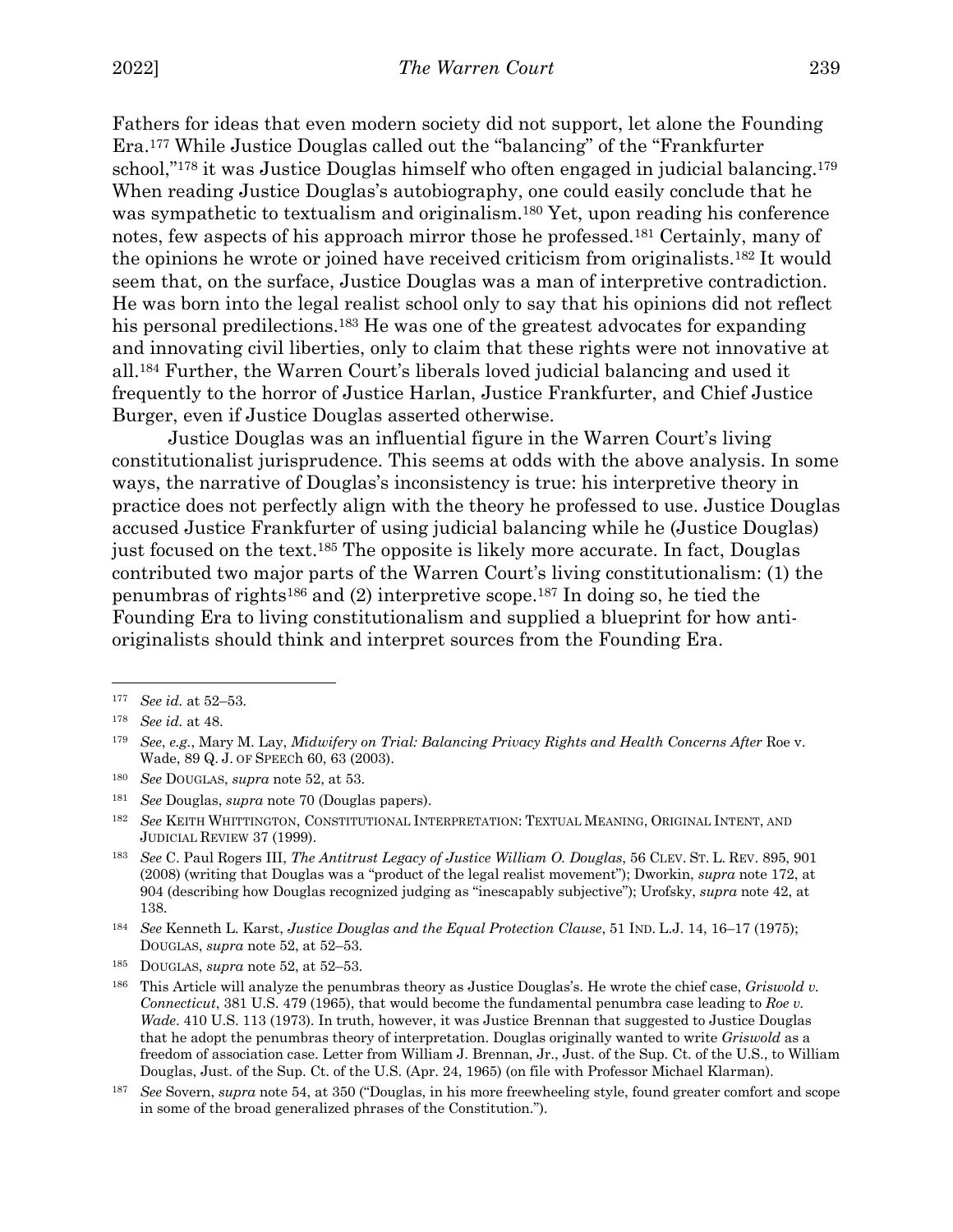The Penumbras of Rights theory originated from Douglas's opinion in *Griswold v. Connecticut*.188 The balancing act of the Warren Court—reconciling the evolving nature of the Constitution with the need to be seen as nonpolitical—was immediately on display. While recognizing that justices "do not sit as superlegislatures to determine the wisdom, need, and propriety of laws,"189 Justice Douglas ardently defended the need for living constitutionalism. He pointed out that a number of rights currently enjoyed were not written into the Constitution or the Bill of Rights, yet the First Amendment was construed to include them.190 To defend this evolution of the First Amendment, Justice Douglas introduced the idea of a penumbra of rights. Justice Douglas argued that certain constitutional guarantees have penumbras that are "formed by emanations from those guarantees that help give them life and substance."191 Put another way, a plethora of rights depending upon, encouraging, and defending privacy creates support for the idea that privacy is a right in itself.192

Further, the recognition of a privacy right might be a necessary condition that an enumerated right depends upon—an enumerated right being one specifically mentioned in the Bill of Rights. Textual provisions can give rise to themes, and those themes are provisions in themselves.193 These rights are not made up by the justices; rather, they are "created by several fundamental constitutional guarantees."194 In defending the legitimacy of penumbras, Justice Douglas cited the history and meaning of the Ninth Amendment.195 In a concurring opinion, Justice Arthur Goldberg, in furtherance of unenumerated rights, cited

<sup>193</sup> *See Griswold*, 381 U.S. at 484–85.

<sup>188</sup> *Griswold*, 381 U.S. at 483–85 ("The foregoing cases suggest that specific guarantees in the Bill of Rights have penumbras, formed by emanations from those guarantees that help give them life and substance. Various guarantees create zones of privacy.").

<sup>189</sup> *Id.* at 482.

<sup>190</sup> *Id.*

<sup>191</sup> *Id.* at 484.

<sup>192</sup> Many have suggested the penumbras are just a modern form of "doing *Lochner*:" the idea that the Court finds unenumerated rights to support deregulation (often with an insinuation that such rights were recognized because of political preferences). *See* Helen Garfield, *Privacy, Abortion, and Judicial Review: Haunted by the Ghost of Lochner*, 61 WASH. L. REV. 293, 296 (1986); Eric Segall, *Free Speech and Freedom of Religion*, 35 GA. ST. U.L. REV. 937, 948 (2019) (transcript from a live panel) (using the term doing *Lochner*). Justice Douglas vehemently rejected this accusation. *See id.* at 481–82. Justice Douglas maintained he was tied to the text and structure of the Constitution. DOUGLAS, *supra* note 52, at 52–53. It is not that he was taking some natural law principle out of thin air—rather, these were modern moral principles that emanated from the Constitution. They are not imposing a particular economic system onto the Constitution. They were derivable from its "logic" or "structure." *See* Eugene McCarthy, *In Defense of* Griswold v. Connecticut*: Privacy, Originalism, and the Iceberg Theory of Omission*, 54 WILLAMETTE L. REV. 335, 346 (2018). Justice Douglas would likely further argue that the Founders themselves were proponents of natural law inferences deriving from the text. *Id.* at 347 ("The right to privacy, in other words, predates and supersedes the written Constitution and Douglas believed that the drafters recognized this fact.").

<sup>194</sup> *Id.* at 485. The view that privacy was essential to "ordered liberty" was shared by many justices including the influential conservative Justice Harlan. JIM NEWTON, JUSTICE FOR ALL: EARL WARREN AND THE NATION HE MADE 453 (2007).

<sup>195</sup> NEWTON, *supra* note 194, at 484.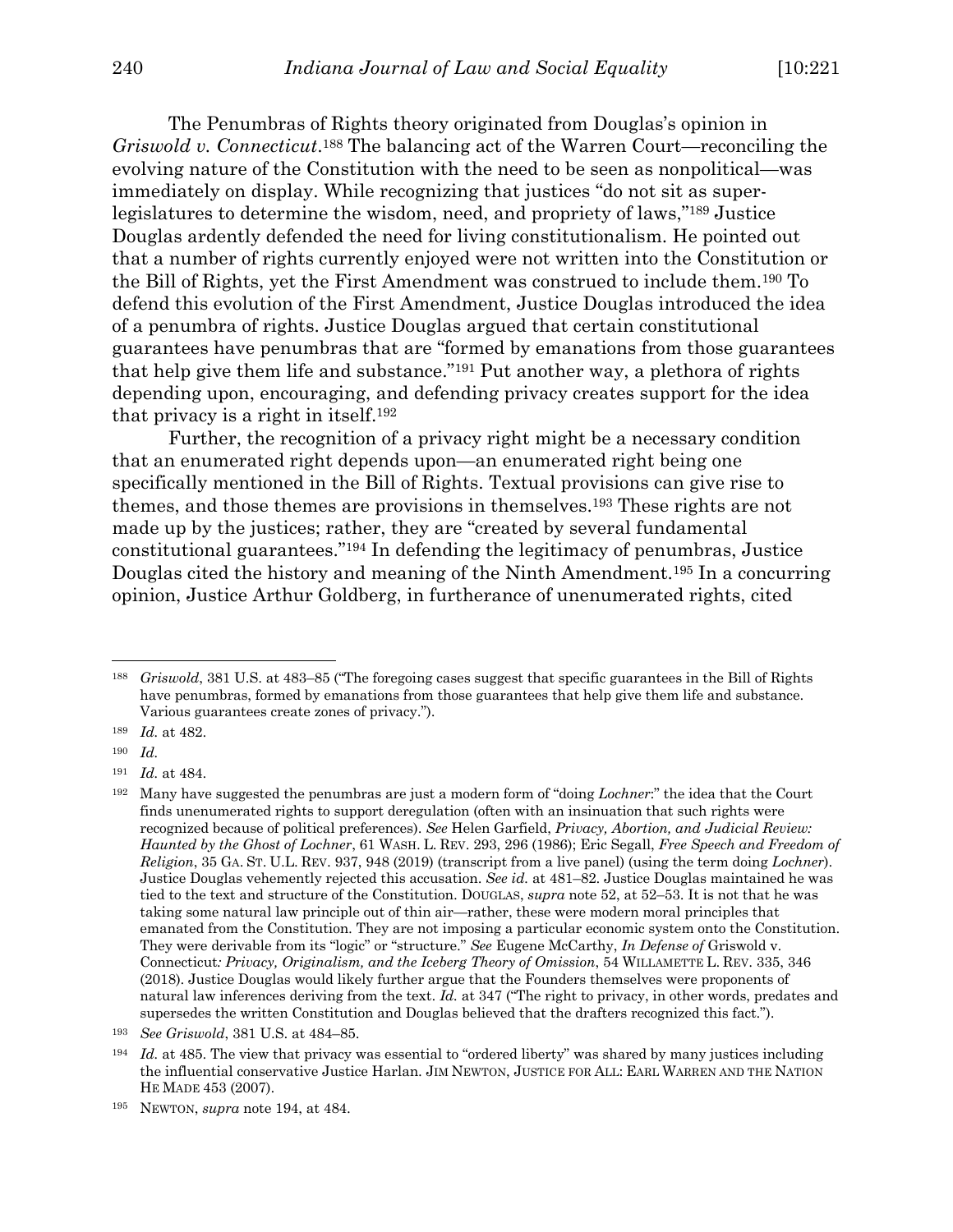*Snyder v. Massachusetts*<sup>196</sup> for its proposition that the Due Process Clause protects liberties that are "so rooted in the traditions and conscience of our people as to be ranked as fundamental."197 Thus, we begin to see the application of living constitutionalism. The conscience of people changes and evolves.

Further still, the fundamental values of our nature—such as liberty, dignity, or justice—are understood with differing lenses. For the enumerated rights to work in a changing and modern world, the penumbras must change with them in order to create a functioning, governing document. In fact, it is often the unenumerated penumbras that are driving the living constitutionalism in these instances. For example, it was Justice Douglas's penumbras of rights that led to the recognition of privacy in *Roe v. Wade*,198 a decision, like *Brown*, fundamental for modern rights199 and yet at odds with the Founding Era.200

Justices Douglas and Goldberg elaborated on the penumbra of rights theory in their *Heart of Atlanta Motel, Inc. v. United States* concurrences.201 *Heart of Atlanta* upheld the Civil Rights Act of 1964.202 Both Justices understood that the purpose behind section two of the Act is about human dignity.203 This decision is consistent with their interpretation of the purpose behind the Fourteenth Amendment: "[T]he essence of many of the guarantees embodied in the Act are those contained in the Fourteenth Amendment."204 The *Heart of Atlanta* analysis seems similar to what would later be coined as super-statute purposivism by Professors William Eskridge and John Ferejohn.205 Instead of using super-statute

<sup>196</sup> Snyder v. Massachusetts, 291 U.S. 97 (1934).

<sup>197</sup> *Griswold*, 381 U.S. at 479 (Goldberg, J., concurring) (quoting Snyder v. Massachusetts, 291 U.S. 97, 105 (1934) (internal quotations omitted))*.*

<sup>198</sup> Roe v. Wade, 410 U.S. 113,152–53 (1973); NEWTON, *supra* note 194, at 455 ("[*Griswold*] would become a foundation for *Roe v. Wade* in 1973…").

<sup>199</sup> *See*, *e.g.*, Christina Zampas & Jaime M. Gher, *Abortion as a Human Right—International and Regional Standards*, 8 HUM. RTS. L. REV. 249, 251 (2008) ("In addition to the right to life and health, women's right to abortion is bolstered by the broad constellation of human rights that support it, such as rights to privacy, liberty, physical integrity and non-discrimination. In fact, it is the evolution of human rights interpretations and applications, stemmed by increased sophistication, women's empowerment and changing times, which have given force to women's human right to abortion.").

*<sup>200</sup> See* Jack M. Balkin*, Abortion and Original Meaning*, 24 CONST. COMMENT 291, 291 (2007) (suggesting that criticism of *Roe* often includes that "there is no evidence that the framers and adopters of the 1987 Constitution or of any later amendments expected or intended the Constitution to protect a woman's right to abortion")*; cf.* Jack M. Balkin, *Abortion and Original Meaning*, 24 CONST. COMMENT. 291, 297 (2007) ("Many federal laws securing the environment, protecting workers and consumers—even central aspects of Social Security—go beyond original expectations about federal power . . . ."); Daniel A. Farber, *The Originalism Debate: A Guide for the Perplexed*, 49 OHIO STATE L.J. 1085, 1093 (1989) (speaking to the intent of the Fourteenth Amendment writers: "[I]t might be possible to establish with some degree of confidence, for instance, that abortion was not considered a fundamental right in 1866 . . . .").

<sup>201</sup> *See* Heart of Atlanta Motel, Inc. v. United States, 379 U.S. 241, 283 (1964) (Douglas, J., concurring); *id.* at 291–93.

<sup>202</sup> *See id.* at 242.

<sup>203</sup> *See* Letter from William O. Douglas, Just., U.S. Sup. Ct., to Arthur Goldberg, Just., U.S. Sup. Ct. (Dec. 14, 1964) (on file with Douglas Papers Box 1347, Library of Congress).

<sup>204</sup> *Heart of Atlanta*, 379 U.S. at 283 (Douglas, J., concurring).

<sup>205</sup> *See* Willian N. Eskridge, Jr. & John Ferejohn, *Super-Statutes*, 50 DUKE L.J. 1215, 1216 (2001) ("Occasionally, super-statutes can reshape constitutional understandings.").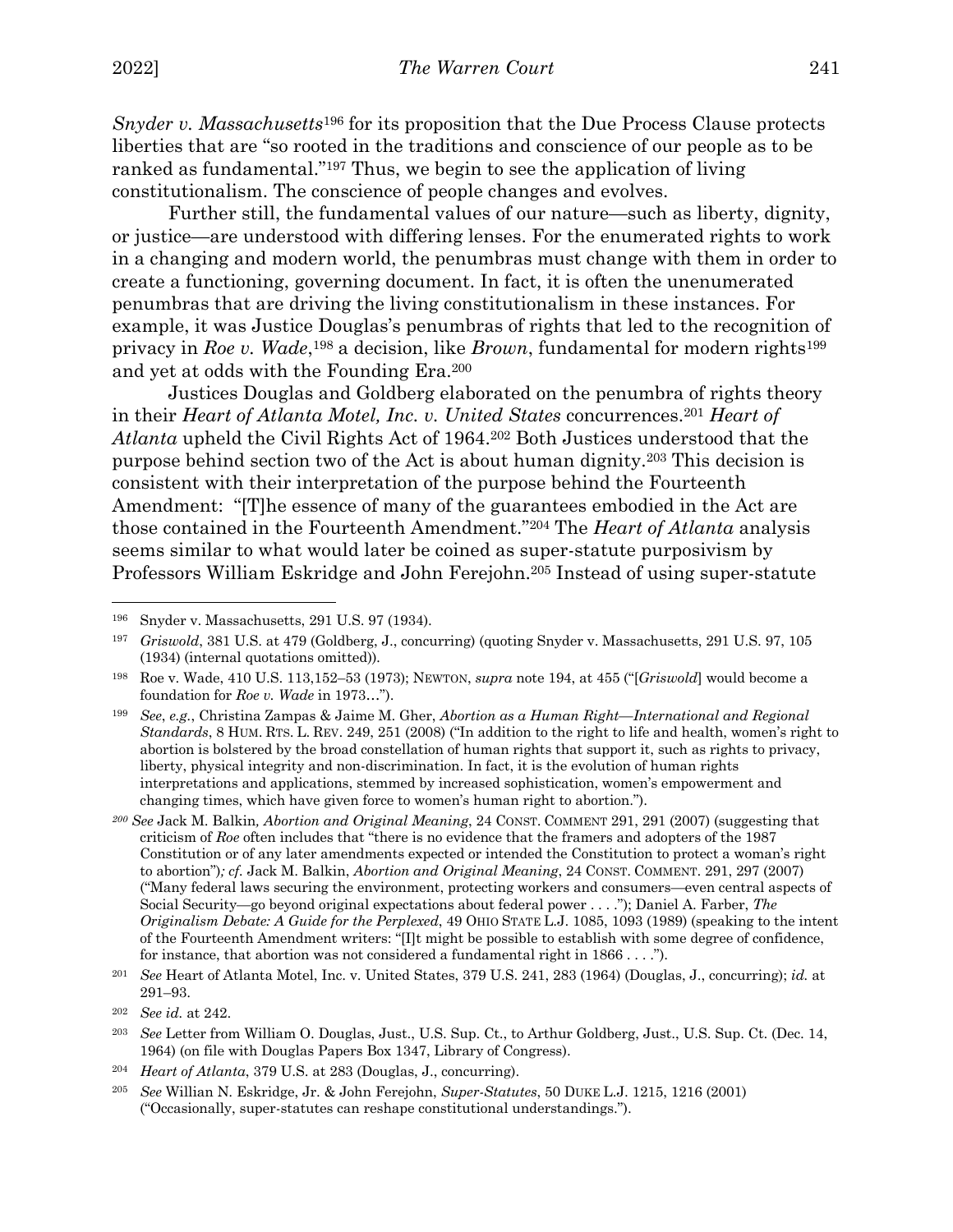purposes to interpret the meaning of a statute, however, the Court used the theory to understand the Constitution. The large themes of the statute are consistent with the large themes of the Constitution.206 Put another way, the spirit in which the Civil Rights Act was passed not only passes constitutional muster under the text of the Constitution, but it also passes under the penumbras of rights theory. Justice Douglas can be interpreted as believing that when looking at the intent of the founders, we should look not at the literal intent but at the ethos of the measure what normative mischief it was trying to solve and what values were encompassed in the solution. Thus, while the Fourteenth Amendment was about making Black Americans equal under the law, it was also about a general push against white supremacy and a general affirmation of Black peoples' rights. On an even more generalized level, the Amendment may have been about curbing hateful power and protecting those who are oppressed. All generalities of the Amendment are valid purposes of the Amendment; all three generalities were present in the ethos of the Amendment writers' intent.<sup>207</sup> Justice Douglas updated the Constitution by changing the generality by which he read the text.

But who says what generality we should use when interpreting the Constitution? Justice Douglas took a macroscopic view of the Fourteenth Amendment. Others may take a microscopic approach and only look at the words and their literal meanings. What makes Justice Douglas's scope correct? Justice Douglas would likely answer that he had not strayed from the text at all; rather, it was Justice Frankfurter who changed the scope.208 Justice Douglas was just using the scope the law requires.209 This answer seems unsatisfactory. Justice Douglas may have thought of himself as a great historian of the Founding Era, but so too did Justice Harlan, who often disagreed with Justice Douglas.210 Justice Douglas would

<sup>206</sup> *See Heart of Atlanta*, 379 U.S. at 283 (Douglas, J., concurring).

<sup>207</sup> *See*, *e.g.*, Paul Finkelman, *Original Intent and the Fourteenth Amendment: Into the Black Hole of Constitutional Law*, 89 CHI-KENT L. REV. 1019, 1049 (2014) (arguing that the writing of the Fourteenth Amendment revolved around the rights of Black Americans and the want to curb white supremacy); Marshall, *supra* note 13 ("While the Union survived the civil war, the Constitution did not. In its place arose a new, more promising basis for justice and equality, the 14th Amendment."); Nina Morais, *Sex Discrimination and the Fourteenth Amendment: Lost History*, 97 YALE L.J. 1153, 1171 n. 76, n. 77 (1988) (describing the previous general intent scholarship and suggesting a way that the Fourteenth Amendment writers' general intent may be used to fight sex discrimination cases).

Remember that Justice Brennan was also a proponent of reading the Constitution at a more general level than the original mischief that inspired the text. He wrote a partial defense of this position in the *Harvard Law Review*.

For the genius of our Constitution resides not in any static meaning that it had in a world that is dead and gone, but in the adaptability of its great principles to cope with the problems of a developing America. A principle to be vital must be of wider application than the mischief that gave it birth. Constitutions are not ephemeral documents, designed to meet passing occasions. The future is their care, and therefore, in their application, our contemplation cannot be only of what has been but of what may be.

*See* William J. Brennan, Jr., *State Constitutions and the Protection of Individual Rights*, 90 HARV. L. REV 489, 495 (1977)

<sup>208</sup> *See* DOUGLAS, *supra* note 52, at 48, 53.

<sup>209</sup> *See id.*

<sup>210</sup> *See*, *e.g.*, Charles Fried, *The Conservatism of Justice Harlan*, 36 N.Y.L. SCH. L. REV. 33, 45–46 (1991).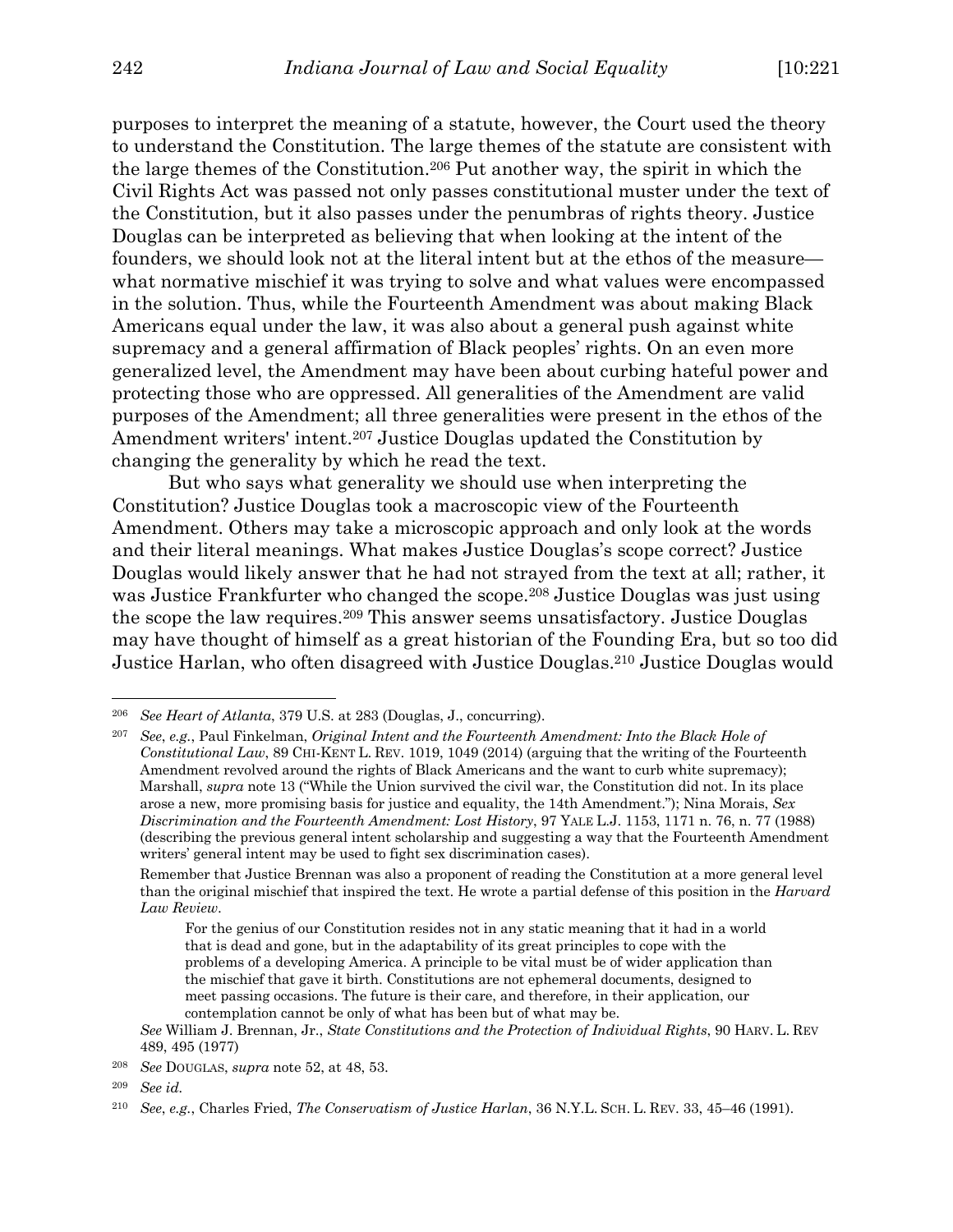often take positions at odds with the understanding of the Founding  $\text{Era},^{211}$  and for good reason. Doing so enabled the Warren Court to end segregation and embrace criminal justice reform.212 Justice Douglas's tools of performing living constitutionalism (penumbras rooted in the consciousness of the people and changing the scope of intent) may be helpful for living constitutionalists. His rationale for why such interpretation is legitimate may be less helpful. Yet, when Justice Douglas's theory is combined with Justice Brennan's contemporary ratification theory, Justice Douglas's theory gains legitimacy. We need evolving penumbras and changes of interpretive scope to account for communities ignored, enslaved, or simply not present at the time of the Founding. For the Constitution to retain validity, it must be continually ratified to fit contemporary society's image, and Douglas supplies further tools to do so.

# **V. OPERATIONALIZING THE THEMES OF THE WARREN COURT**

Justice Scalia claimed that one needed a theory to beat a theory and that living constitutionalism was merely a vague anti-originalism.213 Still, others thought that living constitutionalism was a stand-in for the judiciary making things up.214 This Article has looked at the work of three major Warren Court Justices: Brennan, Warren, and Douglas. Justices Goldberg, Fortas, and Marshall are also important contributors to the Warren Court's living constitutionalist tradition. After examining the Justices work, this Article posits that there are five major tenets of Warren Court living constitutionalism that run throughout the Justices' jurisprudence. These tenets give shape to living constitutionalism and stand as a possible blueprint for future living constitutionalist judges. However, though living constitutionalism is a coherent theory of interpretation, it is important to reject the premise of Justice Scalia's assertion. Proscriptive, empirical, and faux-objective theories are inherently problematic, and one does not need a differing proscriptive, empirical, and faux objective theory to "beat" a previous one.

#### *A. The Five Tenets of the Warren Court's Living Constitutionalism*

The first tenet is that the Warren Court looked to protect those who lacked a voice in our democracy. When interpreting the Constitution, the Warren Court often considered the power dynamics of those involved. The Warren Court expanded the rights of the accused,215 a group of Americans incredibly vulnerable to the whims of

<sup>211</sup> *See*, *e.g.*, WHITTINGTON, *supra* note 182, at 37.

<sup>212</sup> *See* JEFFREY S. SUTTON, 51 IMPERFECT SOLUTIONS: STATES AND THE MAKING OF AMERICAN CONSTITUTIONAL LAW 67–68 (2018) (explaining that it would be hard to justify *Mapp* as an originalist opinion).

<sup>213</sup> Scalia, *supra* note 1, at 855.

<sup>214</sup> *See* Robert H. Bork, *Neutral Principles and Some First Amendment Problems*, 47 IND L.J. 1, 11–12 (1971).

<sup>215</sup> *See* Mapp v. Ohio, 367 U.S. 643, 660 (1961).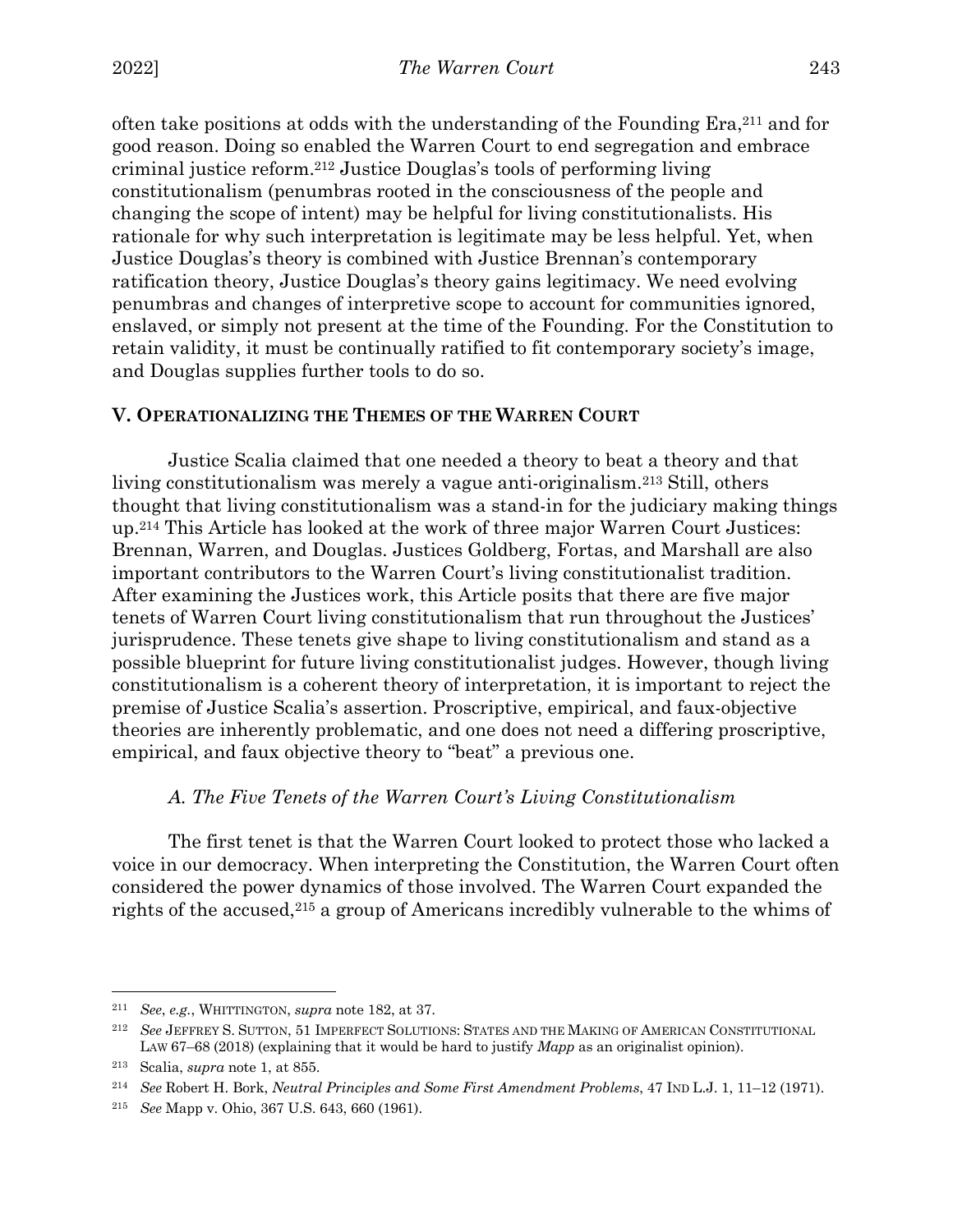the majority.216 The Court defended a married couple's right to privacy.217 The Court protected communists' First Amendment right to association.218 Further, the Warren Court was quick to act in a countermajoritarian fashion when the majoritarian machinery was the problem. In response to massive voting inequities between rural and urban voters, the Warren Court established the principle of one person, one vote in the cases of *Baker* and *Reynolds*.219 This was contrary to the Founding Era's understanding of constitutional construction. Yet, one person, one vote is now considered to be a core principle of American constitutional law.220 This is probably because the principles that the Constitution stands for work best in the modern era within the one person, one vote system (the Founders had no idea how large urban cities would be). Living constitutionalism interprets the Constitution with the understanding that special attention needs to be paid when a certain group has faced historical discrimination and/or has no access to economic, social, or political influence.221

A second shared theme of the Warren Court is an understanding that, in many respects, the Founding Fathers were flawed, not everyone was at the table during the original ratification process, and that citizens ratify the Constitution today in their own image.222 This ratification is constantly occurring. It happens through political participation, jury duty, military service, charity, activism, state government work, federal government work, and much more. How does one know how the people ratify the Constitution in their own image? How do they actually do the interpreting? One way is through the interpretation of super-statutes. Superstatutes can give great insight into how a new generation understands an old provision.223 This does not mean super-statutes can decide constitutionality. They reinforce and contribute to it. Professors Eskridge and Ferejohn explained that often "the super-statute is one of the baselines against which other sources of law sometimes including the Constitution itself—are read."224 Thus, the people of the 1960s ratified the Fourteenth Amendment in their image when they crystalized a

<sup>216</sup> *See* Kenneth W. Simons, *The Relevance of Community Values to Just Deserts: Criminal Law, Punishment Rationales, and Democracy*, 28 HOFSTRA L. REV. 635, 644–46 (2000) (discussing the relationship between retributivism, criminality, and democracy).

<sup>217</sup> *See* Griswold v. Connecticut, 381 U.S. 479, 486 (1965).

<sup>218</sup> United States v. Robel, 389 U.S. 258, 262 (1967).

<sup>219</sup> *See* J. DOUGLAS SMITH, ON DEMOCRACY'S DOORSTEP: THE INSIDE STORY OF HOW THE SUPREME COURT BROUGHT "ONE PERSON, ONE VOTE" TO THE UNITED STATES 3 (2014).

<sup>220</sup> *See* David A. Strauss, *Do We Have a Living Constitution?*, 59 DRAKE L. REV. 973, 974 (2011).

<sup>221</sup> *See* Franciska Coleman, *From Protection to Empowerment*, 101 B.U. L. REV. 1879, 1882 (2021) ("[O]n one side are those deeply invested in substantive fairness, such as proponents of living constitutionalism's minority protection model.").

<sup>222</sup> *See*, *e.g.*, Brennan, *supra* note 91, at 438; STONE & STRAUSS, *supra* note 76, at 6.

<sup>223</sup> An example being the Civil Rights Act of 1964 or the Voting Rights Act of 1965. Civil Rights Act of 1964, 42 U.S.C. §1971 et seq. (1988); Voting Rights Act of 1965, Pub. L. 89-110, 79 Stat. 437.

<sup>224</sup> Eskridge & Ferejohn, *supra* note 205, at 1216.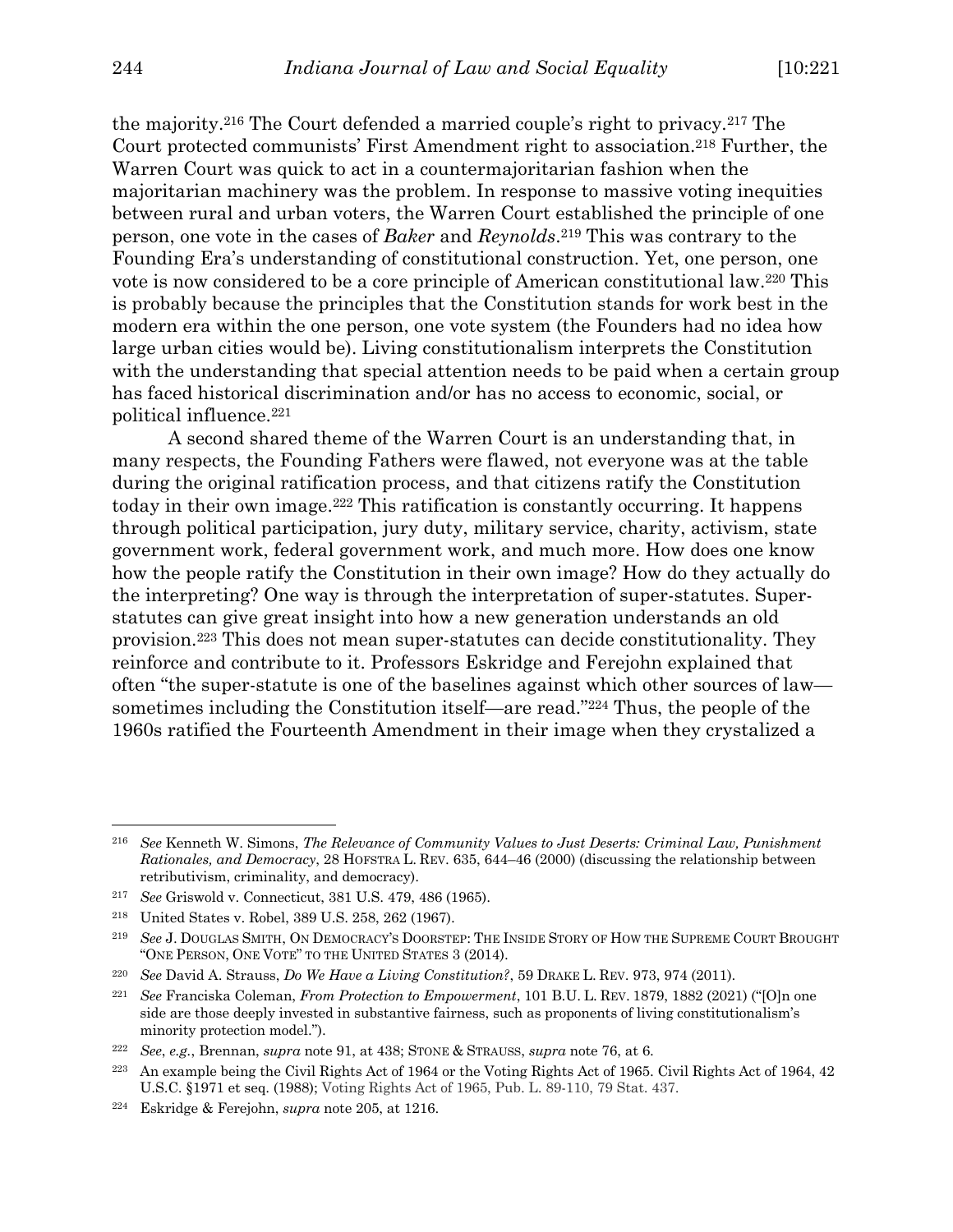new constitutional understanding through the Civil Rights Act.225 This was a democratic process that fundamentally altered our accepted norms and relationship to the Constitution: it was reratified with a new understanding.226

Another way to understand the Warren Court's second theme is through the "state laboratory" model. This model proposes that action on a state level can be a great indicator of shifting moral winds.227 From *Brown* to *Mapp*, from the death penalty to LGBTQ+ rights cases, the Court has consistently looked at state law or legal interpretation as a benchmark for societal changes.228 The Court then applies the new norm and forces the regressive holdout states to get on board. Further, international custom and foreign policy concerns played a large role in *Brown*.229 In today's terms, if everyone around the world has condemned the death penalty, it may be a sign to look inward and see if the American people have come to read the Eighth Amendment differently. Lastly, a judge can look at the context of an issue how would a contemporary person understand a provision if they knew all the contexts? State movement on a legal issue is certainly not necessary for a living Constitution, but it can be a helpful tool in understanding legal evolution.

A third interpretive theme involves understanding the "intent" and "purpose" of a provision at different levels of generality, depending on the case at hand. Often, the Warren Court cared less about the particulars of what the Founders or amendment writers literally thought about and more about the ethos of mischief and context they were operating. For instance, it is unlikely that the writers of the Fourteenth Amendment were thinking about the LGBTQ+ community. Yet, the discrimination by those in power against a group that faced systematic oppression *was* a major concern.230 Another example may be the debate over a colorblind constitution. The purpose of the Fourteenth Amendment was to make people equal.231 But there is a strong argument that to truly have equality, we cannot

<sup>225</sup> *Id.* at 1237 ("[T]he Civil Rights Act is a proven super-statute because it embodies a great principle (antidiscrimination), was adopted after an intense political struggle and normative debate and has over the years entrenched its norm into American public life, and has pervasively affected federal statutes and constitutional law.").

<sup>226</sup> *See id.* at 1237, 1240 ("[T]he Civil Rights Act has pervasively affected the evolution of public law.").

<sup>227</sup> *See*, *e.g.* Mapp v. Ohio, 367 U.S. 643, 651–58 (1961).

<sup>228</sup> *See*, *e.g.*, Goodwin Liu, *State Courts and Connotational Structure*, 128 YALE L.J. 1304, 1311, 1317 (2019) (writing a book review of JEFFREY S. SUTTON, 51 IMPERFECT SOLUTIONS (2018)); Furman v. Ga, 408 U.S. 238, 277–78 (1972) (Brennan, J., concurring); Glen Staszewski, *Obergefell and Democracy*, 97 B.U. L. REV. 31, 37 (2017); Greg Strauss, *What's Wrong with* Obergefell, 40 CARDOZO L. REV. 631, 634 (2018).

<sup>229</sup> *See* Jon Hanson & Jacob Lipton, *Occupy Justice: Introducing the Injustice Framework and a Foreword*, 15 HARV. L. & POL'Y REV. (2022 forthcoming) (explaining that America's racism had become a national embarrassment and an international liability); Anthony Lester, Brown v. Board of Education *Overseas*, 148 PROCE. OF THE AM. PHIL. SOC'Y. 455, 459 (2004) ("Although the Court's opinion in Brown made no reference to these considerations of foreign policy, there is no doubt that they significantly influenced the decision.").

<sup>230</sup> *See* Brennan, *supra* note 91, at 433; Coleman, *supra* note 221; STONE & STRAUSS, *supra* note 76, at 25 ("The framers of the Fourteenth Amendment did not believe they were outlawing school segregation, but they did have a vision of equality, and the Warren Court carried forward that vision and adapted it for our time.").

<sup>231</sup> *See* Marshall, *supra* note 13 ("While the Union survived the civil war, the Constitution did not. In its place arose a new, more promising basis for justice and equality, the 14th Amendment, ensuring protection of the life, liberty, and property of all persons against deprivations without due process, and guaranteeing equal protection of the laws.").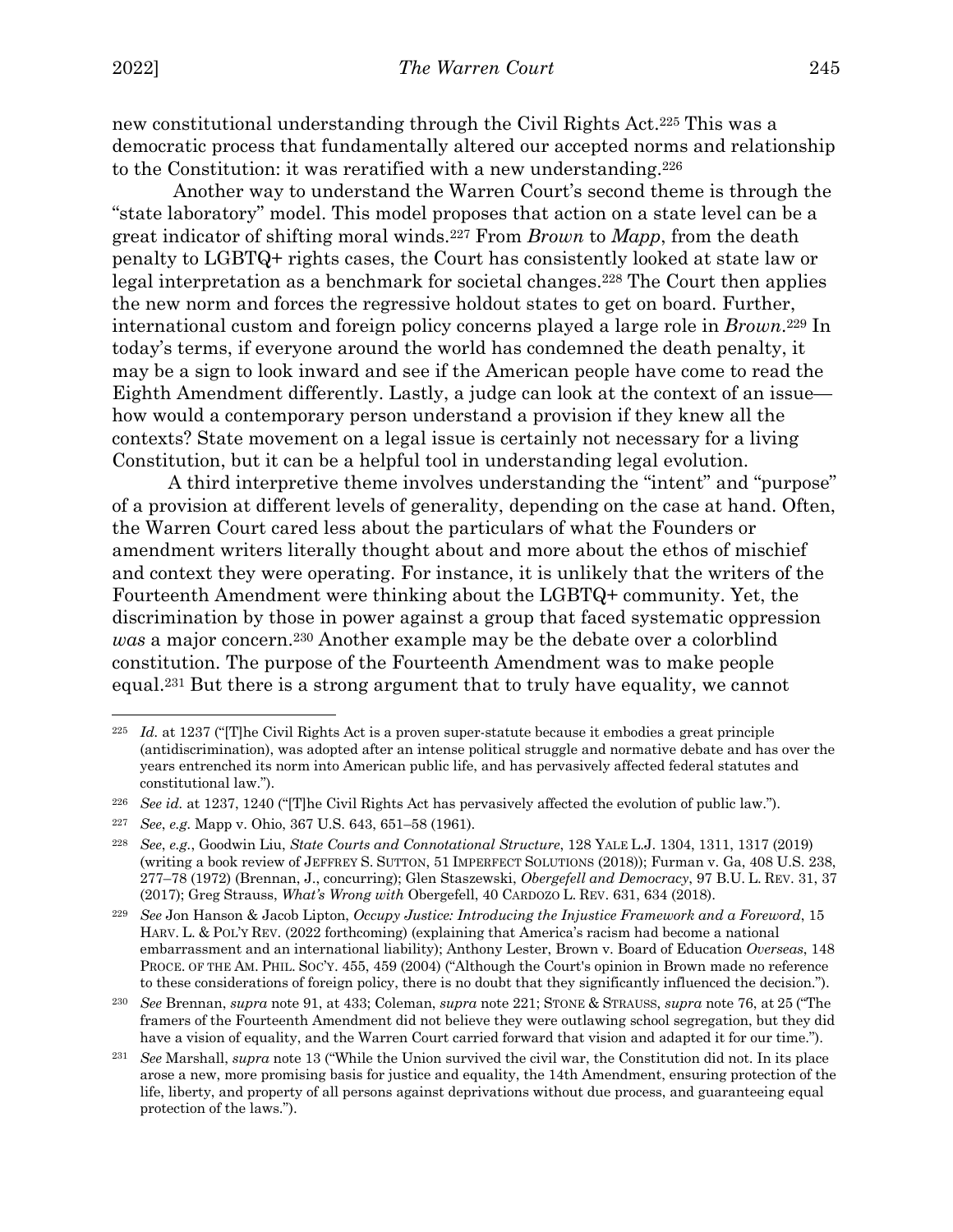pretend to have colorblindness. Such colorblindness is not helpful to the goals of the Fourteenth Amendment.232 This is a combination of history and intent at a generality that makes it workable and effective in a modern era. The right to equality is still there, but we have a new idea of what equality means and how we get there. As to what level of generality to choose, a Court could look at what level would faithfully align the intent of the clause with the realities of the modern world, what level would include communities previously left out of the constitutional framing, or what level of generality is chosen by most state courts.

The fourth pillar of the Warren Court's interpretive theory is pragmatism. This is somewhat derived from the above themes—the need to make the Constitution "work" in a modern society. Judicial pragmatism can take many forms. One form of outcome-driven pragmatism is concerned with making the law actually function in modern society.233 It is less about modern morals and more about modern innovations in technology or how we communicate. Another form of pragmatism focuses on valid considerations of the political capital possessed by the Court and the judicial competency of the Court.234 Living constitutionalist theory incorporates such concerns into how we read the Constitution.

Lastly, the fifth pillar of the Warren Court's living constitutionalism did not ignore history, precedent, and text. They were an important part of the balancing test and should be a sizable part of most living constitutionalist approaches, just not the only part.235 Further, precedent acts as an important restraint on the judiciary, and living constitutionalists often respect precedent as a part of the evolutionary constitutional system.236

#### *B. Counterarguments*

Disagreements with this Article's thesis may take three forms: one can criticize as an originalist, one can criticize as an advocate of judicial restraint more generally, and one can criticize as a historian. This Part will focus on the first two criticisms. Both can argue that the paper has not accurately interpreted the Warren Court's analysis. Critics of the latter interpretation may be joined by members of the Warren Court who would disagree with this Article's assessment of their

<sup>232</sup> *See* Dennis Parker, *The 14th Amendment Was Intended to Achieve Racial Justice – And We Must Keep It That Way*, ACLU (July 9, 2018, 5:45 PM), https://www.aclu.org/blog/racial-justice/race-and-inequalityeducation/14th-amendment-was-intended-achieve-racial-justice ("[T]he Fourteenth Amendment was never a colorblind document. The amendment was enacted specifically for purposes of assisting newly freed Black people.").

<sup>233</sup> *See*, *e.g.,* Morgan Cloud, *A Conservative House United: How the Post-Warren Court Dismantled the Exclusionary Rule*, 10 OHIO ST. J. OF CRIM. L 475, 477, 497–99 (2013).

<sup>234</sup> *See e.g.*, Gregory S. Chernack, *The Clash of Two Worlds: Justice Robert H. Jackson, Institutional Pragmatism, and* Brown, 72 TEMP. L. REV. 51, 53 (1999).

<sup>235</sup> *See* Ethan J. Leib, *The Perpetual Anxiety of Living Constitutionalism*, 24 CONST. COMMENT. 353, 358 (2007) (explaining that living constitutionalism looks at history as part of a larger "motley constellation" of interpretation but that living constitutionalism does not "privilege history").

<sup>236</sup> STONE & STRAUSS, *supra* note 76, at 24, 60.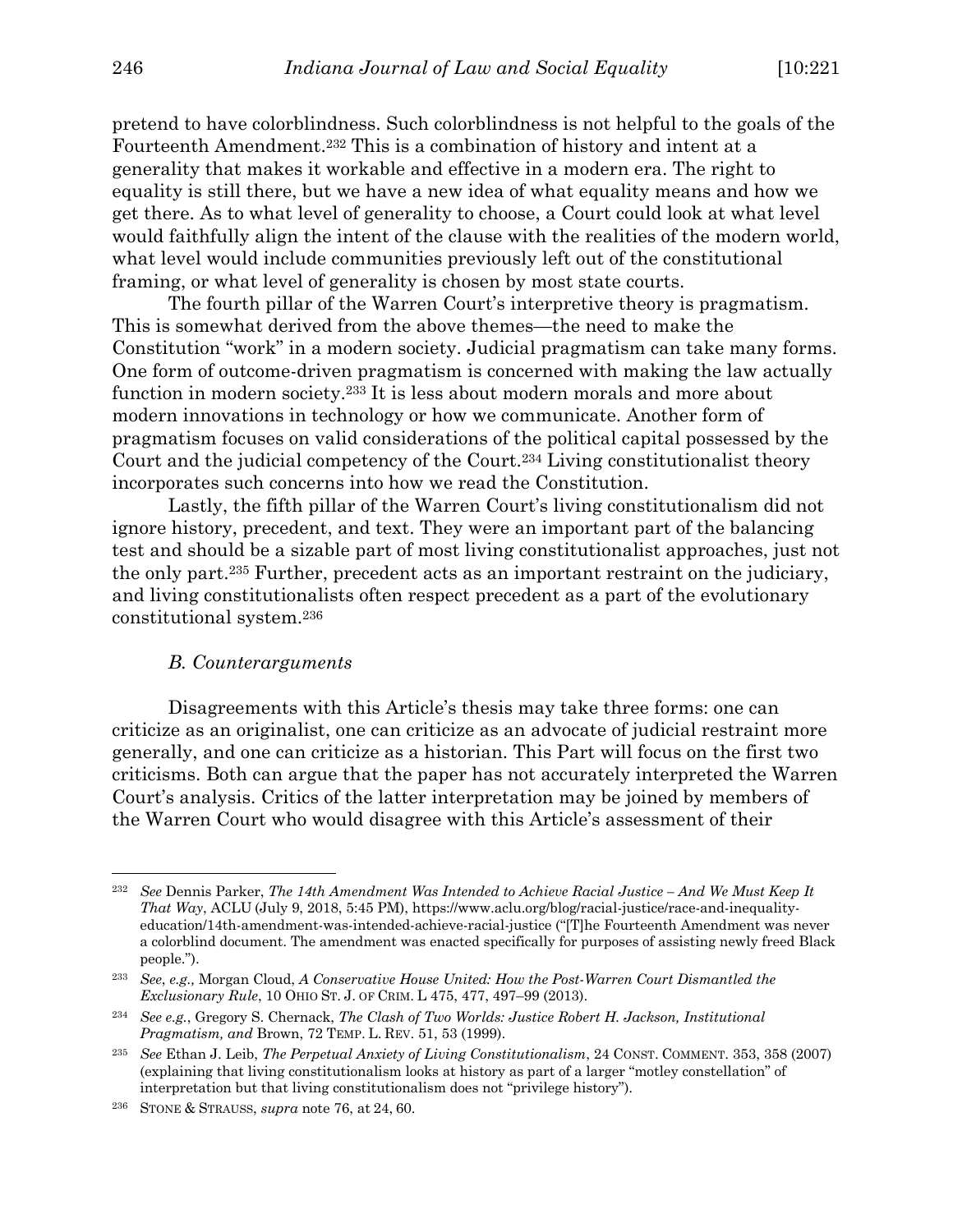jurisprudence. Particularly, Justice Douglas may take issue with this Article's categorization of his interpretation.

Originalist opponents of living constitutionalism have argued and will argue that this theory is ripe for abuse. Their argument takes two major forms: (1) that living constitutionalism is illegitimate and (2) that it is unworkable.<sup>237</sup> The second deserves further attention, as the first has been largely addressed throughout the Article. Originalists will say that judges can just shift the generality (or scope) to the exact point where they get the result they want.238 Imagine conservatives doing this with corporate donations, gerrymandering, or civil rights. In fact, this will be, and has been, a chief criticism of all forms of living constitutionalism.239 They will allege that a judge could interpret contemporary ratification to mean whatever they want it to mean.<sup>240</sup> The Warren Court cited trends in state movement in  $Map^{241}$ and *Gideon v. Wainwright*.242 Yet, the movement for *Mapp was not* sweeping. About half the states had an exclusionary rule, and many of the states had that rule imposed by the state judiciary.243 State trends are thus not constraining and do little actual work in interpretive philosophy. The themes of the Warren Court's living constitutionalism may just be rationales for already decided outcomes. One could argue that if the above analysis is the case, then Justice Scalia was right. There is no real theory here. Even if it is true that there are cohesive themes that run through living constitutionalism, they are shared themes for judicial fiat.

Further, even if the law involves understanding the evolving standards of decency, do we really want the Court making that call? Chief Justice Warren

*See*, *e.g.*, Robert H. Bork, *The Constitution, Original Intent, and Economic Rights*, 23 SAN. D. L. REV. 823, 828 (1986) *See also* Lawrence H. Tribe & Michael C. Dorf, *Levels of Generality in the Definition of Rights*, 57 CHI. L. REV. 1057, 1058 (1990) (discussing Justice Scalia's views on generality).

<sup>237</sup> *See* Scalia, *supra* note 1, at 855; Richard F. Duncan, *Justice Scalia and the Rule of Law: Originalism vs. the Living Constitution*, 29 REGENT U.L. REV. 9, 11 (2016); William H. Rehnquist, *The Notion of a Living Constitution*, 54 TEX. L. REV. 693, 703–06 (1976).

<sup>238</sup> The power of extreme generalization was demonstrated by Justice William O. Douglas in *Griswold v. Connecticut*. In *Griswold* the Court struck down Connecticut's anticontraception statute. Justice Douglas created a constitutional right of privacy that invalidated the state's law against the use of contraceptives. He observed that many provisions of the Bill of Rights could be viewed as protections of aspects of personal privacy. He then generalized these particulars into an overall right of privacy that applies even where no provision of the Bill of Rights does. By choosing that level of abstraction, the Bill of Rights was expanded beyond the known intentions of the Framers.

<sup>239</sup> The criticism that judges can inject their values by changing scope is also one of the major criticisms of originalism. *See*, *e.g.*, *id,* at 1062–63; Lino A Graglia, *"Interpreting" The Constitution: Posner on Bork*, 44, STAN. L. REV. 1019, 1044 (1992); Michael J. Klarman, Brown*, Originalism, and Constitutional Theory: A Response to Professor McConnell*, 81 VA. L. REV. 1881, 1918 n.94 (1995).

<sup>240</sup> *See* Duncan, *supra* note 237, at 11 ("The so-called Living Constitution is not law but rather clay in the hands of Justices who shape it to mean whatever they believe it '*ought* to mean.'") (emphasis in original) (quoting ANTONIN SCALIA, A MATTER OF INTERPRETATION: FEDERAL COURTS AND THE LAW 39 (1997)).

<sup>241</sup> *See* Mapp v. Ohio, 367 U.S. 643, 651 (1961) (citing Elkins v. United States, 364 U.S. 206, 224-32 (1960)).

<sup>242</sup> *See* Gideon v. Wainwright, 372 U.S. 335, 345 (1963).

<sup>243</sup> *See* Liu, *supra* note 228, at 1317.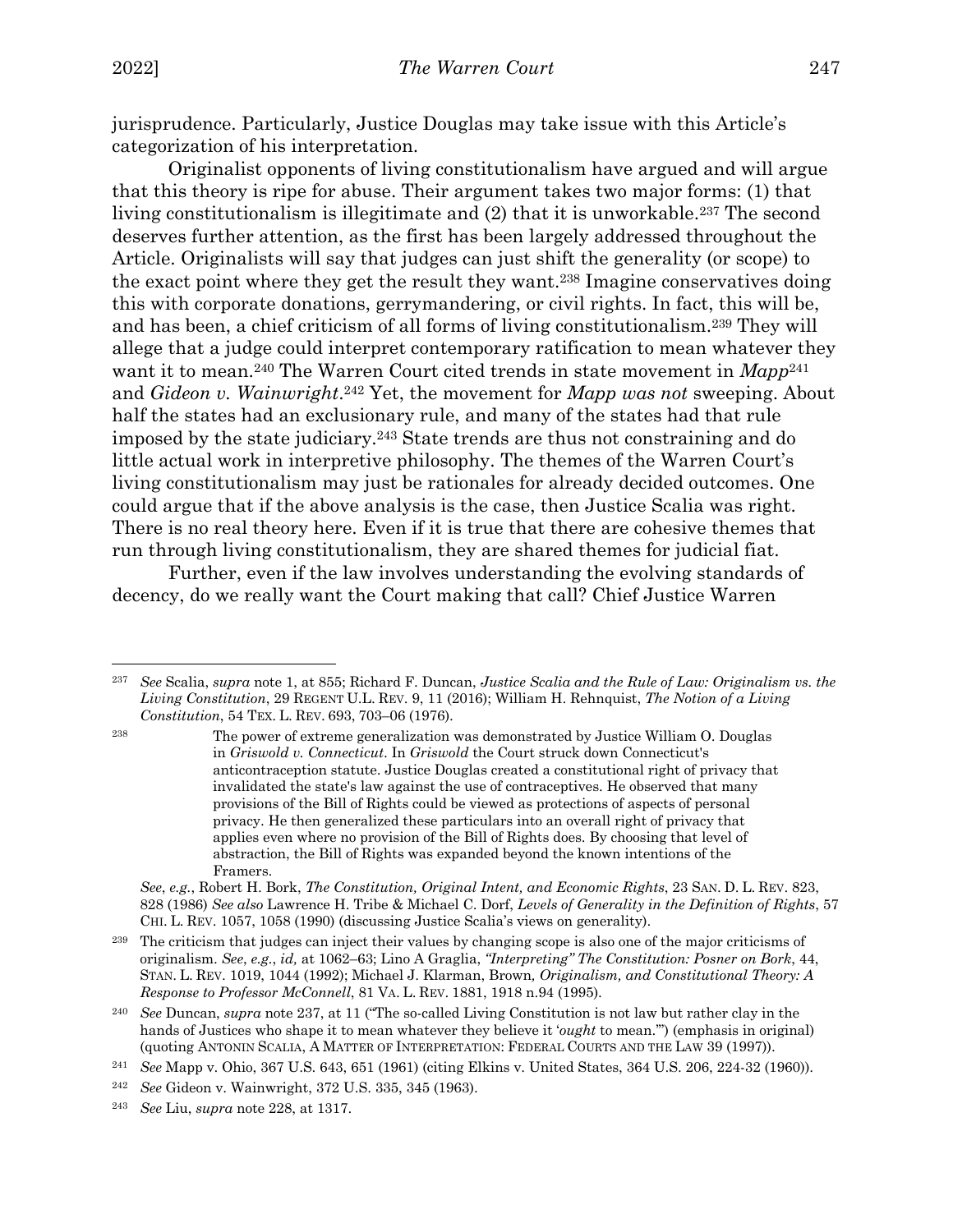advocated for Japanese internment during his time in California politics.244 And Justice Hugo Black had previous ties to the Ku Klux Klan.245 One may wonder why their opinions on decency count. In fact, it is living constitutionalists that often argue that all judges are inherently infallible and that pretending judges simply call "balls and strikes" is misleading.246 It may seem logically inconsistent for someone to argue that judges are flawed *and* that they should determine whether the Constitution has evolved. Originalists and judicial minimalists may argue that while legislators retain the same imperfections, there are at least more legislators and realistic ways of getting rid of them. A judicial minimalist may agree with many living constitutionalist premises but view them as a good reason for less judicial review. The argument goes that if the Constitution does evolve, then the process of evolution belongs in the peoples' elected representatives.

There are generally three responses this Article provides, as informed by the Warren Court's jurisprudence: (1) living constitutionalism supports democratic principles; (2) living constitutionalism at times does not support majority rule and that is okay; and (3) even if the above arguments are unpersuasive, they are better than the alternative. The first is the hardest to support—is the Court a democratic instrument? To begin, it is important to note that living constitutionalism is not only for the federal bench. It is a theory that has, and should be, applied by state courts, many of whom are elected.247 In fact, Justice Brennan argued that more attention should be given to how state courts read their constitution.248 Regarding the federal bench, it would be an exaggeration to suggest there is no democratic function whatsoever. Judges are selected by the democratically elected President and affirmed by the democratically elected Senate. It would also be wrong to suggest that courts are unaccountable to the people. The Supreme Court is constantly looking for middle ground, preserving capital, and adapting to political pressures.249 There are many instances of the Court retreating after political pushback.250 As to the theory itself, aspects of living constitutionalism are concerned with taking the temperature of society. And, as mentioned previously, living constitutionalism brings communities into the constitutional fold that were previously left out. Often, living constitutionalism can allow courts to fight Congress

<sup>244</sup> *See* G. Edward White, *The Unacknowledged Lesson: Earl Warren and the Japanese Relocation Controversy*, 55 VA. Q. REV. 613, 615 (1979).

<sup>245</sup> *See* William E. Leuchtenburg, *A Klansman Joins the Court: The Appointment of Hugo L. Black*, 41 CHI. L. REV. 1, 12 (1973).

<sup>246</sup> *See* Timothy P. Terrell, *The Art of Legal Reasoning and the Angst of Judging: Of Balls, Strikes, and Moments of Truth*, 8 NW. J.L. & SOC. POL'Y. 35, 37–38 (2012).

<sup>247</sup> Jack M. Balkin, *The Roots of the Living Constitution*, 92 B.U. L. REV. 1129, 1144 (2012).

<sup>248</sup> *See* Brennan, *supra* note 91, at 436.

<sup>249</sup> John M. II Scheb & William Lyons, *Public Perception of the Supreme Court in the 1990s*, 82 JUDICATURE 66, 66 (1998).

<sup>250</sup> *See* Corinna Barrett Lain, *Countermajoritarian Hero or Zero? Rethinking the Warren Court's Role in the Criminal Procedure Revolution*, 152 U. PA. L. REV. 1361, 1366 (2004); Robert L. Carter, *The Warren Court and Desegregation*, 67 MICH. L. REV. 237, 246 (1968).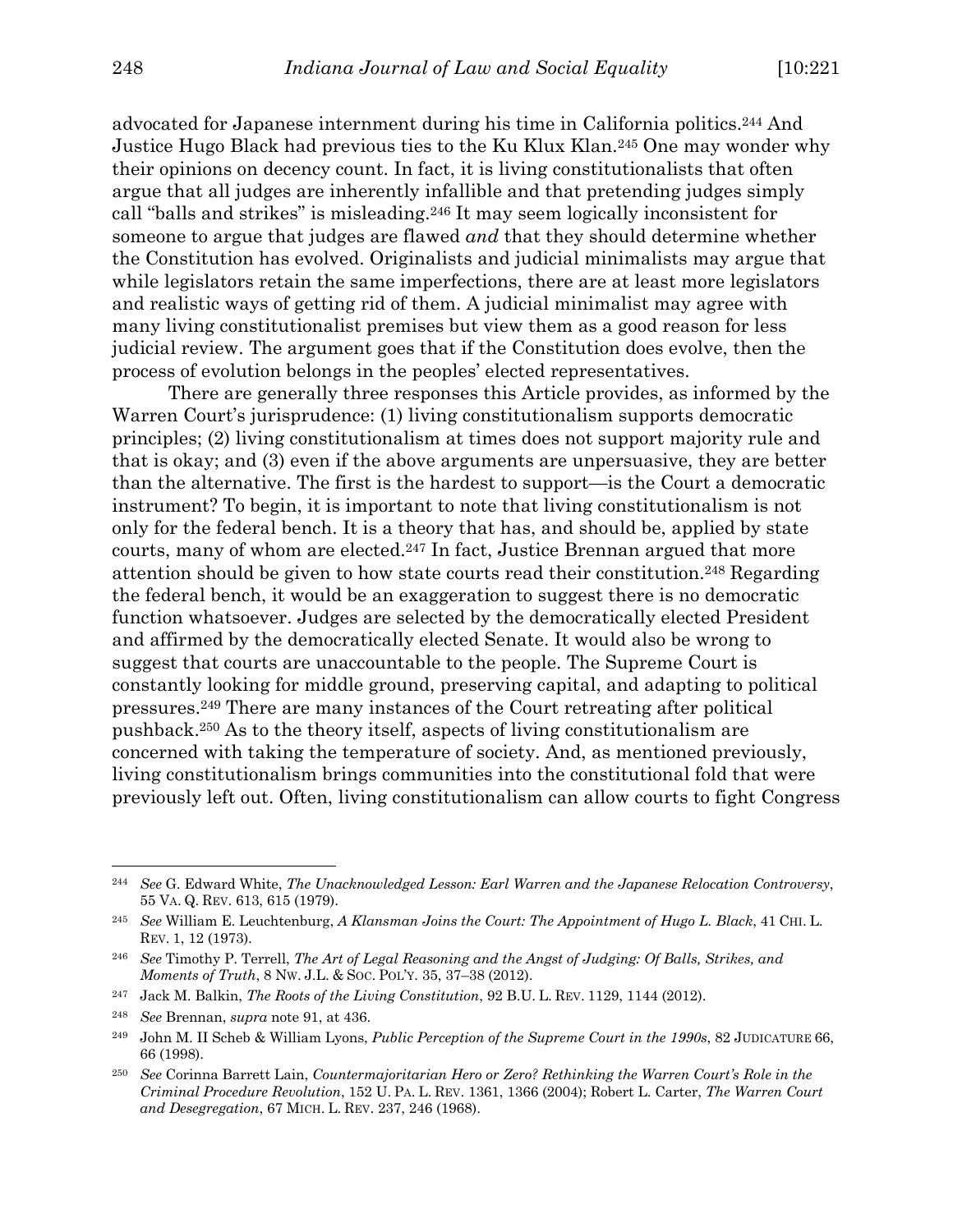in a manner that preserves democracy.251 There is also little evidence to suggest that living constitutionalist courts invalidate congressional laws more than other courts.252 In fact, living constitutionalist opinions may influence the legislature to take the issue more seriously and expand upon the court's decisions, thus igniting the democratic process on key issues.253 Lastly, while the Court is not a perfect democratic institution, neither are the legislative or executive branches, which each possess numerous problems, from gerrymandering to the electoral college.

There are times, however, where the Court should not be interested in majority rule. It should be focused on dignity. The Warren Court's justices were living during a time of segregation. Racist southern legislatures and federal politicians were blocking and harassing the civil rights movement.254 The powerful majority was looking to subjugate the minority and use democratic institutions to do it. The progressive justices understood that there was a certain dignity in the Constitution that transcended the political branches.255 Majority rule can be at odds with constitutional dignity. It was hard to trust the political branches to fix a problem when access to the political branches was the problem itself. Someone needed to protect the constitutional rights of the Brown family when it was clear there was no legislative appetite to do so. Professor Erwin Chemerinsky wrote in defense of judicial review:

> [Many] times there is the tyranny of the majority. Laws enforcing segregation existed throughout the South and likely would have lasted long beyond their invalidation by the Supreme Court if it had been left to the political process. Throughout history, majorities have persecuted racial, religious, and political minorities. This, too, is

*See* Lynn Adelman, *The Roberts Court's Assault on Democracy,* 14 HARV. L. & POL'Y REV. 131, 133 (2019

<sup>&</sup>lt;sup>251</sup> [I]t would be highly desirable to have a Supreme Court that could at least play some role in righting the ship as the Warren Court did in the 1950s and 1960s when it addressed such long standing deficiencies of American democracy as segregation, malapportioned legislative districts, and a brutally unfair criminal justice system. (citations omitted).

<sup>252</sup> *See* Akhil Reed Amar, *The Warren Court and the Constitution (with Special Emphasis on* Brown *and*  Loving), 67 SMU L. REV. 671, 687 (2014) ("[I]n Warren's sixteen years as Chief, the Court invalidated acts of Congress in twenty-three cases—about the same clip that had prevailed in several earlier periods, and a somewhat lower rate than in the ensuing Burger-Rehnquist Court . . . . "); STONE & STRAUSS, *supra* note 76, at 3–4 (describing how the Warren Court was hesitant to strike down congressional legislation, unlike the conservative Court that followed).

<sup>253</sup> *See* Klarman, *supra* note 47 (describing how the Court's decision in *Brown* allowed Congress to enact civil rights legislation due to the raised salience of civil rights issues whereas previous legislative efforts had failed). However, Klarman went on to say that the legislation would be "limited in scope and largely ineffectual." *Id.*

<sup>254</sup> *See*, *e.g.*, HOWARD H. QUINT, PROFILE IN BLACK AND WHITE: A FRANK PORTRAIT OF SOUTH CAROLINA 154–63 (1958); Justin Driver, *Supremacies and the Southern Manifesto*, 92 TEX. L. REV. 1053, 1054 (2013); KLARMAN, *supra* note 27, at 209–212.

<sup>255</sup> *See* Michael Anthony Lawrence, *Justice-as Fairness as Judicial Guiding Principle: Remembering the John Rawls of the Warren Court*, 81 BROOK. L. REV. 673, 686 (2016).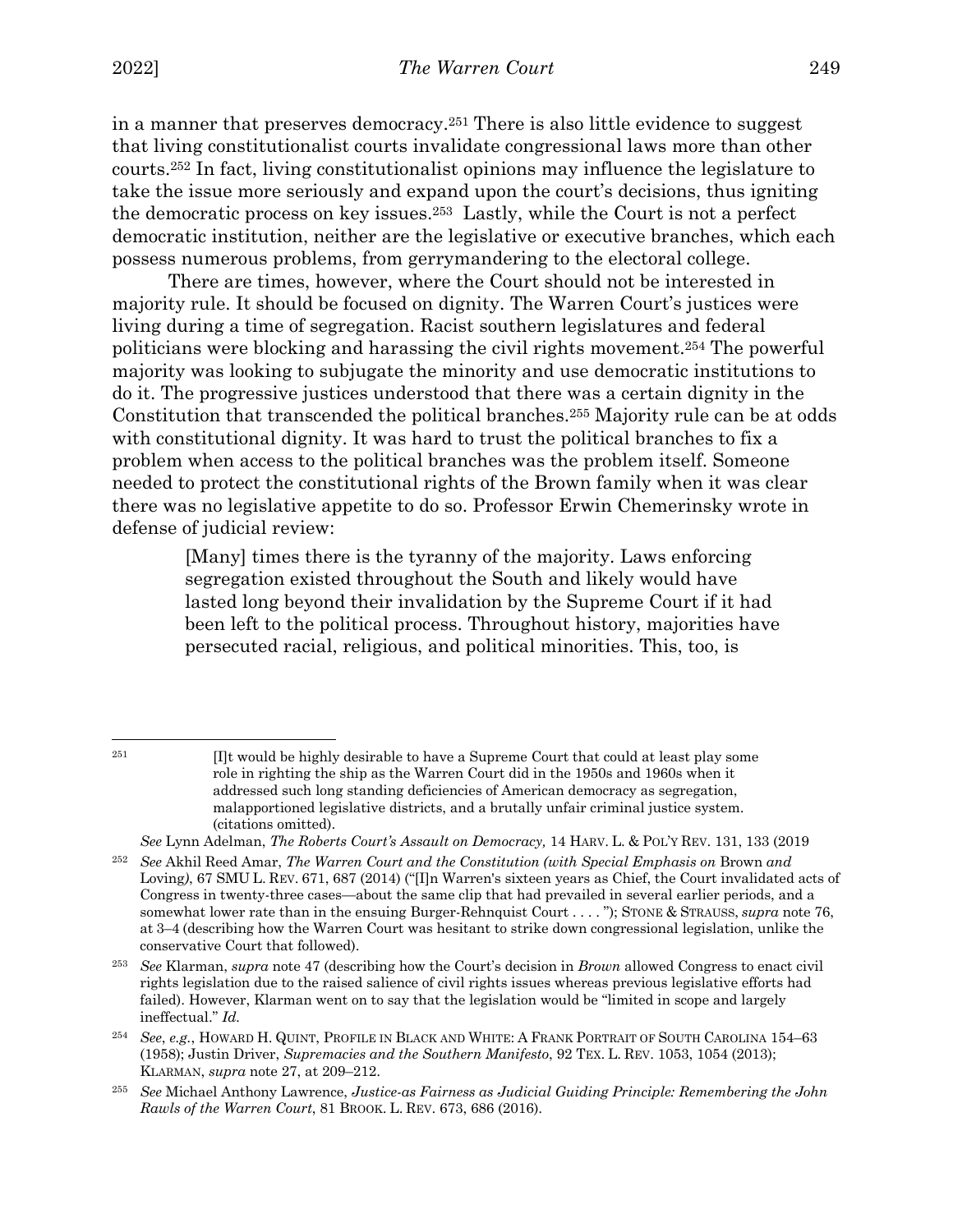popular constitutionalism, but hardly the one that any of us want to preserve.256

The Constitution serves many important functions. One of those functions is to highlight a group of rights that are not subject to the majority's whims—to protect the minority from majority rule.257 It is the Court's job to understand these rights and to make them adaptable to the modern era. As Justice Brennan noted, to not do so is a political choice in itself, one against the creation of unenumerated rights.258 It is the job of living constitutionalism to see new and modern threats to the dignity of the minority and address them adequately.259

The last and perhaps easiest way to defend living constitutionalism from critique is that—while it is not perfect—it is better than the other options. Originalism and the theory of judicial restraint involve courts making political decisions. There is no one way to be an originalist, and thus, it is possible originalism to come to differing conclusions. *District of Columbia v. Heller*<sup>260</sup> is a famous example of this problem. The same theory was used on the same fact pattern,261 yet originalism allowed the liberal judge to rule in a liberal way and the conservative judge to rule in a conservative way.262 This is a problem for a theory that maintains to be objective and predictable. A judge can use whichever form of originalist theory gets them to their preferred destination. Worse still, judges using the same form of originalism can come to different conclusions on the same case, often along party lines.263 When originalist judges include subjectivity, it is hidden. Of course, living constitutionalism absolutely is prone to judicial values. This is not a judge doing whatever they want. Rather, living constitutionalism is susceptible to judges making subconscious decisions because of deep-rooted values. Something can

<sup>256</sup> Erwin Chemerinsky, *In Defense of Judicial Review: The Perils of Popular Constitutionalism*, 2004 U. ILL. L. REV. 673, 683 (2004).

<sup>257</sup> *See* Lain, *supra* note 250, at 1361–62.

<sup>258</sup> *See* Brennan, *supra* note 91, at 436.

<sup>259</sup> *Id.* at 689 (Professor Chemerinsky writes that, "[m]y fear is that popular constitutionalism will cause future progressive judges to practice judicial restraint and not to enforce the Constitution to advance liberty and equality.").

<sup>260</sup> District of Columbia v. Heller, 554 U.S. 570 (2008).

<sup>&</sup>lt;sup>261</sup> *Id.* at 575–76 (concerning the right to own a handgun in the home).

<sup>262</sup> *See* Jamal Greene, Heller *High Water? The Future of Originalism*, 3 HARV. L. & POL'Y REV. 325, 325–27 (2009) (writing that both the majority and the dissenting opinion in *Heller* were originalist); James E. Fleming, *The Inclusiveness of the New Originalism*, 82 FORDHAM L. REV. 433, 448–50 (2013) (explaining the different approaches that Justices Scalia and Stevens took to understanding the Second Amendment's original meaning); Shaman, *supra* note 72, at 107–08 (describing how originalism was used to obscure judicial policy making in *Heller*); *compare* District of Columbia v. Heller, 554 U.S. 570, 582–86 (2008) *with* 554 U.S., 641–80 (Stevens, J., dissenting).

<sup>263</sup> *See* Rory K. Little, Heller *and Constitutional Interpretation: Originalism's Last Gasp*, 60 HASTINGS L.J. 1415, 1418 (2009) ("But even after one slogs through all forty-five slip opinion pages of the *Heller* majority's historical effort, the one of much more heat than light. Moreover, any overall feeling one might have of being impressed is quickly dispelled by Justice Stevens's equally impressive (if also equally one-sided), and directly contrary, historiography in dissent.").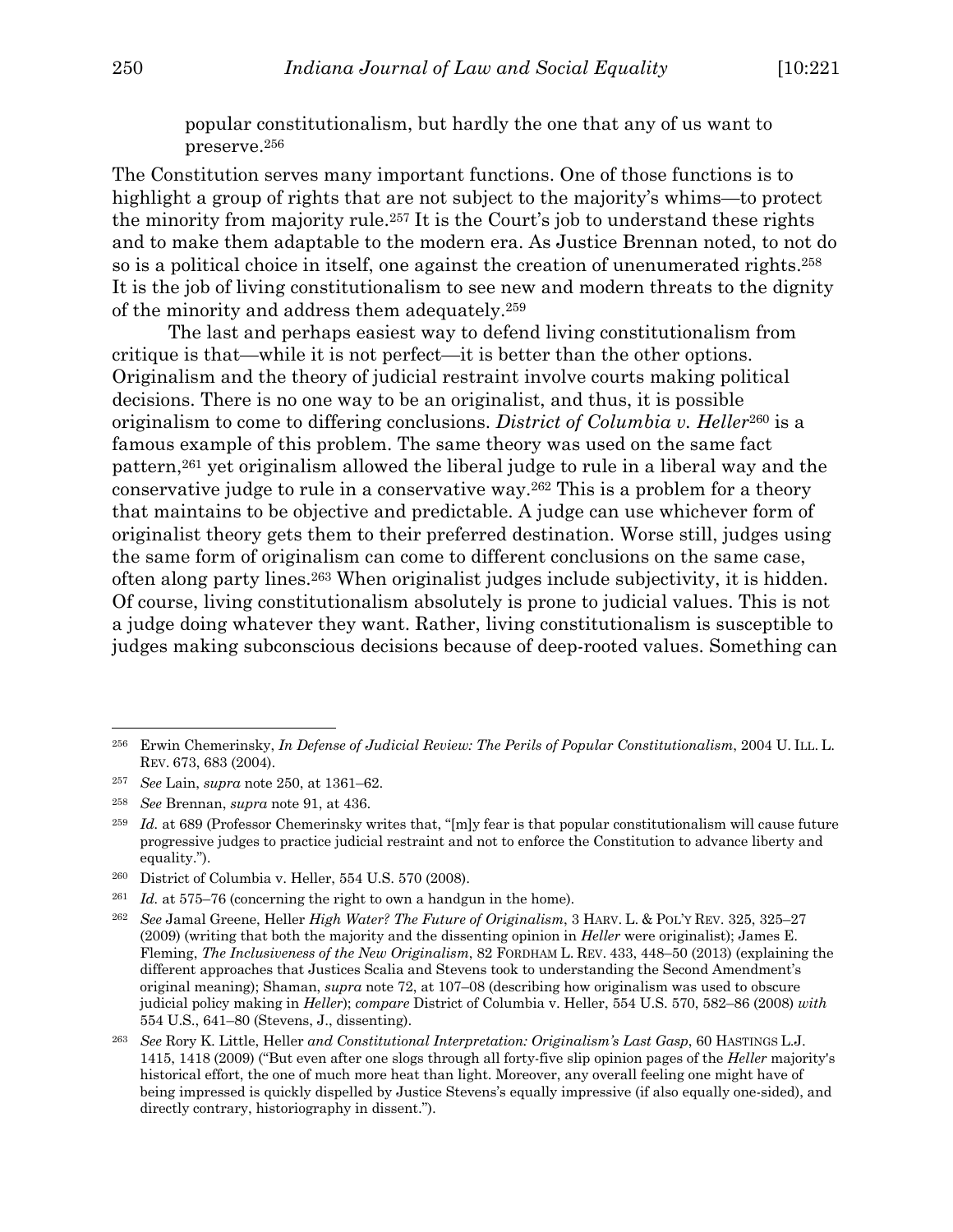be both subjective and legitimate.264 Judges are supposed to use discretion and their best judgment in solving controversies. The Constitution as a document is political in the sense that it distributes power and defines rights. Suppose, however, as many do, that the idea of an objective judiciary is desirable. Living constitutionalism is preferable in such a scenario to that of originalism because, unlike living constitutionalism, originalism allows a judge to bring values into a case while purporting to be objective.265 There is less judicial accountability because the values are hidden behind the suggested Founders' intent.266 In this way, originalism is just as activist as the Warren Court's living constitutionalism but far less transparent. To play off of a famous Scalia phrase, originalism is the wolf that comes as a sheep.267

If both sides of the debate are open to judicial subjectivity, it is far more preferable to adopt the one that is transparent. While almost all living constitutionalists insist that they are not turning the judiciary into a legislative body or imbuing their own policy preferences into law, when they do, they can be called out on it. Justice Brennan wrote that a core aspect of his interpretive theory was that it was public.<sup>268</sup> When a living constitutionalist justice attempts to interpret evolving standards of decency, they do this by following the themes outlined in this Article. But they never pretend it is an exact science. They never suggest that "decency" or "dignity" are not value judgments. They are. But by adopting an interpretive theory that understands the law cannot be some sort of machine—plug a question into the originalist meter and the answer comes out they open themselves up to public accountability.269 Legislatures, the president, fellow judges, the press, and the people can all follow along. They can locate when and where value judgments must be made and respond accordingly.270 No such process can happen with originalism. The judicial value judgments are hidden behind a sheen of objectivity; they are lost amongst the history of the Founders. Justice Brennan wrote, "while proponents of this facile historicism justify it as a depoliticization of the judiciary, the political underpinnings of such a choice should

<sup>264</sup> *Cf.* Erwin Chemerinsky, *There is No Such Thing as Objective Judging*, YAHOO! NEWS (Nov. 18, 2014), https://news.yahoo.com/no-thing-objective-judging-110028906--politics.html ("The values and views of the judge matter enormously and always will. There is no such thing as objective judging, and it is wrong to pretend otherwise.").

<sup>265</sup> *See*, *e.g.*, Shaman, *supra* note 72, at 107.

<sup>266</sup> *See id.* at 97. In addition, the Founders themselves were not exceptionally fond of democracy. *See* MICHAEL J. KLARMAN, THE FRAMERS' COUP 606–07 (2016) (suggesting that by strictly adhering to the Founders' intent, originalism can be anti-democratic).

<sup>267</sup> *See* Morrison v. Olson, 487 U.S. 654, 699 (1988) (Scalia, J., dissenting).

<sup>268</sup> Brennan, *supra* note 91, at 438.

<sup>269</sup> *See id.*

<sup>270</sup> *See also* Wheatley, *supra* note 21, at 110–11 (describing transparency as being important in addressing implicit bias).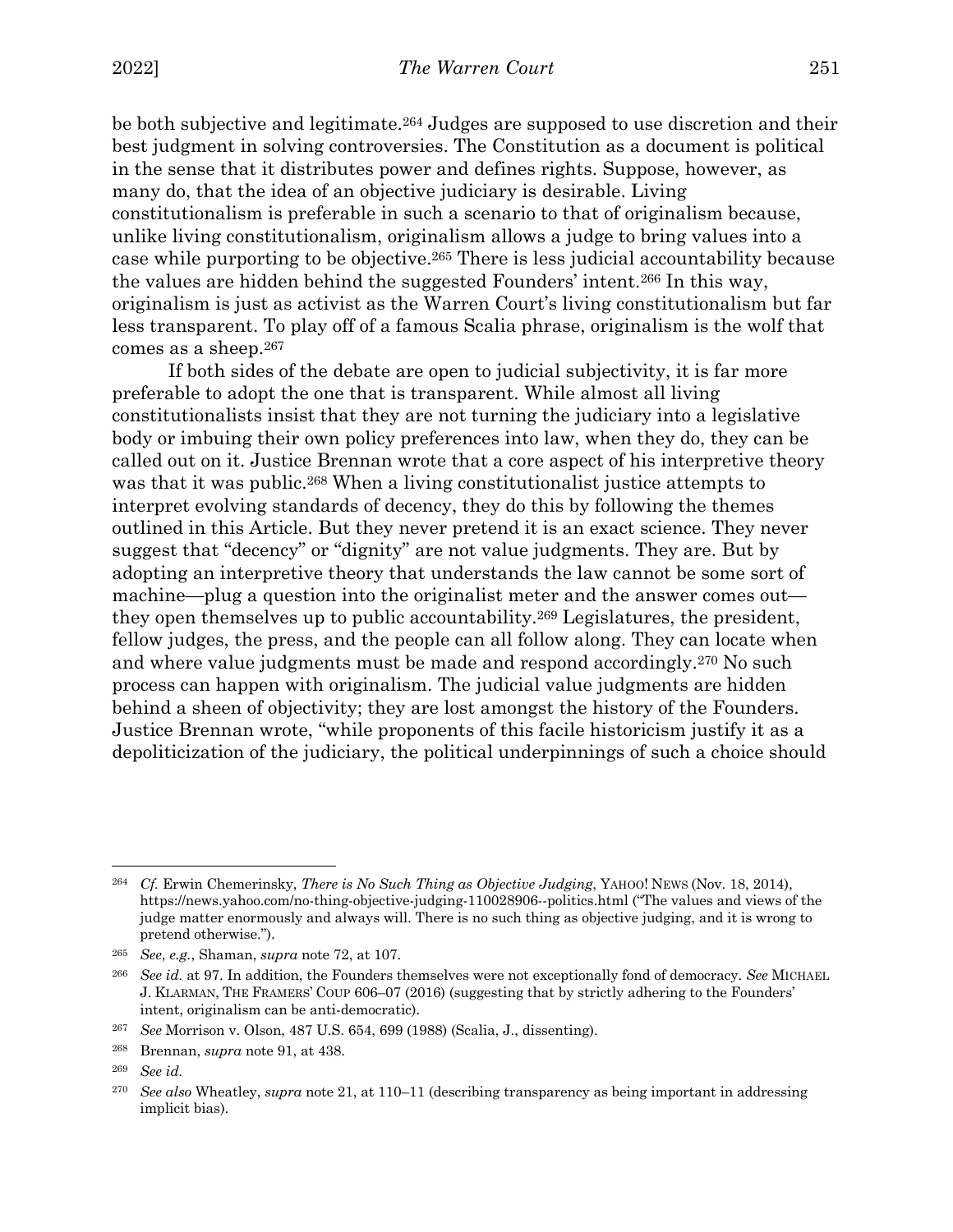not escape notice."271 Contrary to the claims of originalists, political judgments are as essential in originalism as they are in living constitutionalism.272

And while the dead hand problems of originalism have been discussed by legal scholars at length, it should be noted here that even if originalism was a value free interpretive theory, it would still suffer major defects: it leads to unworkable and often heinous outcomes.273 It is clear that the writers of the Fourteenth Amendment did not intend for the Amendment to forbid a ban on gay marriage. But we live in a society far different than that of those Amendment writers. We have different values, understandings, and practices; originalism suffers from the dead hand problem in a way living constitutionalism does not.<sup>274</sup> A rigid historical test does a disservice to our Constitution as a forward-looking document. Justice John Paul Stevens—who did not serve on the Warren Court but served with Justices Brennan and Marshall and adopted many aspects of the Warren Court's living constitutionalism—summarized this flaw of originalism when he wrote:

> For if it were really the case that the Fourteenth Amendment's guarantee of liberty embraces only those rights "so rooted in our history, tradition, and practice as to require special protection," then the guarantee would serve little function, save to ratify those rights that state actors have *already* been according the most extensive protection. That approach is unfaithful to the expansive principle Americans laid down when they ratified the Fourteenth Amendment and to the level of generality they chose when they crafted its language; it promises an objectivity it cannot deliver and masks the value judgments that pervade any analysis of what customs, defined in what manner, are sufficiently "rooted"; it countenances the most revolting injustices in the name of continuity, for we must never forget that not only slavery but also the subjugation of women and other rank forms of discrimination are part of our history  $\ldots$  .<sup>275</sup>

<sup>271</sup> Brennan, *supra* note 91 at 435–36.

<sup>272</sup> [O]riginalism does not obviate the necessity of making value judgments to interpret the Constitution. Instead, it masks the policymaking function of constitutional interpretation by pretending that the meaning of the Constitution is dictated by its original understanding. Although originalism may present itself as value-neutral, in truth it is nothing of the sort; with originalism, value judgments are made covertly through the illusion of original meaning.

Shaman, *supra* note 72, at 107

<sup>273</sup> *See* Richard S. Kay, *Adherence to the Original Intentions in Constitutional Adjudication: Three Objections and Responses*, 82 NW. U.L. REV. 226, 242 (1988); Mitchell N. Berman, *Originalism is Bunk*, 84 N.Y.U. L. REV. 1, 7 (2009).

<sup>274</sup> *See, e.g.*, Reva B. Siegel, *Heller & Originalism's Dead Hand—In Theory and Practice*, 56 UCLA L. REV. 1399, 1405 (2009) (explaining originalism's dead hand problem).

<sup>275</sup> McDonald v. City of Chicago, 561 U.S. 742, 875–76 (2010) (Stevens, J., dissenting) (footnotes omitted) (citations omitted) (first quoting Washington v. Glucksberg, 521 U.S. 702, 721 n.17 (1997); then quoting Bowers v. Hardwick, 478 U.S. 186, 199 (1986) (Blackmun, J., dissenting)).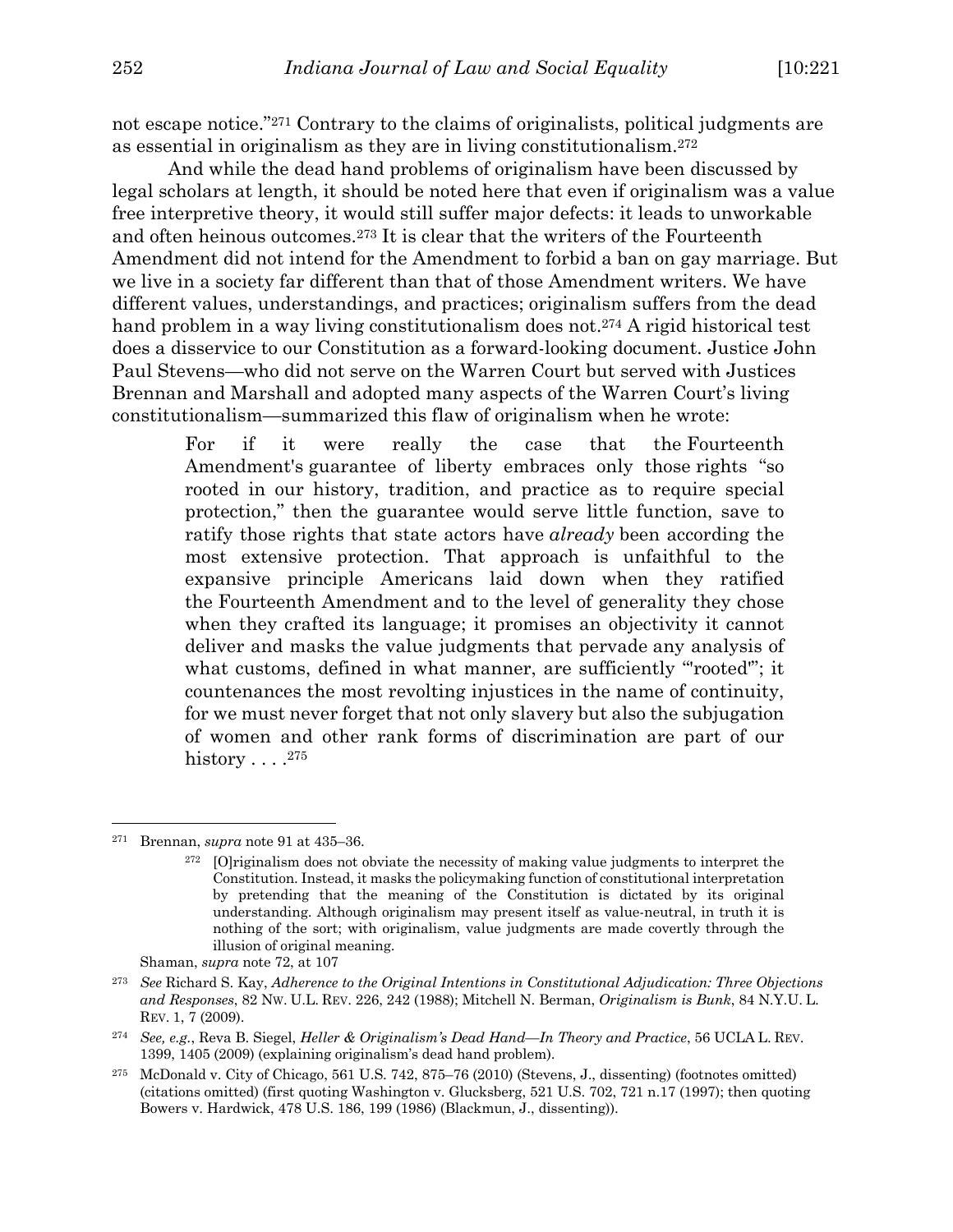Even this critique of originalism is charitable because it assumes that the Constitution was a legitimate democratic document at the time of writing. There is a strong argument that the Constitution had legitimacy flaws from the start—only by adding new voices to the constitutional process can the Constitution begin to gain legitimacy.276

Justice Scalia said, "[y]ou can't beat somebody with nobody."277 This Article is a direct response to the idea that there is no coherent alternative to originalism. The Warren Court provides a strong example of how identified, broad, and shared themes lead to a dignified understanding of constitutional law. It has identified broad and shared themes, not a proscriptive equation.

All interpretive theories share certain imperfections. Originalism's claim that it lacks these imperfections while attempting to criticize living constitutionalism has been consistently called out.<sup>278</sup> If having many sources or being prone to judicial subjectivity makes living constitutionalism an incoherent theory, then originalism must be considered a "nobody" as well.

## *C. The Impact of the Warren Court's Living Constitutionalism*

This Article has focused on demonstrating that the Warren Court had a cohesive living constitutionalist theory by showing where and when such a theory occurred. Perhaps, it is better to articulate living constitutionalism's contribution by discussing what would have happened had the theory *not* occurred. History is not inevitable. As demonstrated in the previous analysis on *Brown*, the Court was very close to ruling the other way.279 The fundamental one person, one vote standard we take for granted today was inconceivable in the nineteenth century.280 Without living constitutionalism, the world would look quite different.

The Founding Fathers almost certainly did not believe that segregation would be anything close to unconstitutional.<sup>281</sup> The Fourteenth Amendment writers

<sup>276</sup> [T]he government [the Framers] devised was defective from the start, requiring several amendments, a civil war, and momentous social transformation to attain the system of constitutional government, and its respect for the individual freedoms and human rights, we hold as fundamental today. When contemporary Americans cite 'The Constitution,' they invoke a concept that is vastly different from what the Framers barely began to construct two centuries ago.

*See* Marshall, *supra* note 13; Richard H. Fallon, Jr., *Legitimacy and the Constitution*, 118 HARV. L. REV. 1787, 1808 (2005) (discussing the moral legitimacy of the Constitution within the context of the dead hand problem).

<sup>277</sup> Scalia, *supra* note 1, at 855.

<sup>278</sup> *See* Shaman, *supra* note 72, at 107; Greene, *supra* note 154, at 326; Eric J. Segall, *Originalism as Faith*, 102 CORNELL L. REV. ONLINE 37, 37 (2016); Robert Post & Reva Siegel, *Originalism as a Political Practice: The Right's Living Constitutionalism*, 75 FORDHAM L. REV. 545, 548–49 (2006).

<sup>279</sup> *See* discussion, *supra* Part I.

<sup>280</sup> *See Do We Have a Living Constitution?*, *supra* note 220 at 973–74; William P. Marshall, *Progressive Constitutionalism, Originalism, and the Significance of Landmark Decisions in Evaluating Constitutional Theory*, 72 OHIO STATE L.J. 1251, 1268 (2011) (describing how *Reynolds* is inconsistent with an originalist analysis of historical intent).

<sup>281</sup> *See* Marshall, *supra* note 13.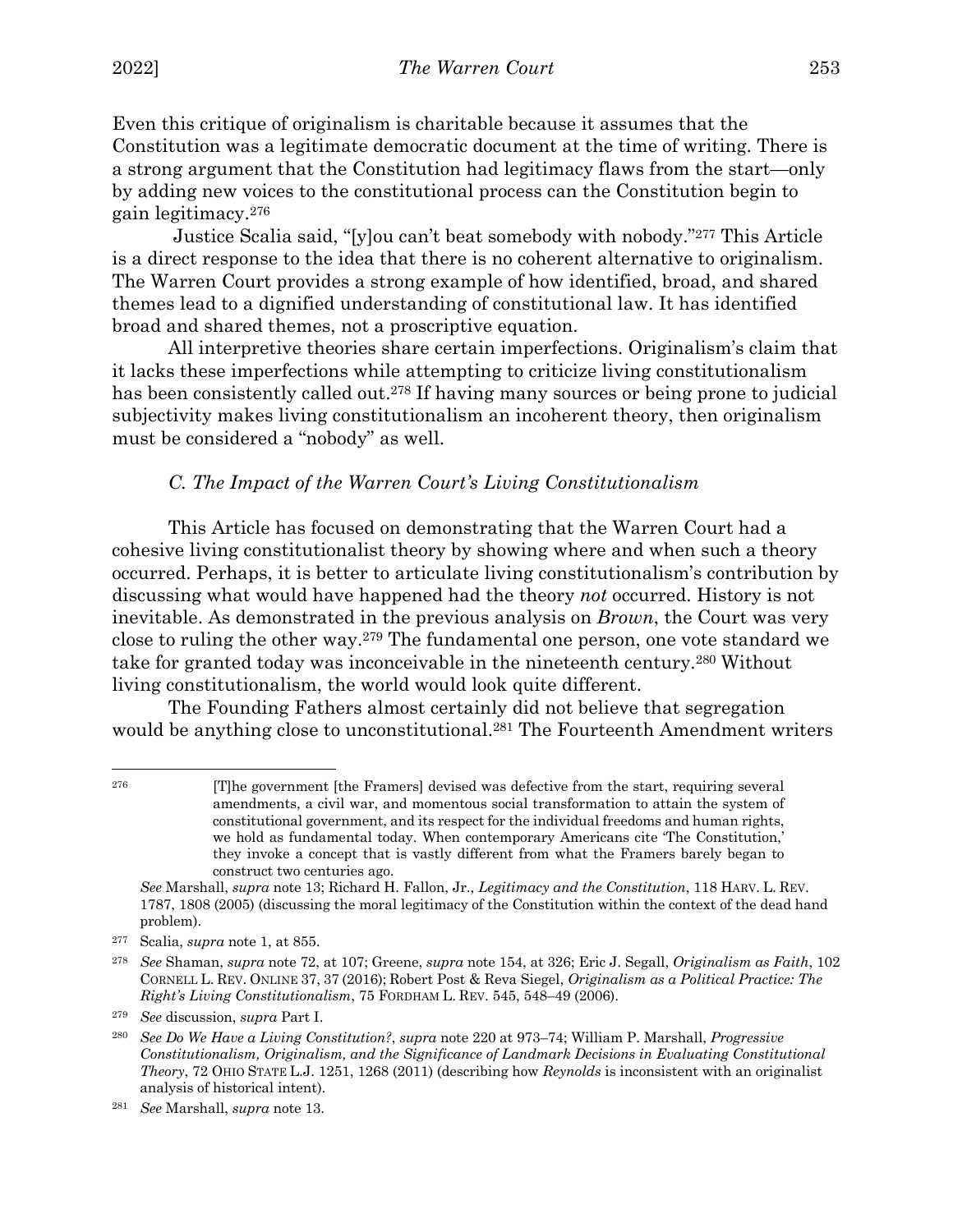did not anticipate it either.282 Living constitutionalism was necessary for *Brown*; the Court made this explicit when it said that it must "consider public education in the light of its full development and its present place in American life."283 According to the Court, living constitutionalism is the only way this equal protection claim could be determined.284 While many originalist scholars have tried to rationalize *Brown* with originalism, still more show how they are inherently inconsistent.<sup>285</sup> Further, originalism's beginning can be traced back to the fight against *Brown*.286 It was, in some respects, an interpretive method created to rationalize segregation. Without living constitutionalism, there is no *Brown*.<sup>287</sup> There is no equal right to have a vote counted.<sup>288</sup> The Founders did not have the same conception of privacy rights.289 There is certainly no exclusionary rule; the Founders ignored such a formulation.290 Americans of different racial and ethnic backgrounds would not have the fundamental right to marry each other; the Founders would have recoiled at the suggestion.291 Without living constitutionalism, it would be hard to justify banning the death penalty for minors based on original intent. Minors were executed in the Founding Era.<sup>292</sup> Our society changes. Justice Thurgood Marshall, speaking against originalism, wrote, "we must be careful, when focusing on the events which took place in Philadelphia two centuries ago, that we not overlook the momentous events which followed, and thereby lose our proper sense of perspective."293

<sup>289</sup> *See* Robert H. Bork, *The Constitution, Original Intent, and Economic Rights*, 23 SAN DIEGO L. REV. 823, 828 (1986) ("By choosing that level of abstraction [in *Griswold*], the Bill of Rights was expanded beyond the known intentions of the Framers.").

<sup>282</sup> *See* Klarman, *supra* note 47, at 1881–82. *But see* Amar, *supra* note 168, at 674–75.

<sup>283</sup> Brown v. Bd. of Educ*.*, 347 U.S. 483, 492 (1954).

<sup>284</sup> *See id.* at 492–93.

<sup>285</sup> *See* Klarman, *supra* note 239, at 1881 ("If 'original understanding' is taken to mean the Framers' specific intentions with regard to the practice of school segregation, the overwhelming consensus among legal academics has been that *Brown* cannot be defended on originalist grounds.") (citations omitted); Marshall, *supra* note 158, at 1262 (writing that the consensus among legal experts is that originalist attempts to justify *Brown* have not succeeded).

<sup>286</sup> *See* TerBeek, *supra* note 82, at 1 ("[O]riginalism grew directly out of political resistance to *Brown v. Board of Education* by conservative governing elites, intellectuals, and activists in the 1950s and 1960s.").

<sup>287</sup> *See* Ronald Turner, *Justice Antonin Scalia's Flawed Originalist Justification for* Brown v. Board of Education, 9 WASH. U. JURIS. REV. 179, 218 (2017) ("[Scalia's and Bryan Garner's] readings of the texts of the Thirteenth and Fourteenth Amendments as prohibiting all white-supremacist and separationist laws is atextual, acontextual, and ahistorical . . . .").

<sup>288</sup> *See* Pamela S. Karlan, *Reapportionment, Nonapportionment, and Recovering Some Lost History of One Person, One Vote*, 59 WM. & MARY L. REV., 1921, 1927–29 (2018) (describing that since the Founding Era states have been free to choose from a number of differing apportionment systems, many of which did not abide by modern one person, one vote standard).

<sup>290</sup> *See* SUTTON, *supra* note 212, at 67–68.

<sup>291</sup> *See* William W. Freehling, *The Founding Fathers and Slavery*, 77 AM. HIST. REV. 81, 84 (1972).

<sup>292</sup> *See* Jennifer Seibring Marcotte, *Death Penalty for Minors: Who Should Decide?*, 20 S. ILL. U.L.J. 621, 623 (1996) ("The application of the death penalty to individuals who were under the age of eighteen when they committed their crimes has historically been acceptable.").

<sup>293</sup> Marshall, *supra* note 13.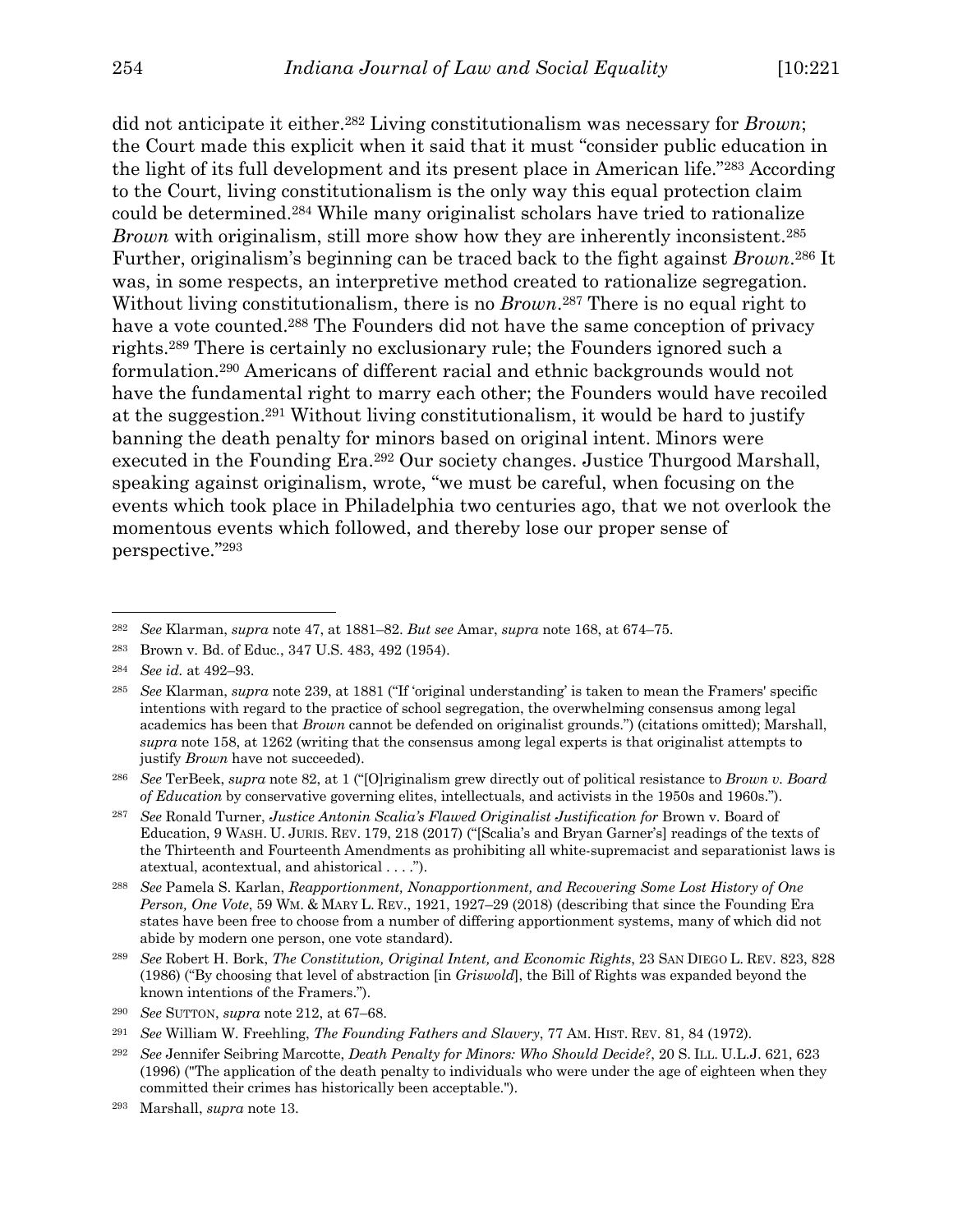Without living constitutionalism, there is no Justice Marshall. He reflected that "[t]he men who gathered in Philadelphia in 1787 . . . could not have imagined, nor would they have accepted, that the document they were drafting would one day be construed by a Supreme Court to which had been appointed a woman and the descendant of an African slave."294 The Founding Fathers—and largely the Fourteenth Amendment writers—thought that having Justice Marshall at school, the counter, or the Court would challenge white supremacy.295 For some, living constitutionalism is an intellectual exercise, playful banter between elite lawyers as to the role of the Founding Fathers. To Justice Marshall and many more, living constitutionalism was about constitutional freedom.

This Article has alluded to the necessity of judicial review to protect civil rights; it is highly unlikely that the legislature would have been able to end legal segregation in the 1950s.296 Suppose, however, that this view is incorrect and the Warren Court did not need to adopt living constitutionalism as a tool for judicial review because the legislature would have ended segregation by itself.297 In this scenario, living constitutionalism is still an important component of desegregation (or whichever issue Congress is addressing as opposed to the Court). When Congress understands that segregation is antithetical to our constitutional and social order, adopts that purpose of the Fourteenth Amendment and applies it to modern contexts, and inextricably ties a legislative remedy to a constitutional right, Congress is doing living constitutionalism. And remember, one of the major premises of the Warren Court's living constitutionalism is that the Court is not the only body that interprets the Constitution. This constant ratification of our governing principles among the populace has been occurring for a long time,298 and it has been a critical force in recognizing the rights and dignity of all Americans.

#### **CONCLUSION**

The Warren Court utilized living constitutionalism in many important cases. Out of these cases arose living constitutionalist themes and tenets which suggest a

<sup>294</sup> *Id.*

<sup>295</sup> *Id.*; Alexander M. Bickel, *The Original Understanding and the Segregation Decision*, 69, HARV. L. REV. 1, 62 (1955); STONE & STRAUSS, *supra* note 76, at 21–22.

<sup>296</sup> *See, e.g.*, FINLEY, *supra* note 32 ("[I]n practice, segregation would continue quite some time.").

<sup>297</sup> To see why the legislature may not have acted in the absence of *Brown*, see generally KLARMAN, *supra* note 19. It should be acknowledged, however, that at various points the roles have been reversed. The *Civil Rights Cases* of 1983 mark a time when Congress attempted to pass legislation and the Court struck the law down. *See* Engelman Lado, *supra* note 30; Nikolas Bowie & Daphna Renan, *The Separation-of-Powers Revolution*, 131 YALE L.J. (forthcoming 2022).

<sup>298</sup> *See* Brennan, *supra* note 91, at 438 (outlining his understanding of contemporary ratification); Larry D. Kramer, *Popular Constitutionalism, Circa 2004*, 92 CAL. L. REV. 959, 959–60 (2004) (writing that popular constitutionalism has a long and storied history); *see also* BRUCE ACKERMAN, WE THE PEOPLE: FOUNDATIONS (1991) (addressing the countermajoritarian difficulty through a theory of constitutional moments that can change our understanding of the Constitution outside of the formal amendment process). *But see* Michael J. Klarman, *Constitutional Fact/Constitutional Fiction: A Critique of Bruce Ackerman's Theory of Constitutional Moments*, 44 STAN. L. REV. 759, 759–60 (1992) (critiquing Professor Ackerman's conception of constitutional moments).